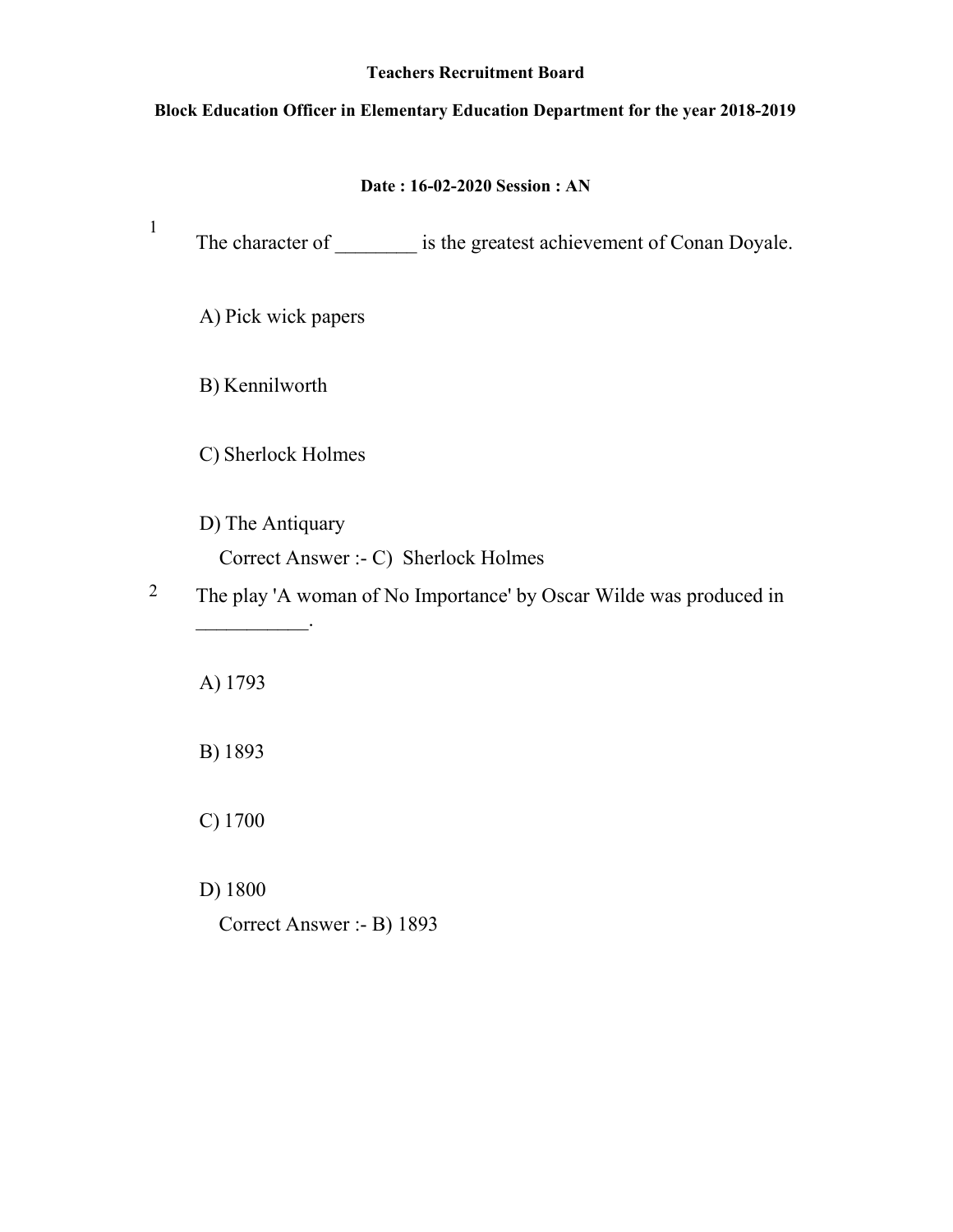<sup>3</sup> Who says these lines about E.M. Forster "In the space of one paragraph Mr. Forster can be wise, and flippant, censorious and lyrical".

A) H.G. Wells

B) David Cecil

- C) Arnold Bennett
- D) Joseph Conrad Correct Answer :- B) David Cecil
- 4 Which is Mrs. Elizabeth Cleghorn Gaskell's unfinished novel ?

A) Wives and Daughters

B) Mary Barton - A Tale of Manchester Life

C) Ruth

D) Sylvia's Lovers

Correct Answer :- A) Wives and Daughters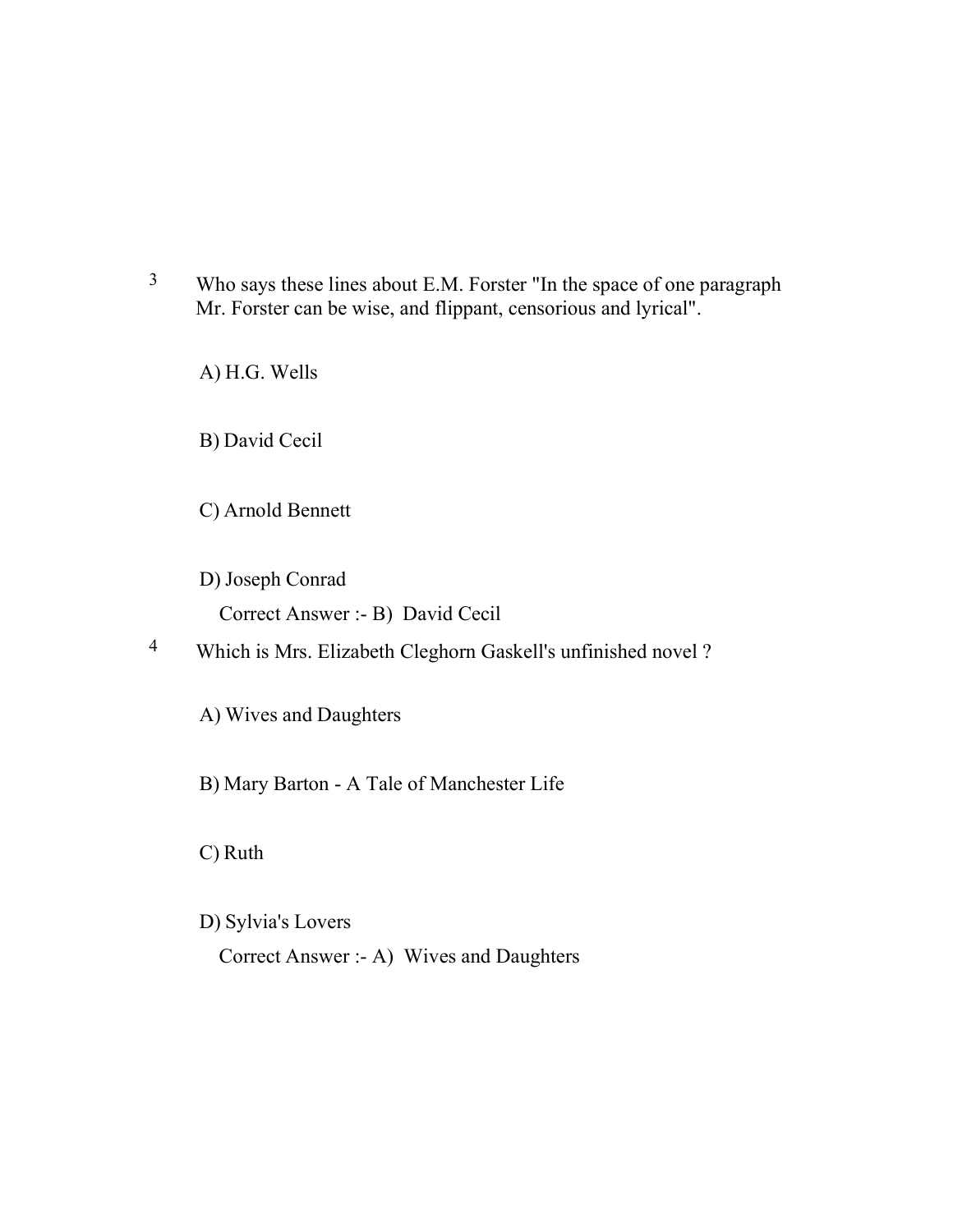5 Which work of Christopher Fry won the 'Shaw' prize ?

A) The Dark is Light

B) The Lady is not for Burning

C) The sleep of prisoners

D) Thor with Angels

Correct Answer :- B) The Lady is not for Burning

6

No news good news.

A) are

B) is

C) were

D) have been

Correct Answer :- B) is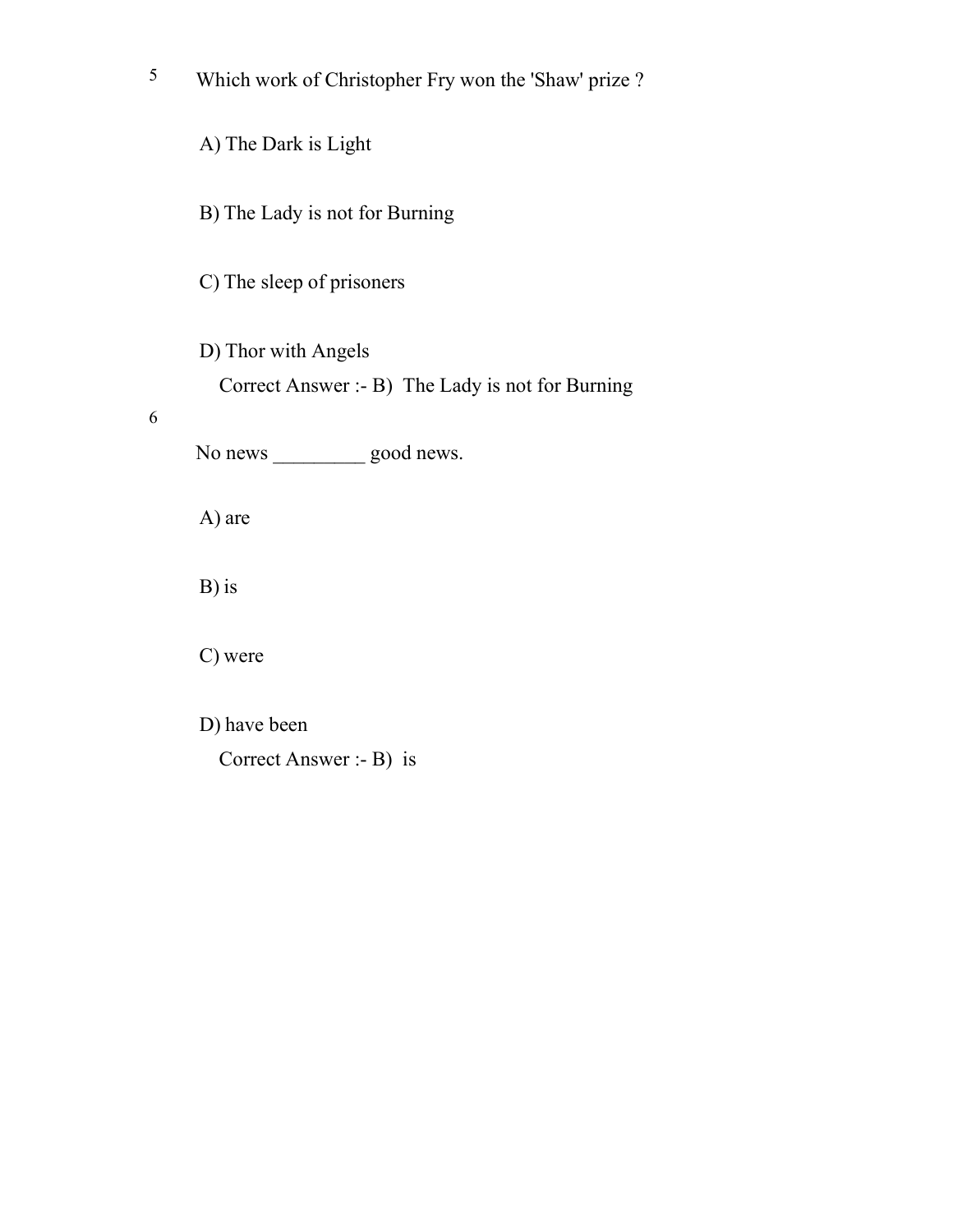7 Matthew Arnold's 'The Scholar Gipsy' is a poor Oxford Scholar in search of :

A) God

B) Truth

C) Gold

D) Money

Correct Answer :- B) Truth

8 Who wrote the first small and readable book on Philology in English and edited texts of several kinds ?

A) Joseph Wright

B) John Earle

C) H.C. Wyld

D) Captain Boycott

Correct Answer :- B) John Earle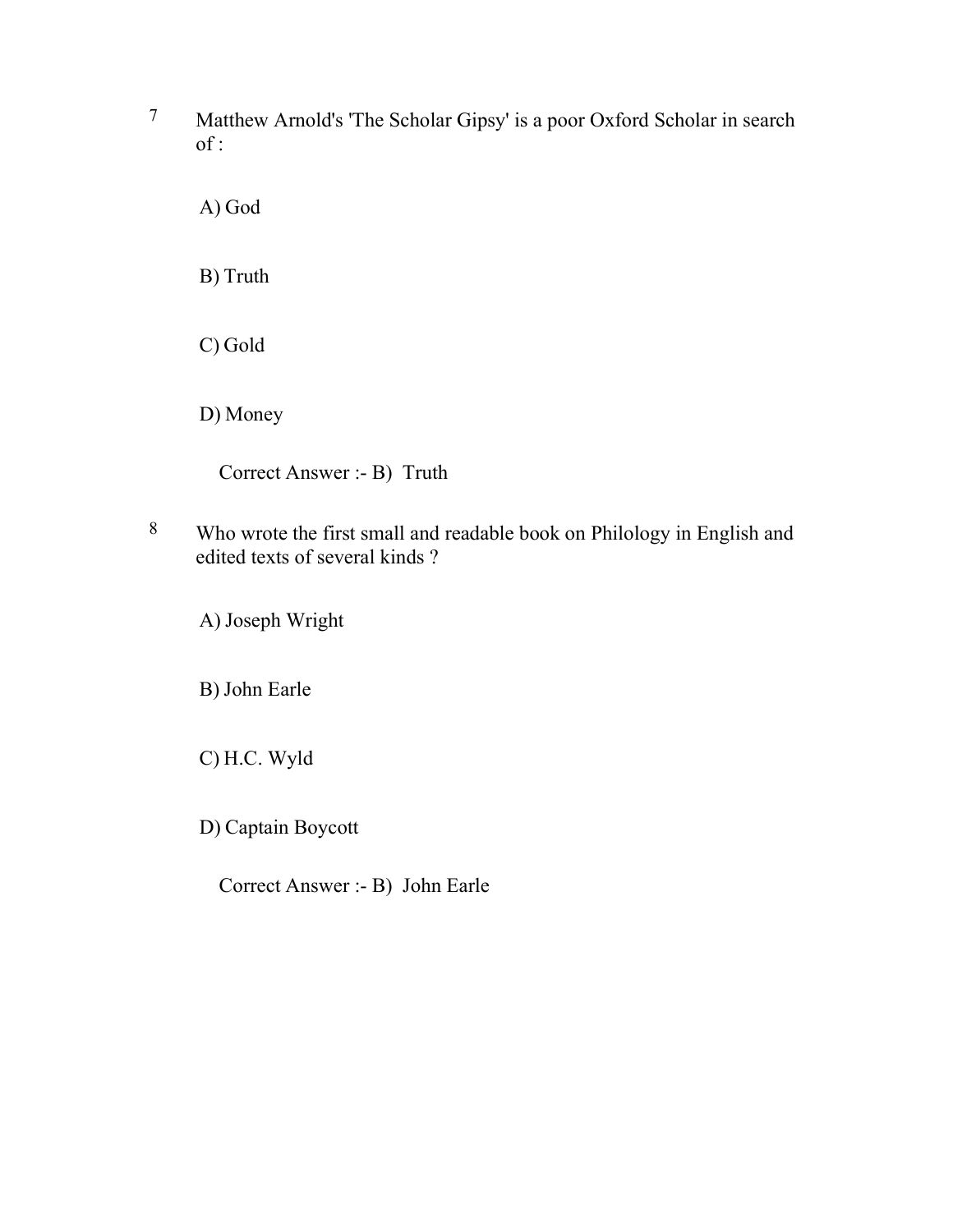9 \_\_\_\_\_\_\_\_\_ is a collection of short stories providing vignettes of Irish life.

A) Dubliners

B) A portrait of the Artist as a youngman

C) The Forstye Saga

D) Pointed Roofs

Correct Answer :- A) Dubliners

10 In a famous criticism of the pastoral in Milton's Lycidas, Dr. Johnson wrote of the poem as 'Easy, Vulgar and therefore disgusting ; but here 'Vulgar' is meant \_\_\_\_\_\_\_\_\_\_.

A) distasteful

B) hatred

C) common place

D) Unpleasant

Correct Answer :- C) common place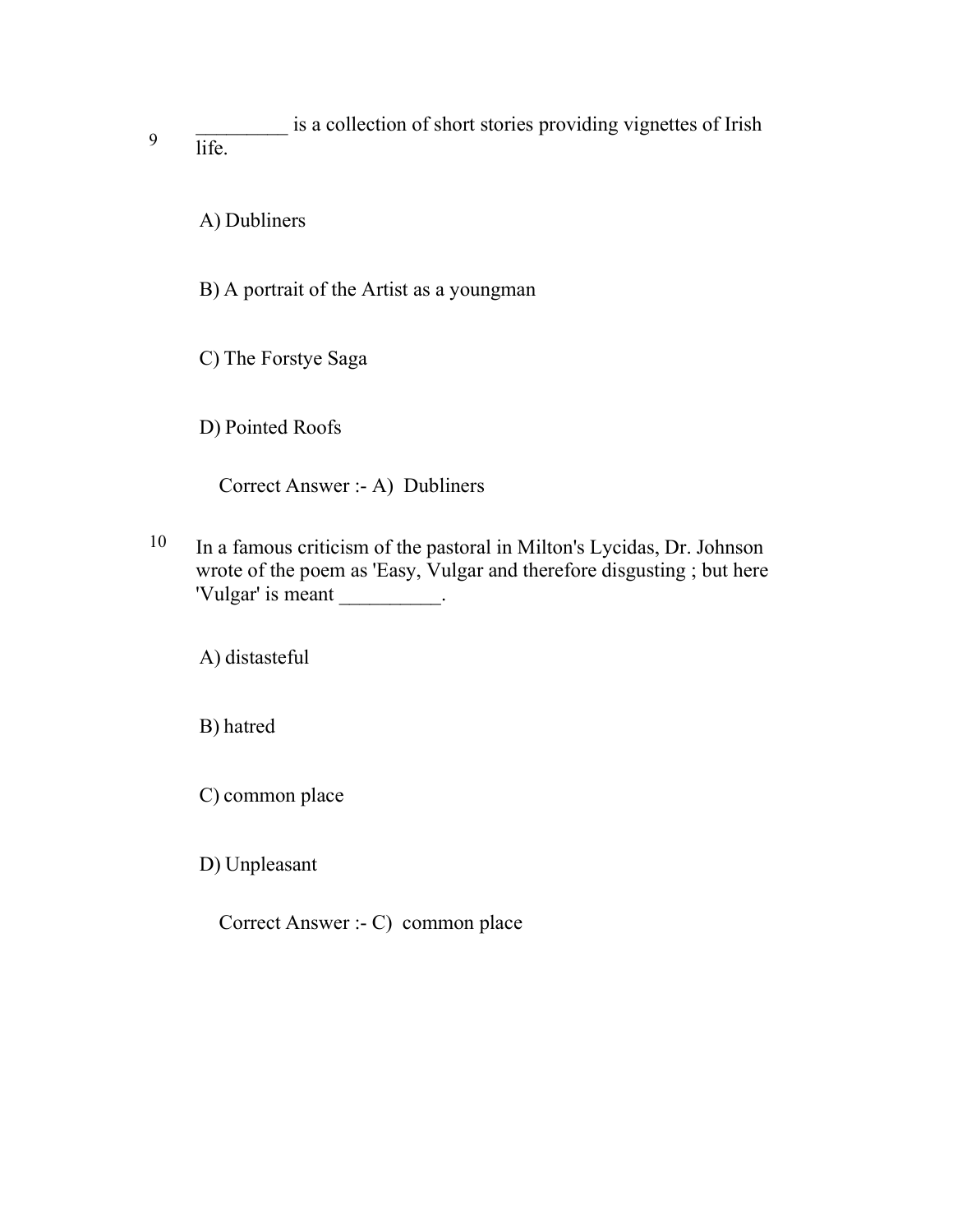- <sup>11</sup> The Press Institute of India was set up in \_\_\_\_\_\_\_\_.
	- A) 1963
	- B) 1973
	- C) 1943
	- D) 1983

Correct Answer :- A) 1963

12 Traditional Spelling rhymes are  $\qquad \qquad$ .

A) rhymes which once sounded perfectly in accord may become quite lost.

B) rhymes may be addressed merely to the eye.

- C) rhymes used by influential poets in past times.
- D) rhymes which were sweet to children.

Correct Answer :- C) rhymes used by influential poets in past times.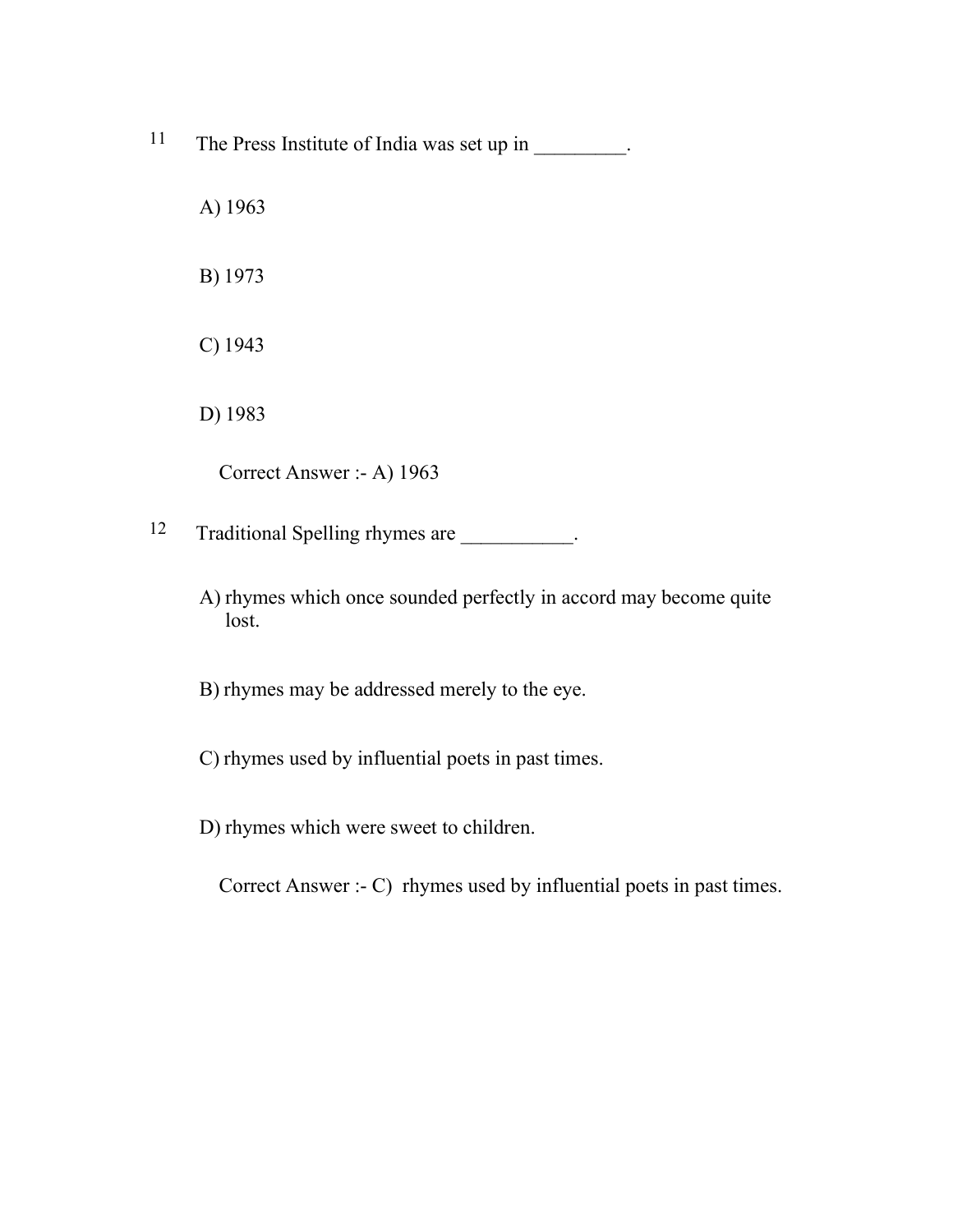13 says, "After the death of Dryden and Pope, the poetry which copied them became too rigid, as a result of inferior craftsmen imitating their structure without inheriting their genius for varying the movement of the time.

A) Herbert Read

B) F.R. Leavis

C) Dr. Edith Sitwell

D) Edwin Muir

Correct Answer :- C) Dr. Edith Sitwell

<sup>14</sup> In the nineteenth century the struggle has been the most recent source of Dutch influence on English.

A) South Africa

B) America

C) Italy

D) Norway

Correct Answer :- A) South Africa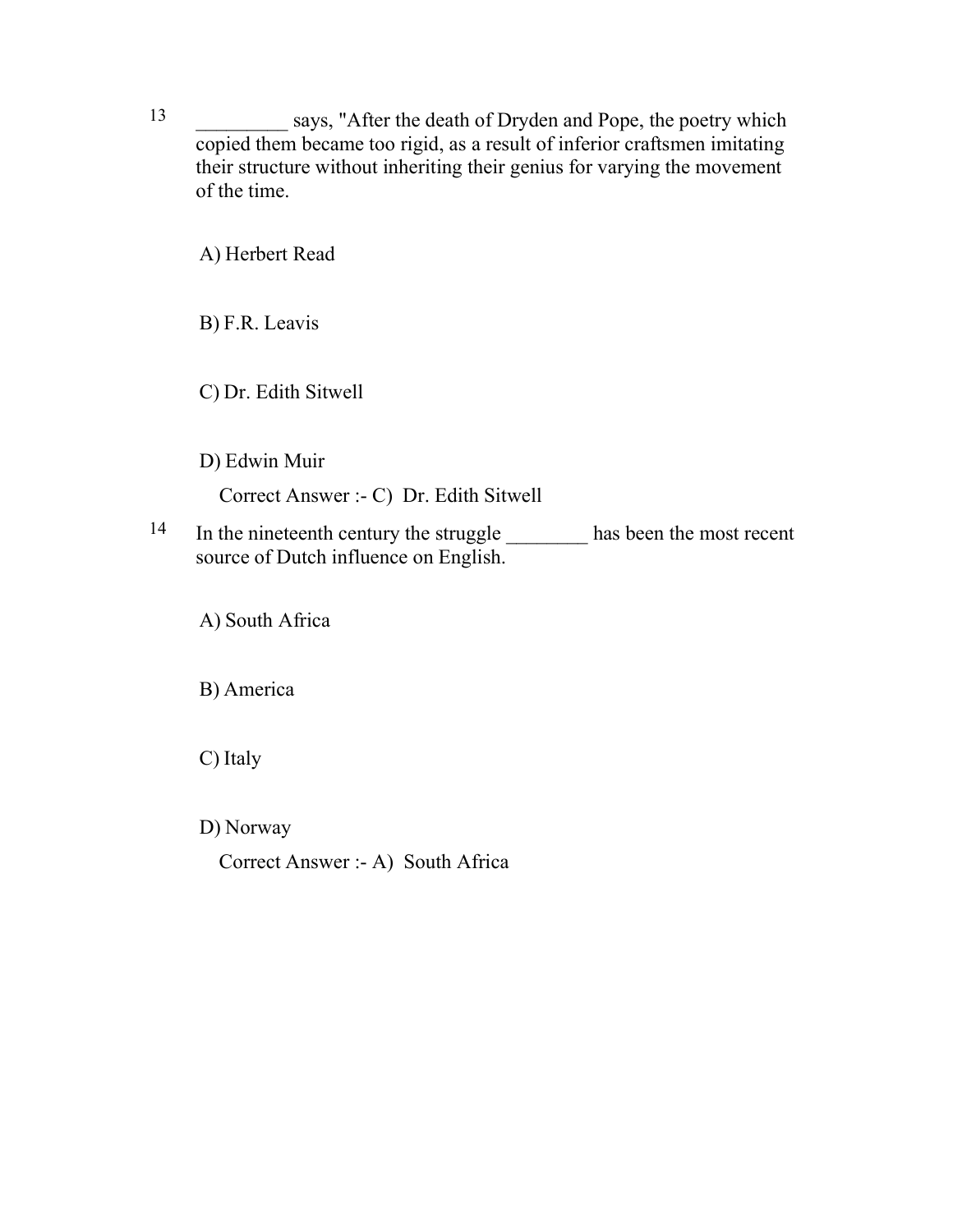15 In the word 'telephone' - tele refers to \_\_\_\_\_\_\_\_.

A) by

B) far

C) tell

D) For Correct Answer :- B) far

16 The term "Georgian" was coined by :

A) W.H. Davies

B) Edwrd Marsh

C) Rupert Brooke

D) Nichols

Correct Answer :- B) Edwrd Marsh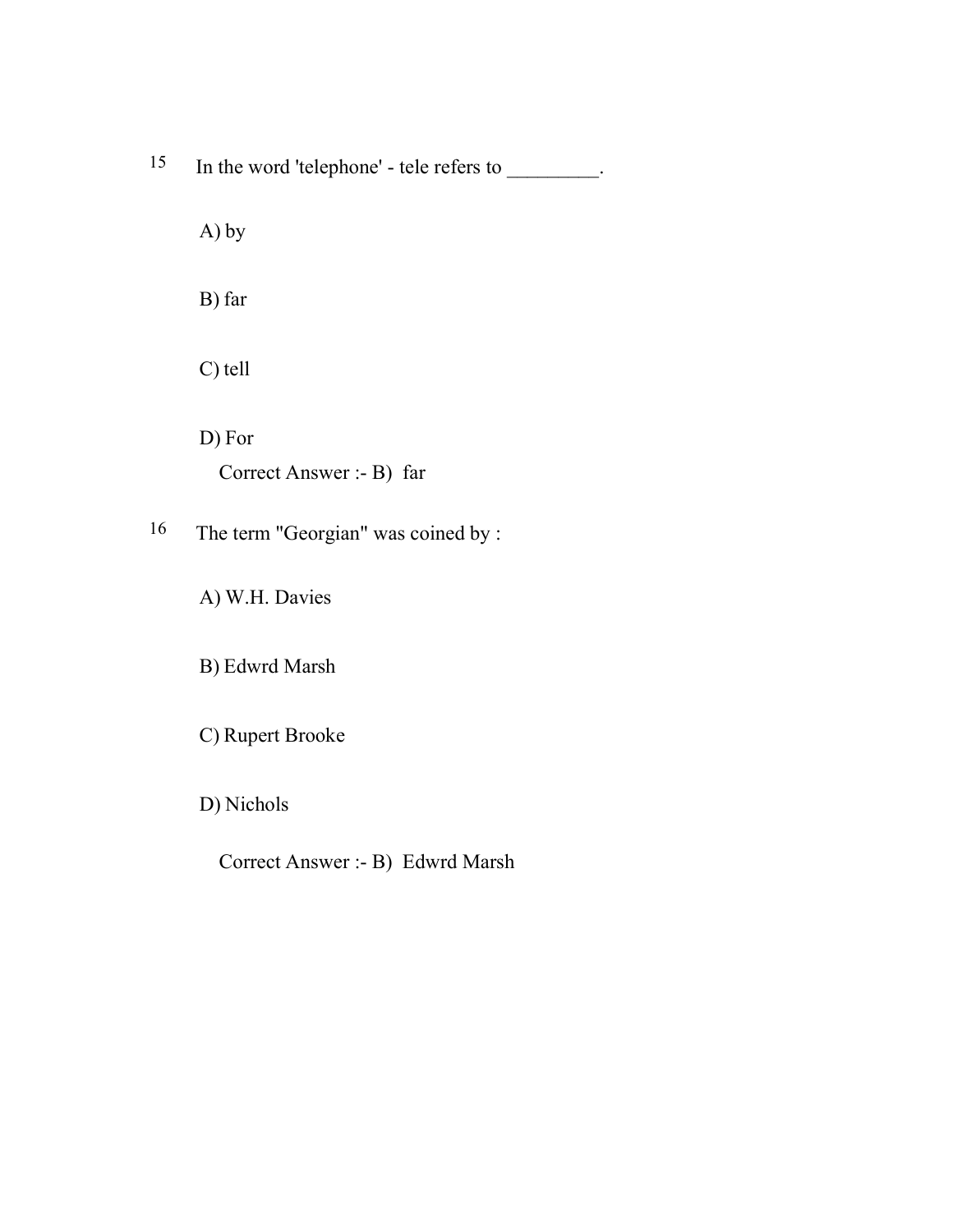<sup>17</sup> The term 'Ecology' has been derived from  $\cdot$ . 'உயிரின வாழ்க்கை சூழல்' என்ற வார்க்கையானது ல் இருந்து கொண்டு வரப்பட்டது.

A) Italic

இத்தாலி

B) Greek

ழேரக்கம்

C) French

பிரெஞ்ச்

D) Arabic

அர

Correct Answer :- B) Greek

<sup>18</sup> The first flood forecasting station was established in Delhi in \_\_\_\_\_\_\_\_\_. டில்லியில் எந்த ஆண்டு வெள்ள பெருக்கெடுப்பை முன்கூட்டியே அறிவதற்கான நிலையத்தை முதலில் அைமத்தனர்.

A) 1958

1958

B) 1968

1968

C) 1985

1985

D) 1986

1986

Correct Answer :- A) 1958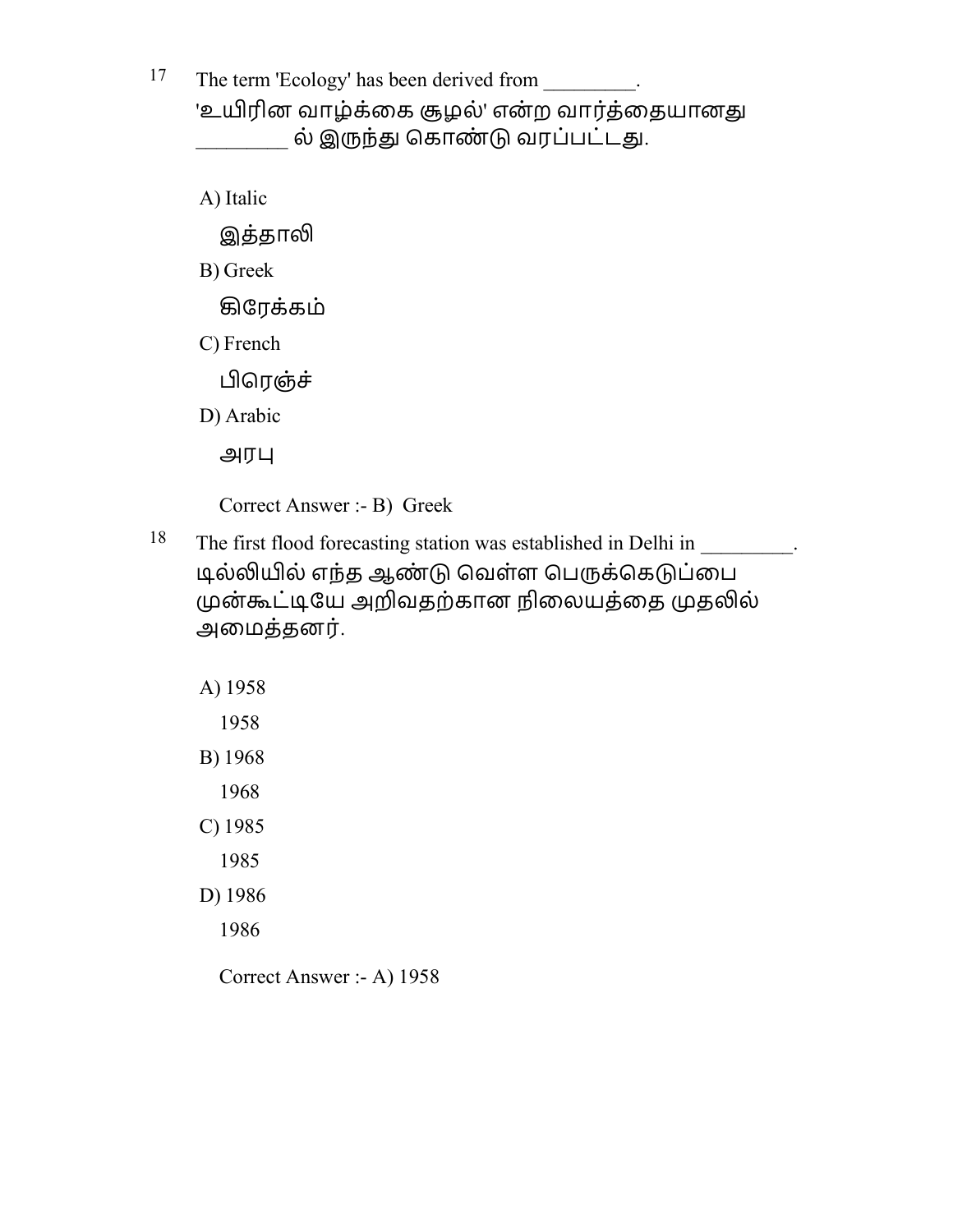19 The most populous State with almost 200 million people in India is

இந்தியாவில் 200 மில்லியனுக்கும் மேல் அதிக மக்கள்தொகை கொண்ட மாநிலம்  $\qquad \qquad .$ 

A) Uttar Pradesh

 $\mathcal{L}$ 

உத்ொரப்ரேதசம்

B) Bihar

கார்

C) West Bengal

ேமற்ஶ வங்காளம்

D) Kerala

ேகரளா

Correct Answer :- A) Uttar Pradesh

 $20$  The dairy development programme through co-operative society was first established in the State of .

கூட்டுறவு சங்கத்தின் வழியாக உருவாக்கப்பட்ட பால் உற்பத்தி செய்முறை திட்டத்தினை முதன்முதலில் விரிவுப்படுததிய மாநிலம்  $\qquad \qquad .$ 

A) Tamil Nadu

தமிழ்நாடு

B) Uttar Pradesh

உத்ொரப்ரேதசம்

C) Orissa

ஒூசா

D) Gujarat

ஶஜராத்

Correct Answer :- D) Gujarat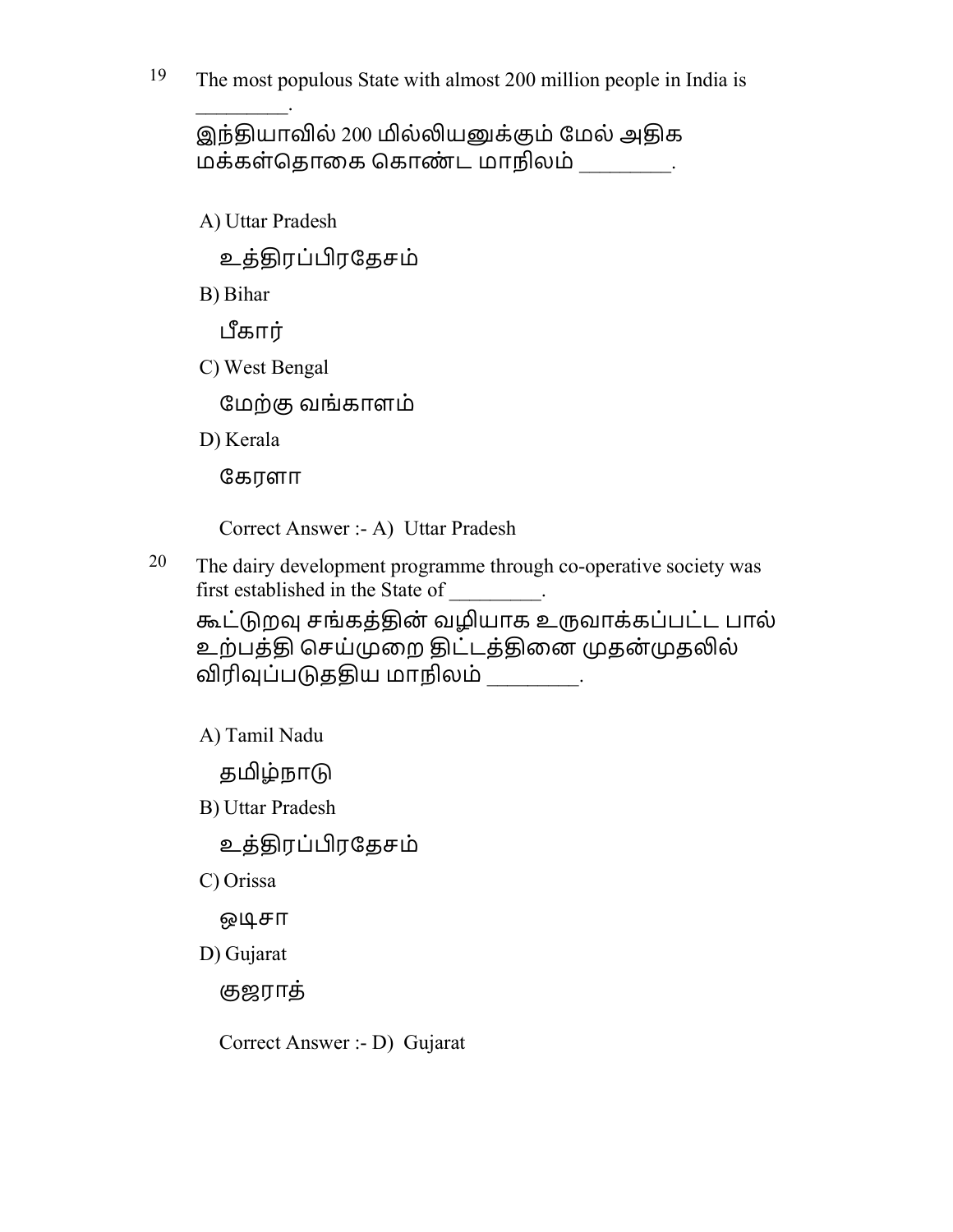21 Which one of the following National Parks is not correctly matched ? பின்வரும் தேசிய பூங்காக்களில் எந்த பூங்கா தவறாக கூறப்பட்டுள்ளது.

A) Guindy - Tamil Nadu

கிண்டி – தமிழ்நாடு

B) Molen - Goa

ேமாெலன் – ேகாவா

C) Bhagwan Mahavir - Bihar

பகவான் மகாவீர் – பீஹார்

D) Balpakhran - Meghalaya

பால்பாக்ரான் – ேமகாலயா

Correct Answer :- C) Bhagwan Mahavir - Bihar

- 22 Karnataka is the leading producer of \_\_\_\_\_\_\_\_\_ ore in India. இந்தியாவில் கர்நாடக மாநிலத்தில் அதிகப்படியாக உற்பத்தியாகும் தாது \_\_\_\_\_\_\_\_.
	- A) Manganese

மாங்கனீசு

B) Iron

இரும்பு

C) Gold

தங்கம்

D) Bauxite

பாக்ஸைட்

Correct Answer :- B) Iron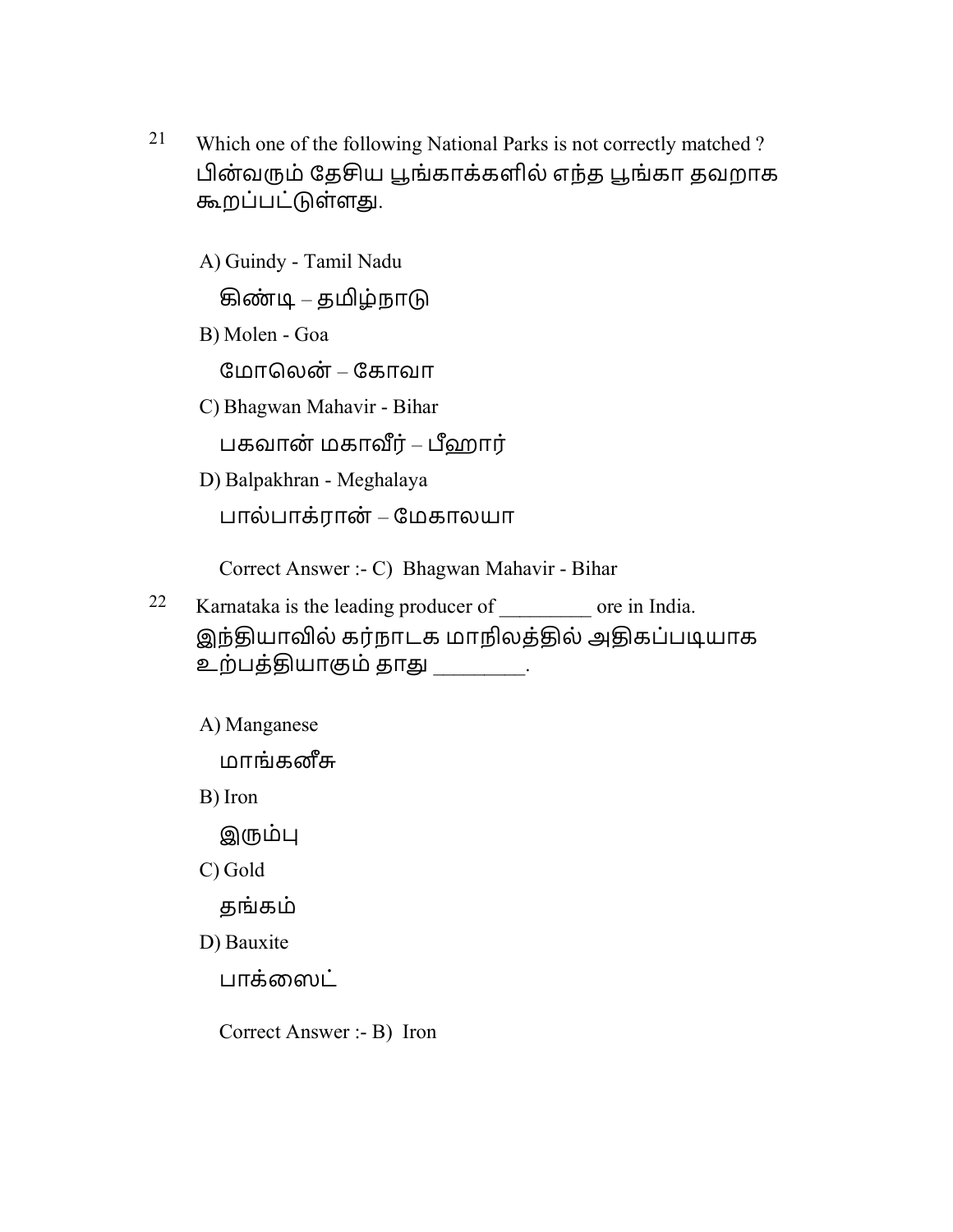$23$  The sudden and abruptness of the Indian monsoon is known as the

எதிர்பாராமல் திடீரென்று ஏற்படும் இந்திய பருவக் காற்றிற்கு என்று பெயர்.

A) Onset monsoon

 $\mathcal{L}$ 

பருவ காற்று காலம்

B) Progress monsoon

முன்னேற்ற பருவ காற்று

C) Break in the monsoon

பிளவு பருவ காற்று

D) Burst of monsoon

வெடிக்கும் பருவ காற்று

Correct Answer :- D) Burst of monsoon

- <sup>24</sup> M.F. Maury, one of the founders of  $\cdot$ எம்.எஃப்.மோரி \_\_\_\_\_\_\_\_\_ ஐ நிறுவியவர்களுள் ஒருவர்.
	- A) Ecology

சூழலியல்

B) Oceanography

பேராழியியல்

- C) Climatology கால நிலையியல்
- D) Demography

மக்களியல்

Correct Answer :- B) Oceanography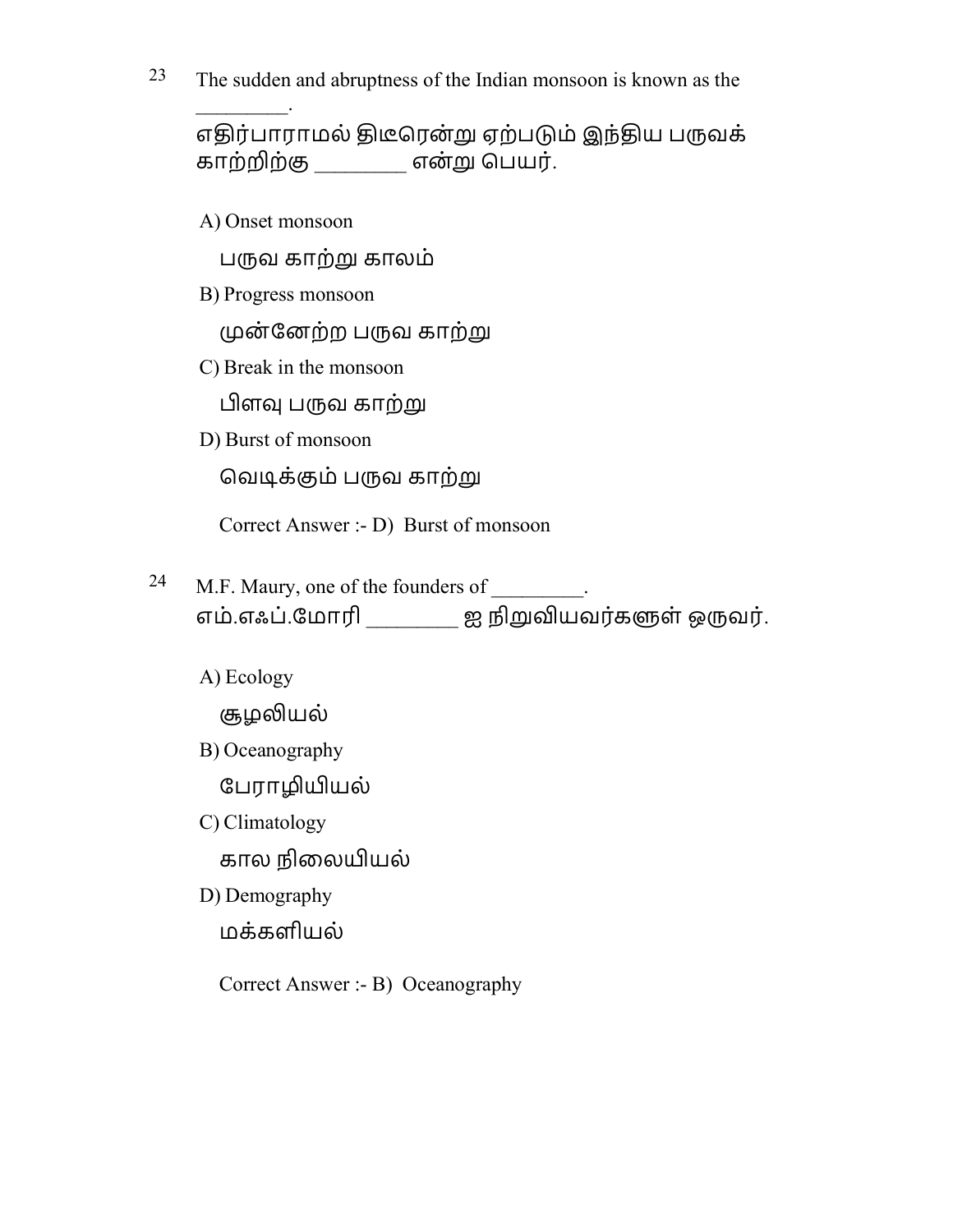25 'Titan' is the largest satellite of the \_\_\_\_\_\_\_\_\_ planet. 'டைடன்' என்பது \_\_\_\_\_\_\_\_\_ கோளைச் சுற்றி வரும் மிகப் பெரிய துணைக் கோள் ஆகும்.

A) Jupiter

வியாழன்

B) Mercurry

தன்

C) Mars

ெசவ்வாய்

D) Saturn

சனி

Correct Answer :- D) Saturn

26 **26** River Basin is the maximum area covered by their surface flow.

புறப்பரப்பில் அதிக தாரம் பாய்ந்தோடும் ஆற்றுக் கொப்பரை \_\_\_\_\_\_\_\_.

A) Ganga

கங்கை ஆறு

B) Indus

சிந்து நகு

C) Brahmaputra

பிரம்மபுத்திரா ஆறு

D) Mahanadhi

மகாநதி

Correct Answer :- A) Ganga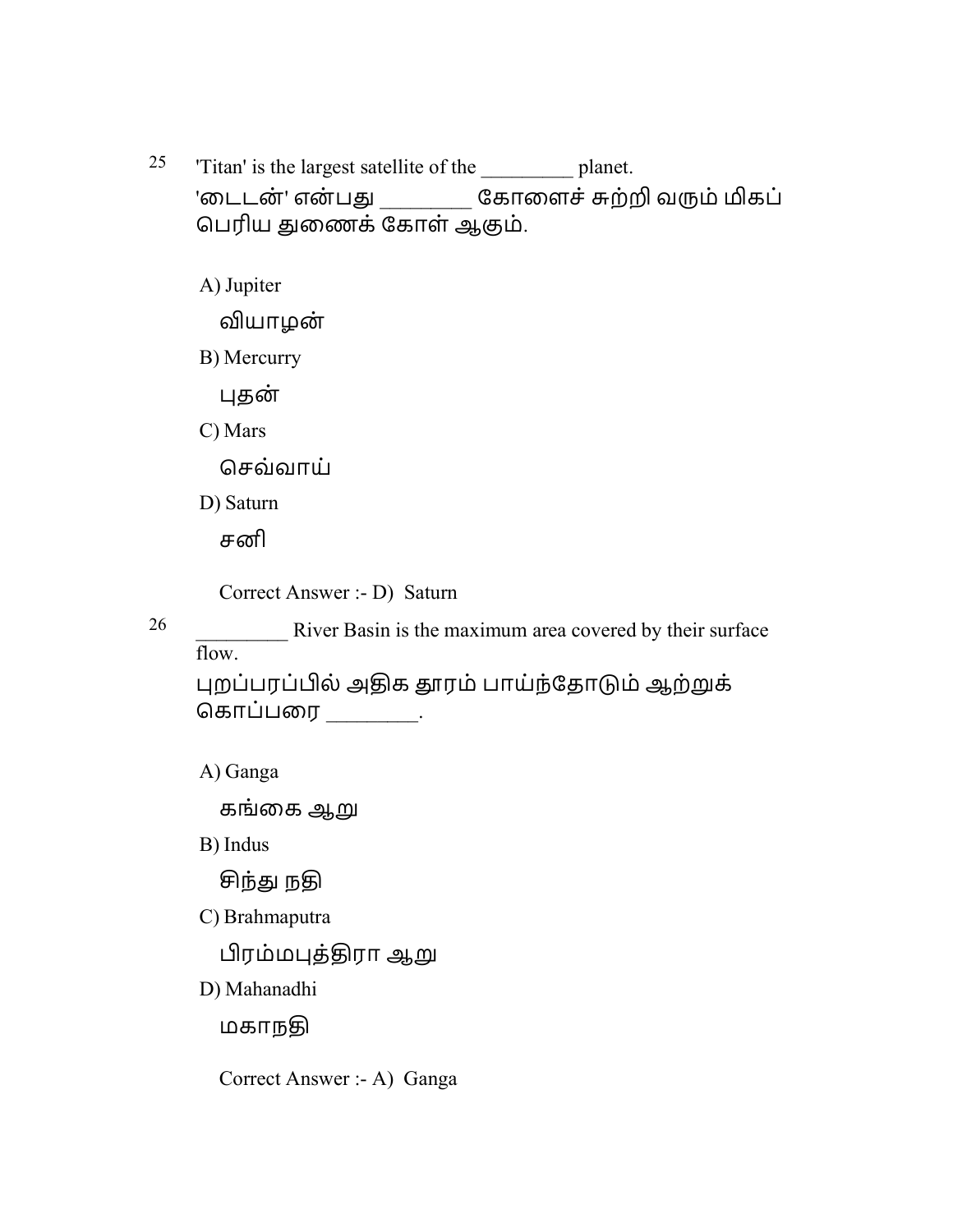$27$  The Commission to suggest the allocation of Financial Resources between the Central and State Government is  $\cdot$ 

குழு மத்திய – மாநில அரசுகளுக்கு நிதியை ஒதுக்கீடு செய்யும்.

A) Planning Commission

<u>இ</u>ட்டக்குழு

B) Finance Commission

நிதிக்குழு

C) National Development Commission

தேசிய வளர்ச்சிக் குழு

D) Tax Reform Commission

வரி மறு ஆய்வு குழு

Correct Answer :- B) Finance Commission

#### 28

## Match the following:

|     | Unemployment Programme                |       | <b>Starting year</b> |
|-----|---------------------------------------|-------|----------------------|
| (a) | Integrated Rural Employment Programme | (i)   | 1999                 |
| (b) | Employment Assurance Programme        | (ii)  | 1989                 |
| (c) | Jawahar Rozgar Yojana                 | (iii) | 1993                 |
| (d) | Swarna Jayanthi Gram Swarozgar        | (iv)  | 1980                 |

#### பொருத்துக:

|     | வேலை வாய்ப்புத் திட்டம்                            |       | துவங்கப்பட்ட ஆண்டு |
|-----|----------------------------------------------------|-------|--------------------|
| (a) | ஒருங்கிணைந்த கிராமப்புற<br>வேலை வாய்ப்புத் திட்டம் | (i)   | 1999               |
| (b) | வேலை வாய்ப்பு உறுதித் திட்டம்                      | (ii)  | 1989               |
| (c) | ஜவஹர் ரோஜ்கர் போஜனா                                | (iii) | 1993               |
| (d) | ஸ்வர்ண ஜெயந்தி கிராம் ஸ்வரோஜ்கர்                   |       |                    |
|     | யோஜனா                                              | (iv)  | 1980               |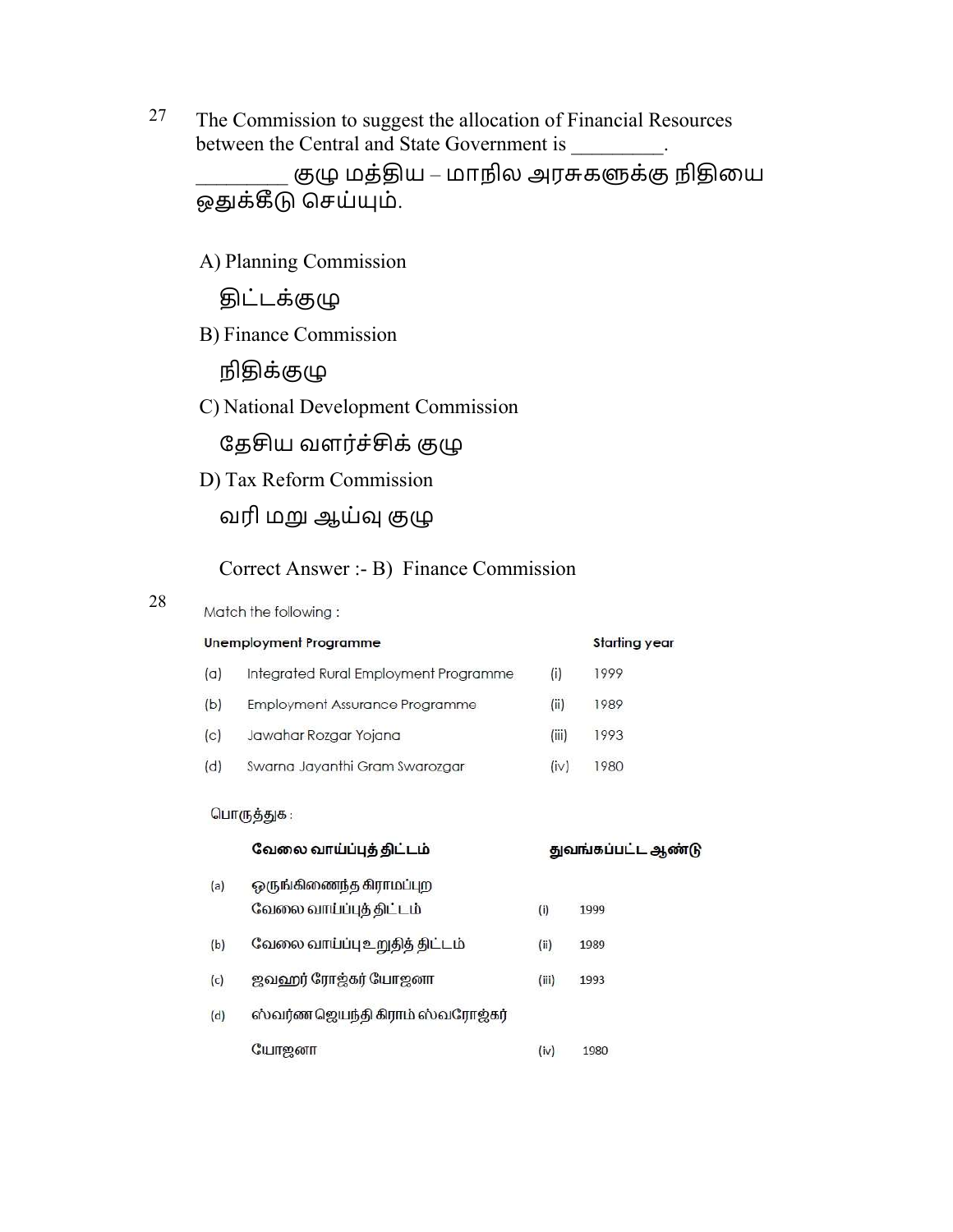A) a - (iv), b - (iii), c - (ii), d - (i) a - (iv), b - (iii), c - (ii), d - (i) B) a - (iii), b - (ii), c - (i), d - (iv) a - (iii), b - (ii), c - (i), d - (iv) C) a - (ii), b - (i), c - (iv), d - (iii) a - (ii), b - (i), c - (iv), d - (iii) D) a - (i), b - (ii), c - (iii), d - (iv) a - (i), b - (ii), c - (iii), d - (iv) Correct Answer :- A) a - (iv), b - (iii), c - (ii), d - (i)

<sup>29</sup> The main reason for Rural Poverty in India is  $\frac{29}{\sqrt{25}}$ . இந்தியாவில் கிராமப்புற வறுமைக்கு முக்கியமான காரணம் \_\_\_\_\_\_\_\_\_.

A) Alarming population growth

கவலைக்கிடமான மக்கள் தொகை வளர்ச்சி

B) Lower literacy rate

குறைந்த படிப்பறிவு வீதம்

C) Regional inequalities

வட்டாரம் சார்ந்த ஏற்றத்தாழ்வு

D) All the above

மேற்கூறிய அனைத்தும்

Correct Answer :- D) All the above

30 In the Indian Economic Development, the secondary sector is : இந்தியப் பொருளாதார வளர்ச்சியில் இரண்டாவது ௌைற :

A) Industrial sector

தொழில் துறை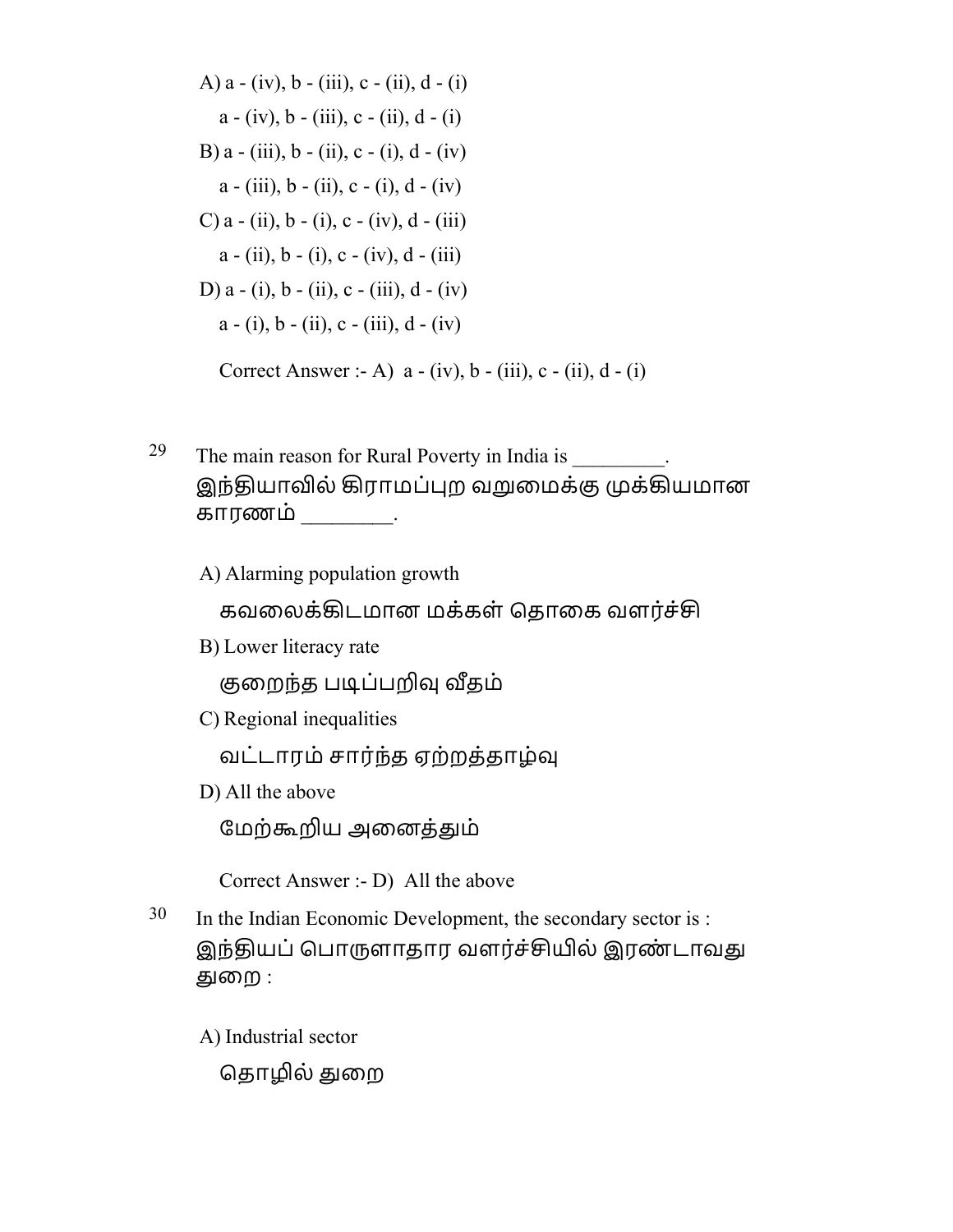B) Banking sector

வங்ழத்ௌைற

C) Trade sector

வாணிபத்ௌைற

D) Forestry sector

வனத்ௌைற

Correct Answer :- A) Industrial sector

- <sup>31</sup> The population density in India per  $km^2$  in 2017 is  $\cdot$ 2017 –ம் ஆண்டின்படி இந்தியாவில் ஒரு சதுர கிலோ மீட்டருக்கு மக்கள் தொகை அடர்த்தி .
	- A) 452 452 B) 462 462 C) 472 472 D) 482 482

Correct Answer :- A) 452

32 \_\_\_\_\_\_\_\_\_ is the Chairman of the Twelfth Finance Commission. பன்னிரெண்டாவது நிதிக் குழுவின் தலைவர் \_\_\_\_\_\_\_\_.

A) A.M. Khusro

A.M. குஸ்ரோ

B) K.P. Salve

K.P. சால்ேவ

C) K.C. Panth

K.C. பந்த்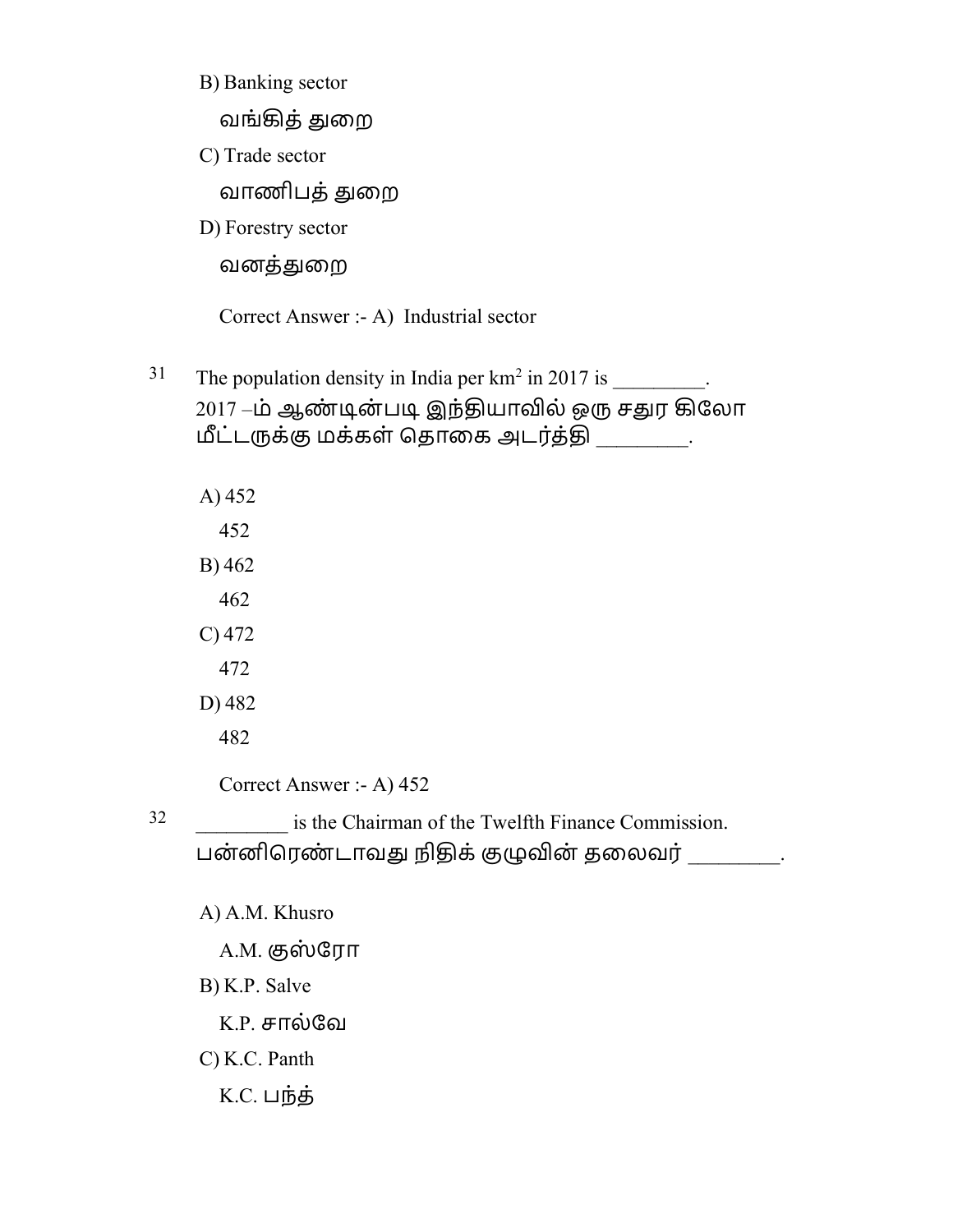D) Dr. C. Rangarajan

Dr. C. ரங்கராஜன்

Correct Answer :- D) Dr. C. Rangarajan

33 India had only "Annual Plans" and not five year plan in the following years : 1. 1965 - 1968 2. 1972 - 1975 3. 1966 - 1969 4. 1990 - 1992 இந்தியாவில் ஐந்தாண்டு திட்டம் இல்லாமல் "ஆண்டு திட்டம்" நடைமுறைப்படுத்தபட்ட ஆண்டுகள் : 1. 1965 - 1968 2. 1972 - 1975 3. 1966 - 1969

- 4. 1990 1992
- A) 1, 2 are correct
	- 1, 2 சரியானைவ
- B) 2, 3 are correct
	- 2, 3 சரியானைவ
- C) 2, 4 are correct
	- 2, 4 சரியானைவ
- D) All are correct

அைனத்ௌம் சரியானைவ

Correct Answer :- C) 2, 4 are correct

- <sup>34</sup> The plan period of Eighth Five Year plan was எட்டாவது ஐந்தாண்டு திட்டத்தின் திட்டக் காலம்
	- A) 1992 1996

 $\overline{\phantom{a}}$  .

- 1992 1996
- B) 1992 1997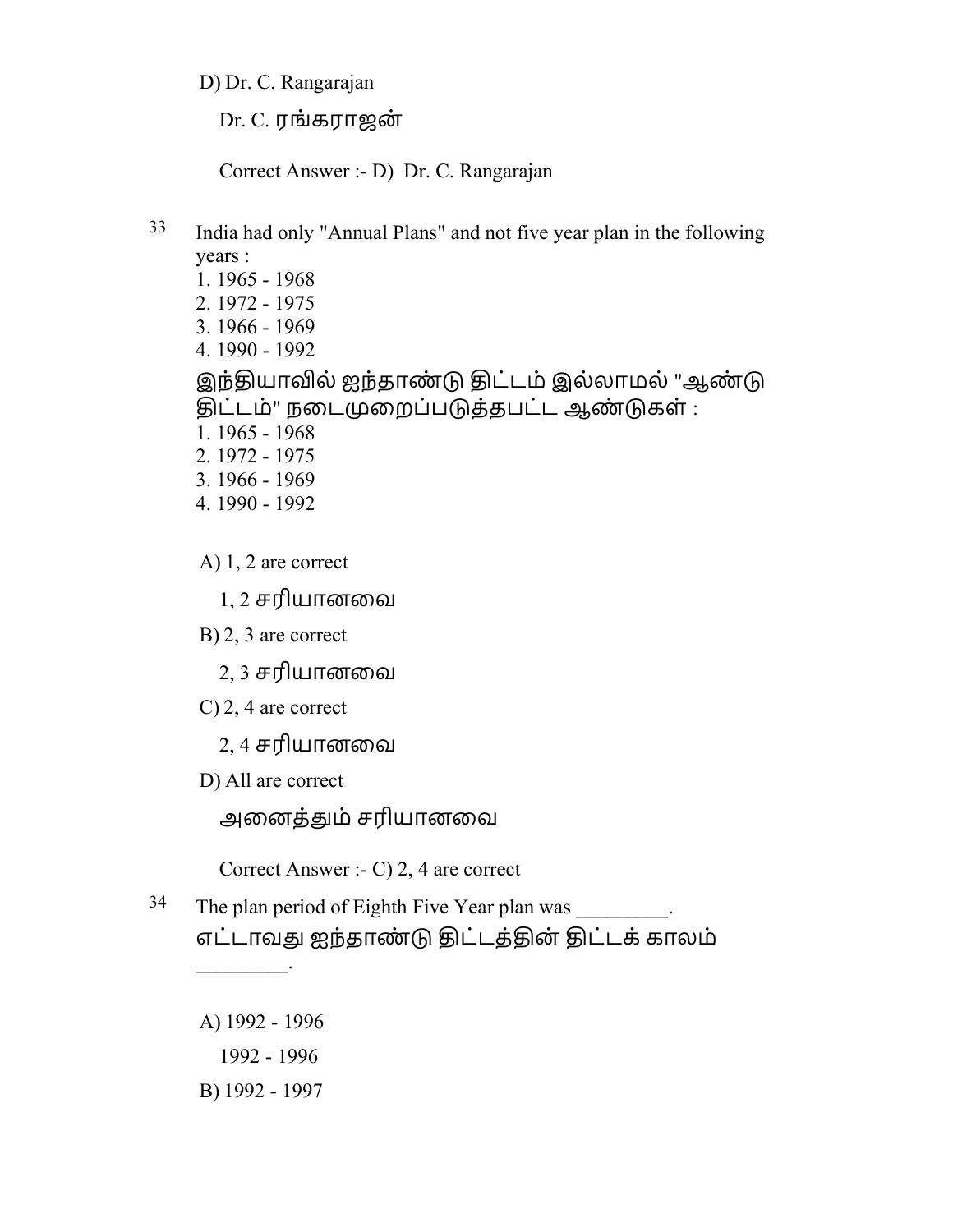- 1992 1997 C) 1992 - 1998 1992 - 1998 D) 1992 - 1995 1992 – 1995 Correct Answer :- B) 1992 - 1997
- <sup>35</sup> India's Eighth Five Year Plan period is . இந்தியாவில் 'எட்டாவது ஐந்தாண்டு திட்டத்தின்' காலம்
	- A) 1990 95

 $\frac{1}{2}$ 

- 1990 95
- B) 1992 97
	- 1992 97
- C) 1991 96
- 1991 96
- D) 1993 98
	- 1993 98

Correct Answer :- B) 1992 – 97

36 The Second Five Year Plan was an Industrial plan based on : இரண்டாவது ஐந்தாண்டு திட்டத்தின் அடிப்படையில் தொழில் திட்டம் யாருடைய மாதிரியை அடிப்படையாக கொண்டது.

A) Visveshwarya Model

விஸ்வேஸ்வரய்யா மாதிரி

B) Mahlanobis Model

மகலநோபிஸ் மாதிரி

C) Kaldor Model

கால்டர் மாதிரி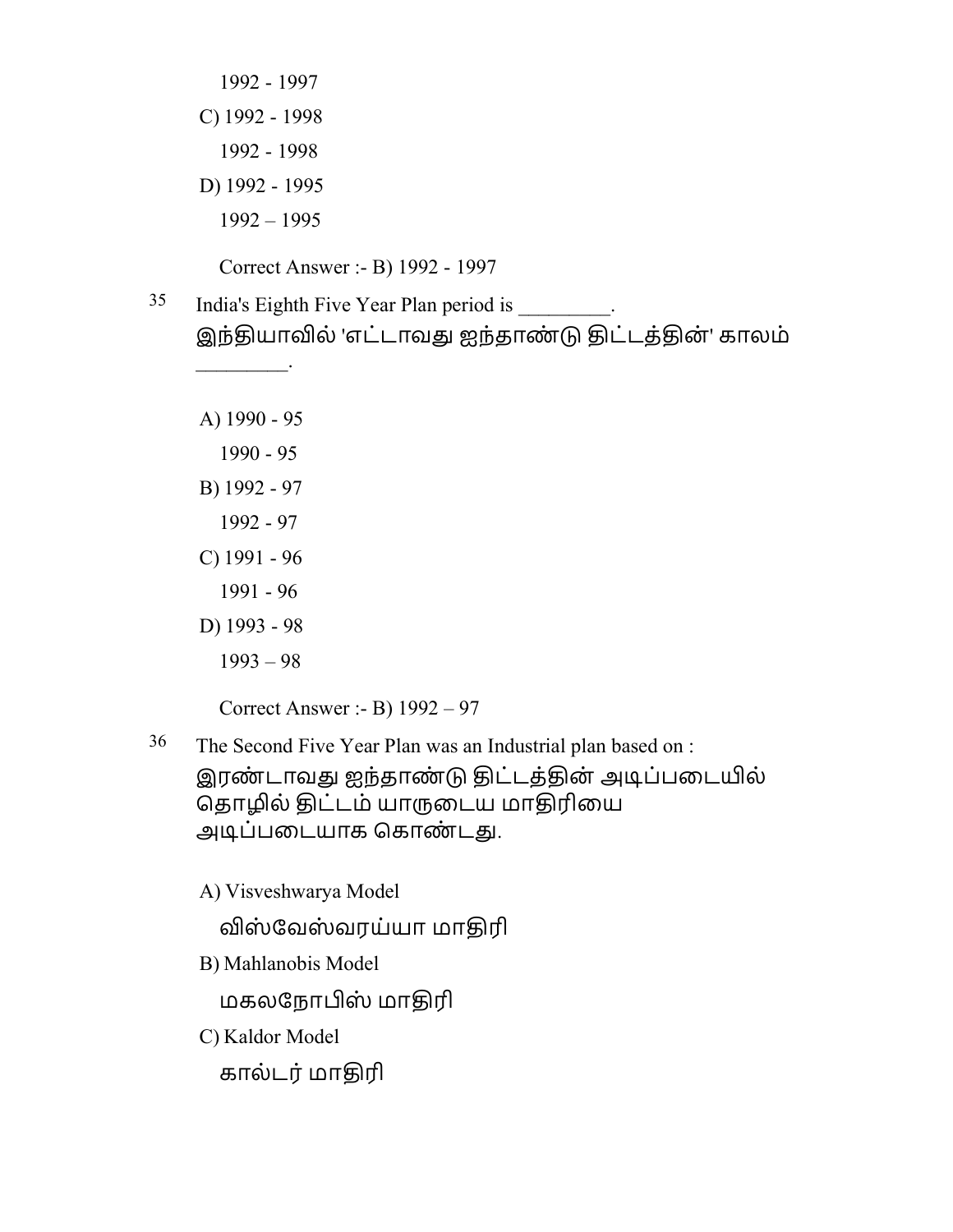D) Leontief Model

லியோன்டீப் மாதிரி

Correct Answer :- B) Mahlanobis Model

<sup>37</sup> British followed the policy of Subordinate Isolation from to on Indian States.

இந்திய அரசுகள் மீது \_\_\_\_\_\_\_\_\_\_ லிருந்து \_\_\_\_\_\_\_\_\_\_ வரை தனிமைப்படுத்தி தன்வசப்படுத்துதல் கொள்கையை ஆங்கிலேயர்கள் கடைப்பிடித்தனர்.

A) 1740 - 1765

- 1740 1765
- B) 1765 1813
	- 1765 1813
- C) 1813 1857
	- 1813 1857
- D) 1857 1935
	- 1857 1935

Correct Answer :- C) 1813 – 1857

- 38 Where is Chauri Chaura ? சௌரி சௌரா எங்குள்ளது ?
	- A) Uttar Pradesh

உத்ொர ரேதசம்

B) Bihar

ஹார்

C) Hariyana

ஹரியானா

D) Delhi

டெல்லி

Correct Answer :- A) Uttar Pradesh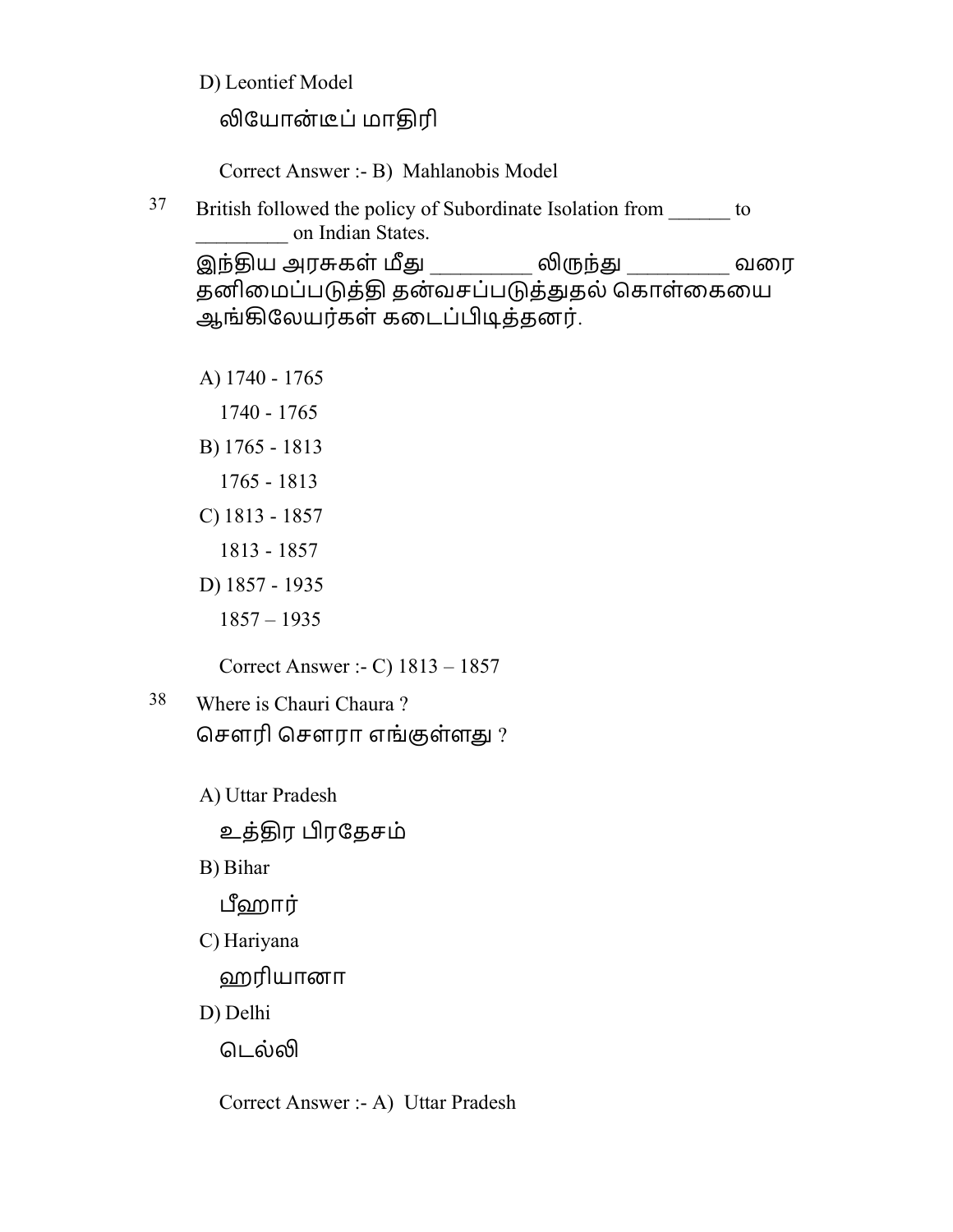<sup>39</sup> Each Parliamentary Constituency of Tamil Nadu consists of Assembly Constituencies. தமிழ்நாட்டிலுள்ள ஒவ்வொரு பாராளுமன்ற தொகுதியும் \_\_\_\_\_\_\_\_\_\_ சட்ட மன்ற தொகுதிகளை உள்ளடக்கியது. A) 6 6 B) 7 7 C) 5 5 D) 4 4 Correct Answer :- A) 6 40 Who wrote the book 'Sathyartha Prakash' ? 'சத்யார்த்த பிரகாஷ்' என்ற நூலை எழுதியவர் யார் ? A) Swami Dayanand Saraswathi சுவாமி தயானந்த சரஸ்வதி B) Lala Lajpat Rai லாலா லஜபதி ராய் C) Mahatma Gandhi மகாத்மா காந்தி D) B.G. Tilak பா.க. ொலக்

Correct Answer :- A) Swami Dayanand Saraswathi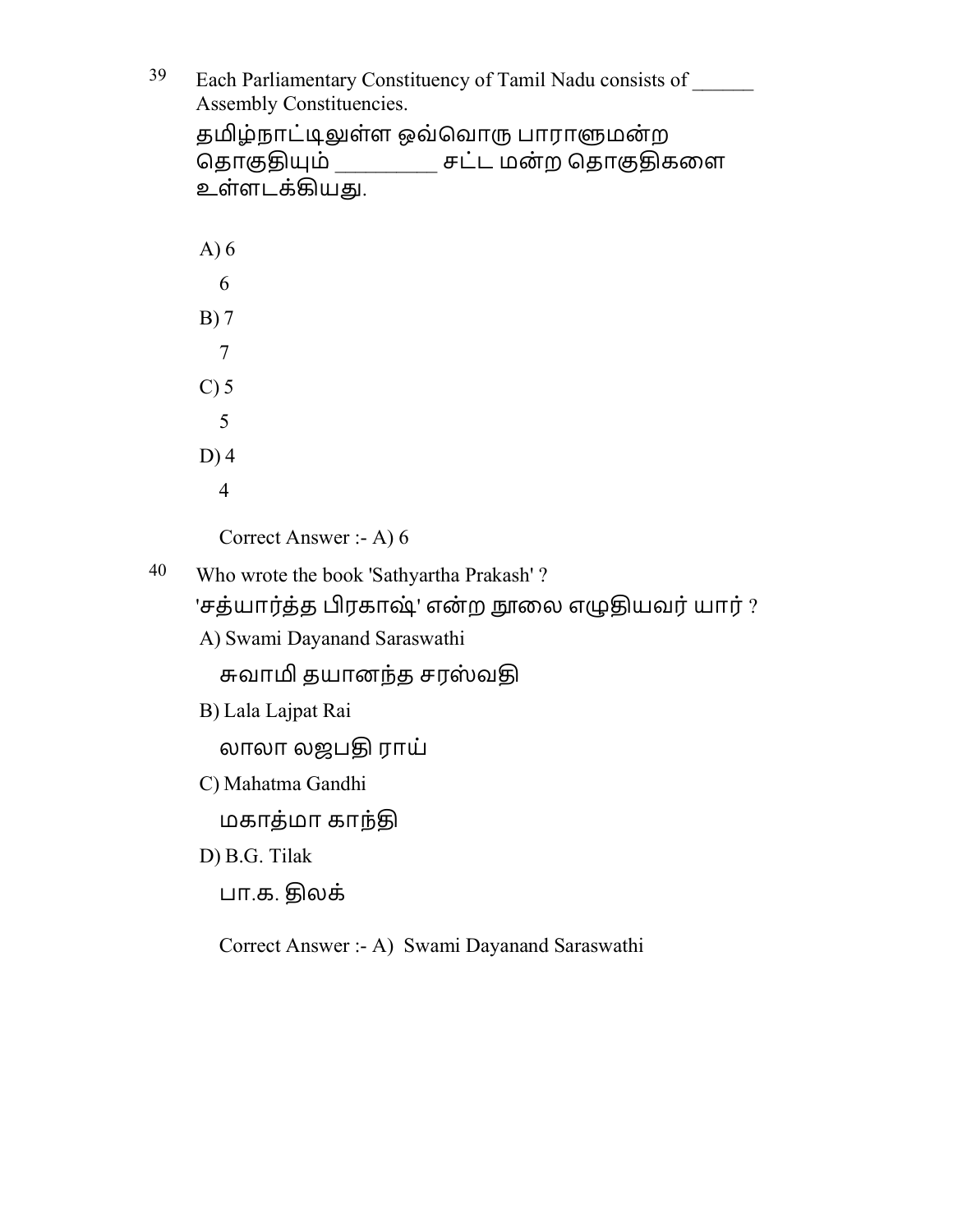- 41 In which year, UNO declared the declaration of Human Rights ? எந்த ஆண் ஐக்ழய நாகள் அைவ மனித உரிமைகள் பிரகடனத்தை பிரகடனப்படுத்தியது?
	- A) 1945
		- 1945
	- B) 1946
		- 1946
	- C) 1947
		- 1947
	- D) 1948
		- 1948
		- Correct Answer :- D) 1948
- 42 The founder of 'Servants of India Society' : 'இந்திய ஊழியர்கள் சங்கத்தை' தோற்றுவித்தவர் :
	- A) W.C. Banerjee
		- டபிள்யு. சி. பானர்ஜி
	- B) Swami Dayananda

சுவாமி தயானந்தா

- C) Gopalakrishna Gokhale
	- கோபால கிருஷ்ண கோகலே
- D) Arabindo Ghosh

அரந்ேதா ேகாஷ்

Correct Answer :- C) Gopalakrishna Gokhale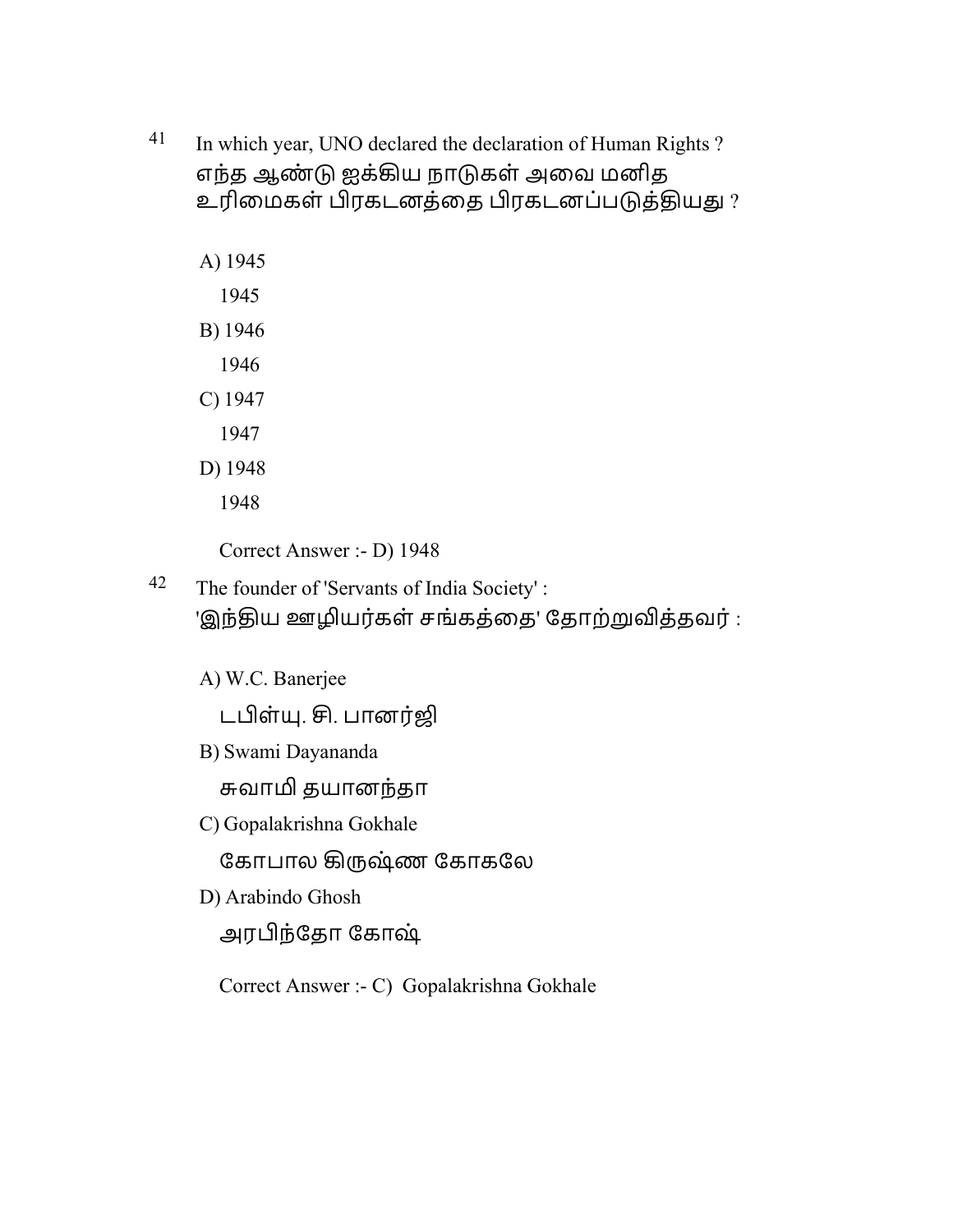43 The Parliament of India consists of \_\_\_\_\_\_.

கொண்டிருப்பது இந்திய பாராளுமன்றம்.

A) The President

குடியரசுத் தலைவர்

B) Lok Sabha

மக்களைவ

C) Rajya Sabha

மாநிலங்களைவ

D) The President, Lok Sabha and Rajya Sabha

```
 ஶூயராத்தைலவர், மக்களைவ மற்ம்
மாநிலங்களைவ
```
Correct Answer :- D) The President, Lok Sabha and Rajya Sabha

<sup>44</sup> Who was the Viceroy of India during the time of the formation of Indian National Congress ?

இந்திய தேசிய காங்கிரஸ் ஆரம்பித்தபொழுது இந்தியாவின் வைசிராயாக இருந்தவர் யார் ?

A) Lord Rippon

ரிப்பன் ர

- B) Lord Dufferin
	- டப்ரின் பிரபு
- C) Lord Curzon

கர்சன் பிரபு

D) Lord Lytton

லிட்டன் பிரபு

Correct Answer :- B) Lord Dufferin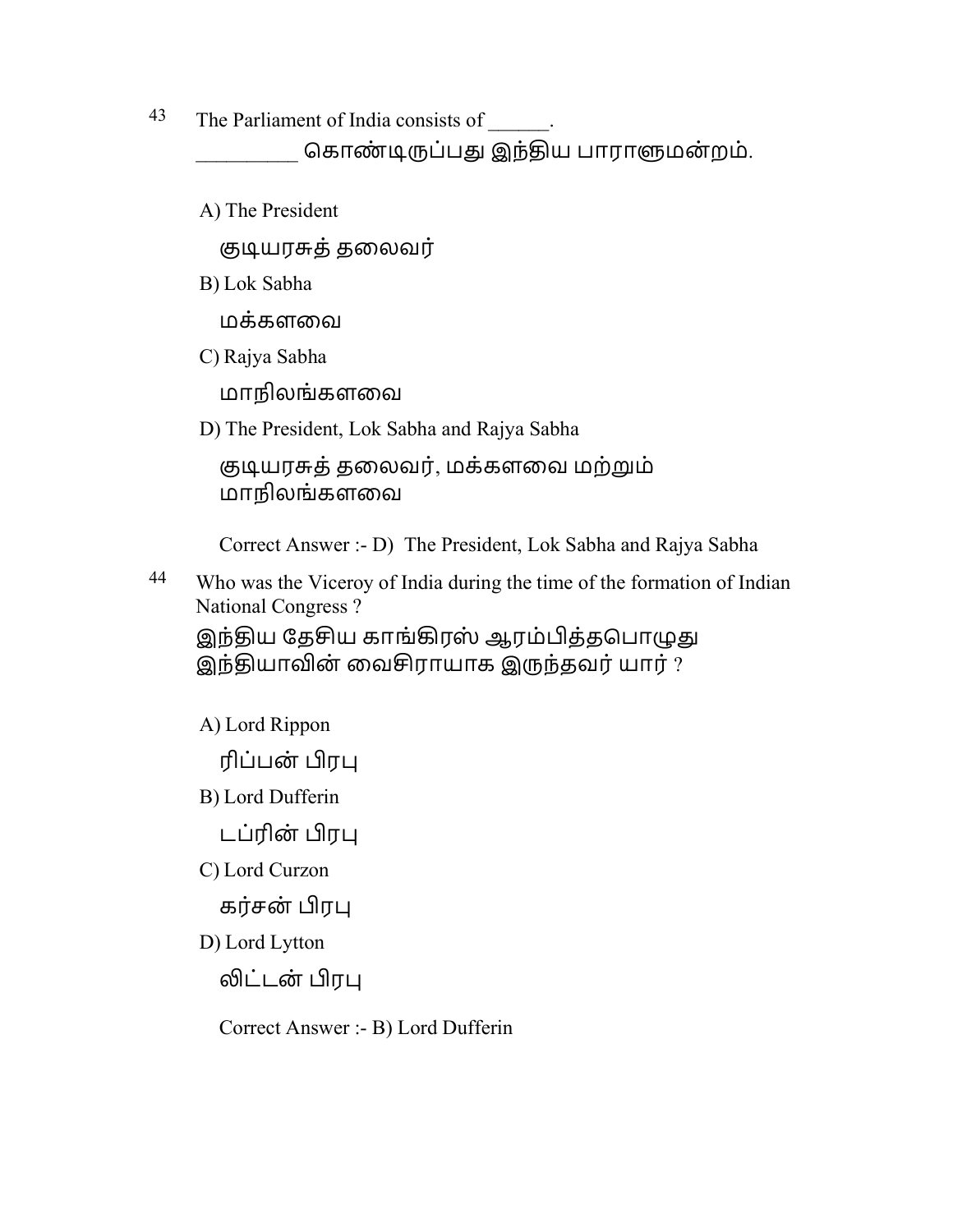<sup>45</sup> The Directive Principles of State Policy of India was borrowed from \_\_\_\_\_\_\_ constitution.

அரசியலமைப்பிலிருந்து இந்திய அரசினுடைய வழிகாட்டும் நெறிமுறைக் கோட்பாடுகள் எடுத்தாளப்பட்டுள்ளது.

A) America

அெமரிக்க

B) USSR

ரஷ்யா

C) British

ரிட்ூஷ்

D) Ireland

அயர்லாந்து

Correct Answer :- D) Ireland

- 46 Part III of Indian Constitution deals : இந்திய அரசியலமைப்பின் பகுதி III விளக்குவது :
	- A) Fundamental Rights

அூப்பைட உரிைமகள்

B) Directive Principles

வழிகாட்டு நெறிமுறை கோட்பாடுகள்

C) The Union

னியன்

D) The Parliament

பாராளுமன்றம்

Correct Answer :- A) Fundamental Rights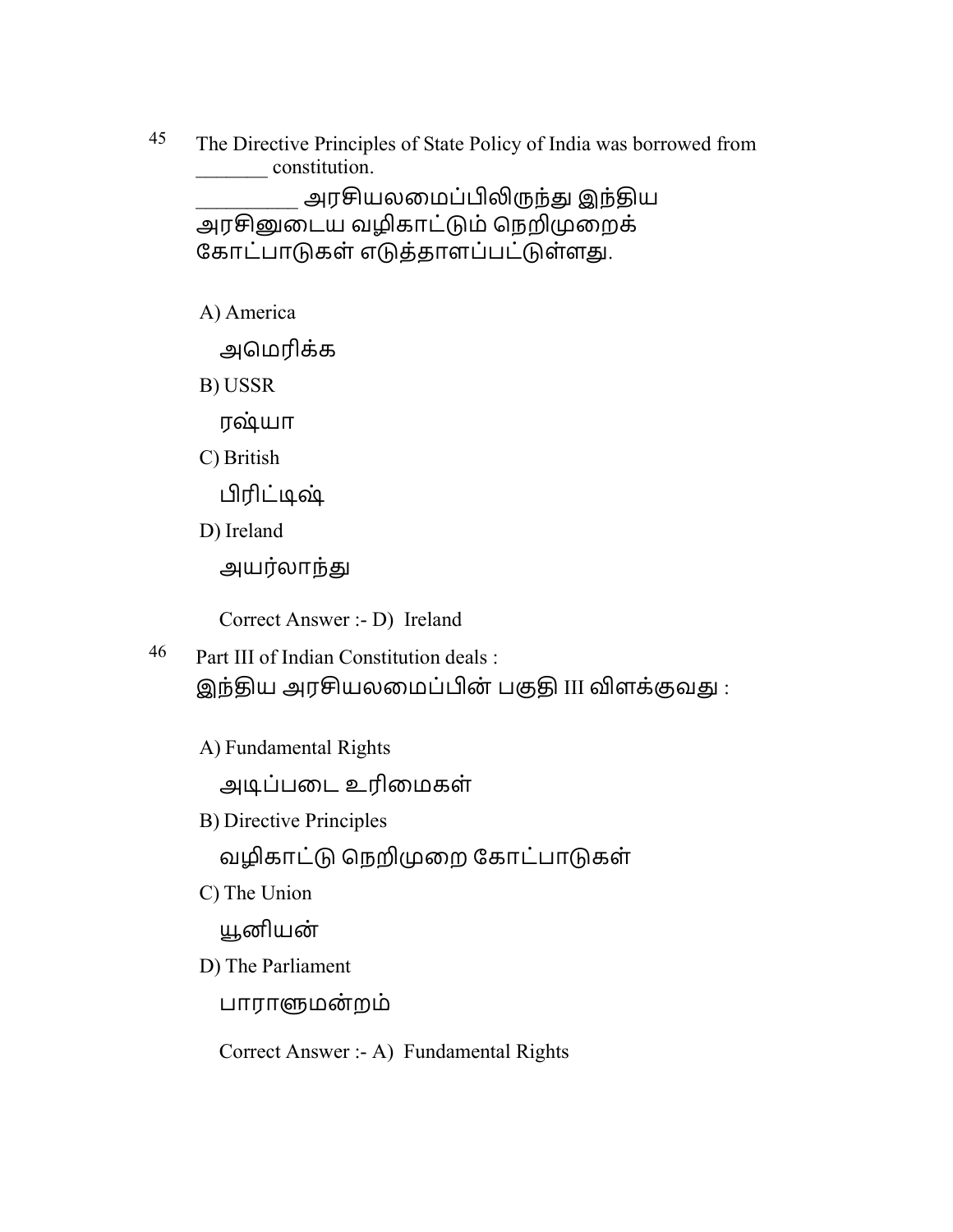| 47 | By the Charter Act, Company's monopoly and power was renewed for<br>years. |
|----|----------------------------------------------------------------------------|
|    | சாசன சட்டப்படி, கம்பெனியினுடைய ஏகபோக                                       |
|    | உரிமையும், அதிகாரமும் __________ ஆண்டுகளுக்கு                              |
|    | ஒருமுறை புதுப்பிக்கப்பட வேண்டும்.                                          |
|    | A) 12                                                                      |
|    | 12                                                                         |
|    | B) 15                                                                      |
|    | 15                                                                         |
|    | $C)$ 18                                                                    |
|    | 18                                                                         |
|    | $D)$ 20                                                                    |
|    | 20                                                                         |
|    | Correct Answer :- D) 20                                                    |
| 48 | AIADMK captured power in Tamil Nadu in                                     |
|    | –ல் தமிழகத்தில் அ.இ.அ.தி.மு.க. ஆட்சியை                                     |
|    | கைப்பற்றியது.                                                              |
|    | A) 1972                                                                    |
|    | 1972                                                                       |
|    | B) 1977                                                                    |
|    | 1977                                                                       |
|    | C) 1989                                                                    |
|    | 1989                                                                       |
|    | D) 1996                                                                    |
|    | 1996                                                                       |
|    |                                                                            |

Correct Answer :- B) 1977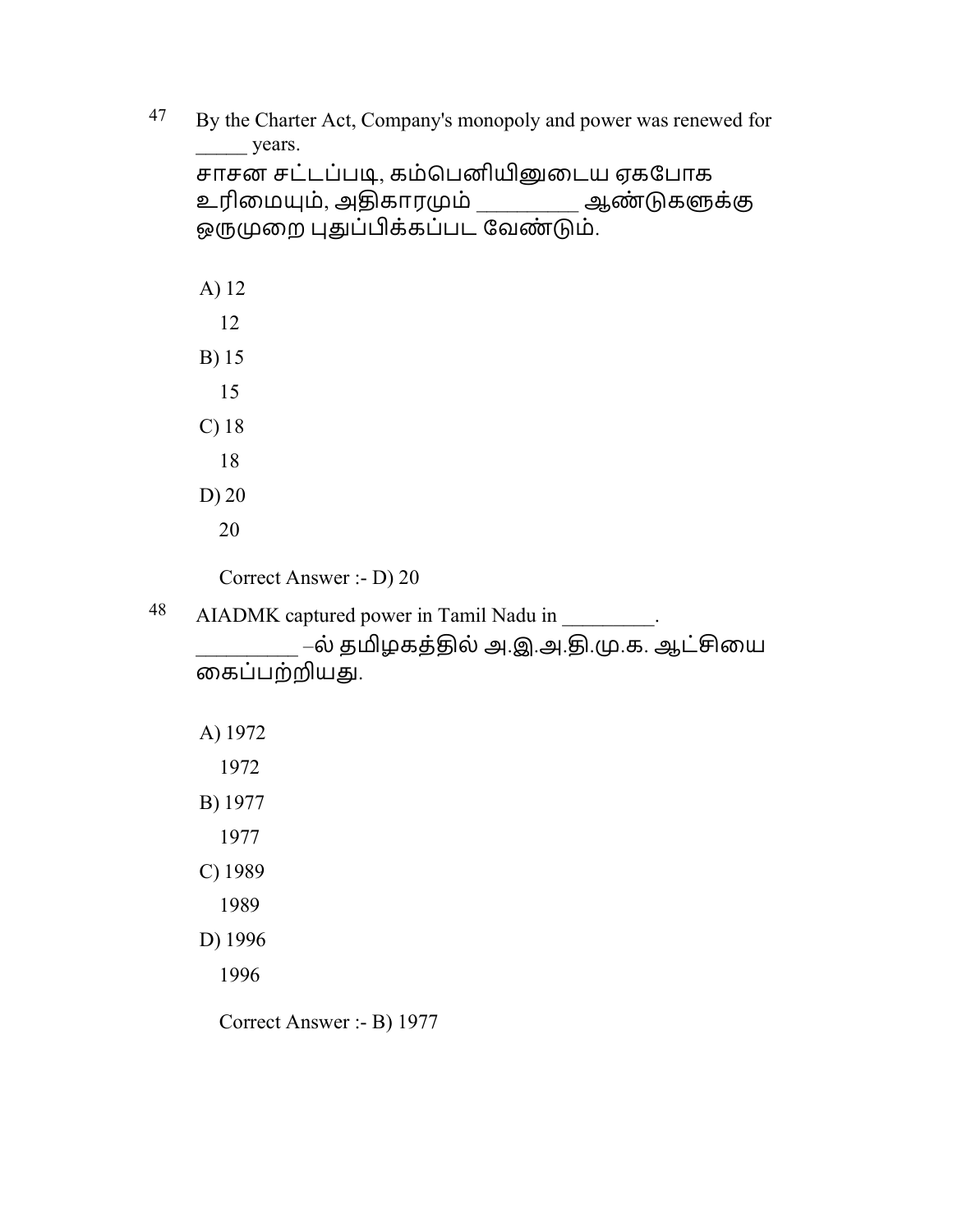49 Who said, "Vellore Mutiny was Prelude to the Revolt of 1857" ? "1857- புரட்சிக்கு முன்னோடி வேலூர் கலகம்" என்று ஷயவர்யார் ?

A) V.A. Smith வி. எ. ஸ்மித் B) Veera Savarkar வீர சவார்க்கர் C) A.O. Hume ஏ.ஓ. ஹஓம் D) Bharathiyar பாரதியார் Correct Answer :- B) Veera Savarkar 50 Jivakarunya is the philosophy of  $\qquad$ . னுடைய தத்துவம் ஜீவகாருண்யமாகும்.

A) St. Ramalinga

இராமலிங்க அடிகள்

B) Uran Adikal

ஊரன் அடிகள்

C) Swami Vivekananda

சுவாமி விவேகானந்தர்

D) Bharathiyar

பாரதியார்

Correct Answer :- A) St. Ramalinga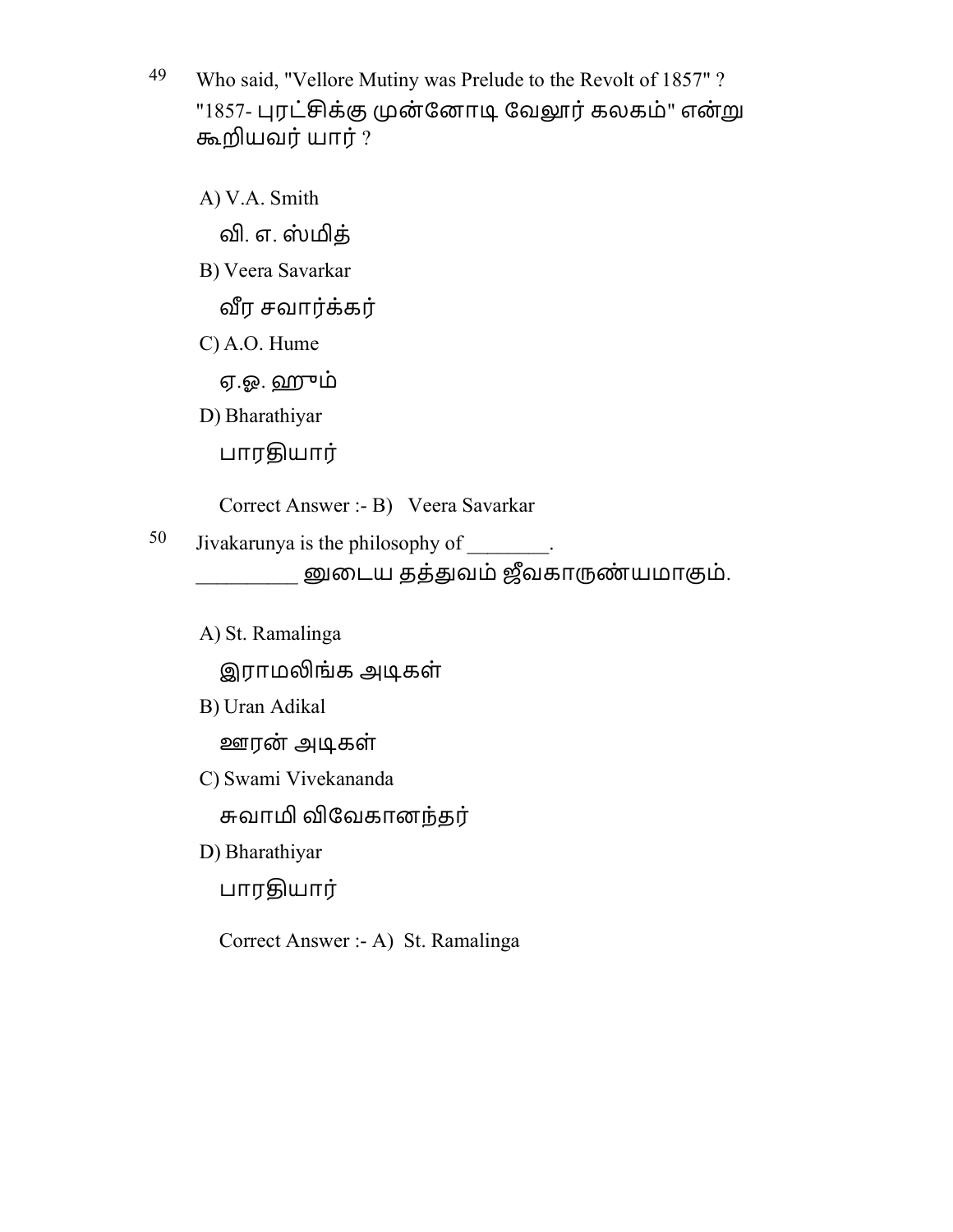51 Who presided over the Diwani Adalat cases during the time of Warren Hastings ? வாரன் ஹேஸ்டிங்ஸ் காலத்தில் திவானி அடலத் வழக்குகளுக்கு தலைமை வகித்தவர் யார் ?

A) The Collector

ஆட்யர்

B) The President

ஜனாதிபதி

C) The Deputy Nazim

துணை நசீம்

D) The Chief Justice

தலைமை நீதிபதி

Correct Answer :- A) The Collector

52 In which year was the Danes East India Company founded ? எந்த ஆண்டு டச்சுகாரர்களின் கிழக்கு இந்திய கம்பெனி நிறுவப்பட்டது ?

A) 1498

1498

B) 1602

1602

C) 1616

1616

D) 1664

1664

Correct Answer :- C) 1616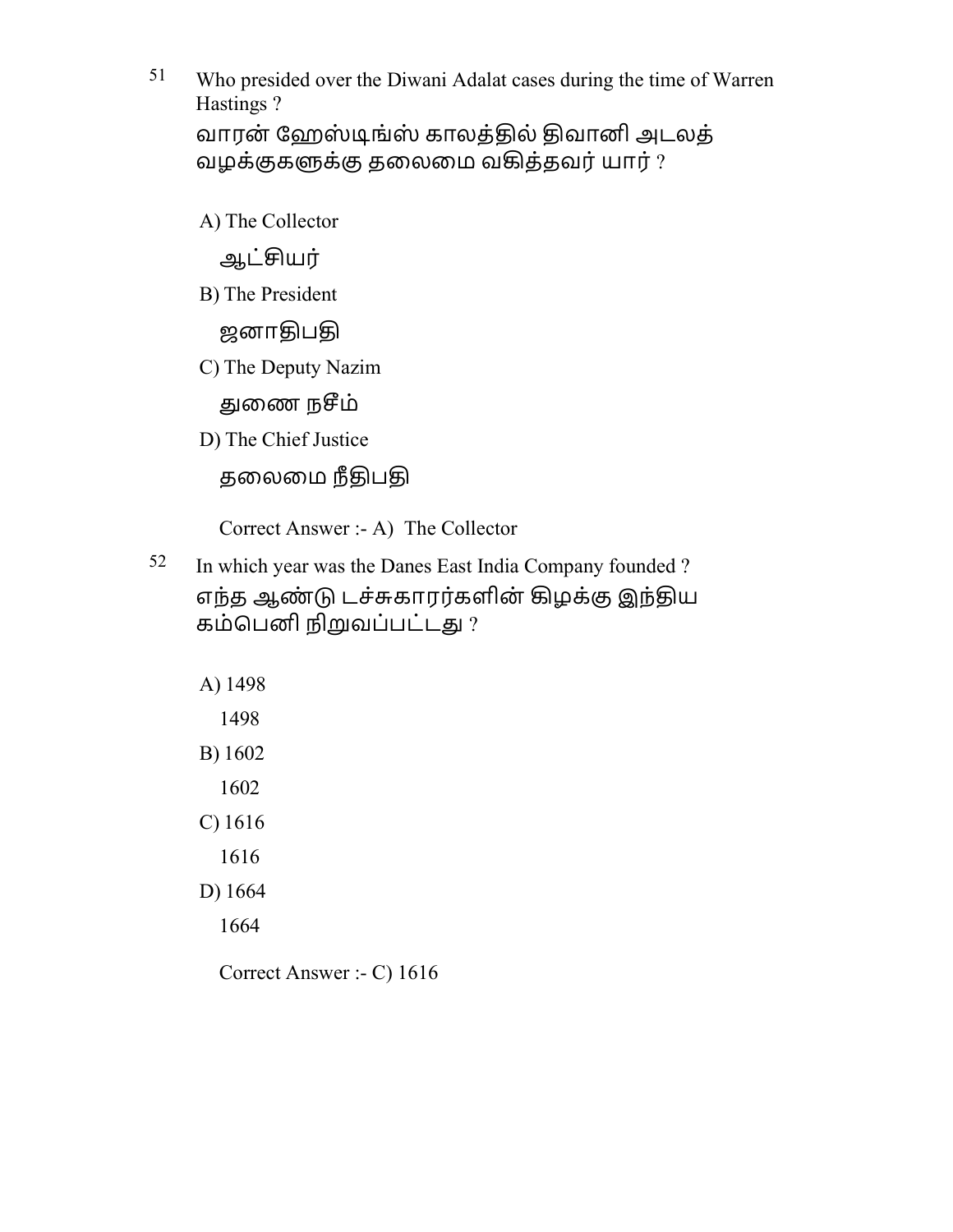53 Which Constitutional Amendment, amended preamble of India from 'Sovereign Democratic Republic' to a Sovereign Socialist Secular Democratic Republic"?

எந்த அரசியலமைப்பு சட்டத்திருத்தம், இந்திய அரசின் கப்ைரைய இைறயான்ைமைடய ஜனநாயக குடியரசிலிருந்து இறையான்மையுடைய சோசலிச மதசார்பற்ற ஜனநாயக குடியரசாக மாற்றியது ?

A)  $42<sup>nd</sup>$  Amendment

42வது சட்டத் திருத்தம்

B) 44<sup>th</sup> Amendment

44வது சட்டத் திருத்தம்

 $C$ )  $62<sup>nd</sup>$  Amendment

62வது சட்டத் திருத்தம்

D) 82<sup>nd</sup> Amendment

82வது சட்டத் திருத்தம்

Correct Answer :- A) 42nd Amendment

54 Dandi March was started on

–ல் தண்டி யாத்திரை ஆரம்பிக்கப்பட்டது.

A) 12 March, 1930

 $12 \text{ L}$ 

B) 12 March, 1931

 $12 \text{ ln}$ ர்ச்,  $1931$ 

C) 12 April, 1930

12 ஏப்ரல், 1930

D) 12 April, 1931

12 ஏப்ரல், 1931

Correct Answer :- A) 12 March, 1930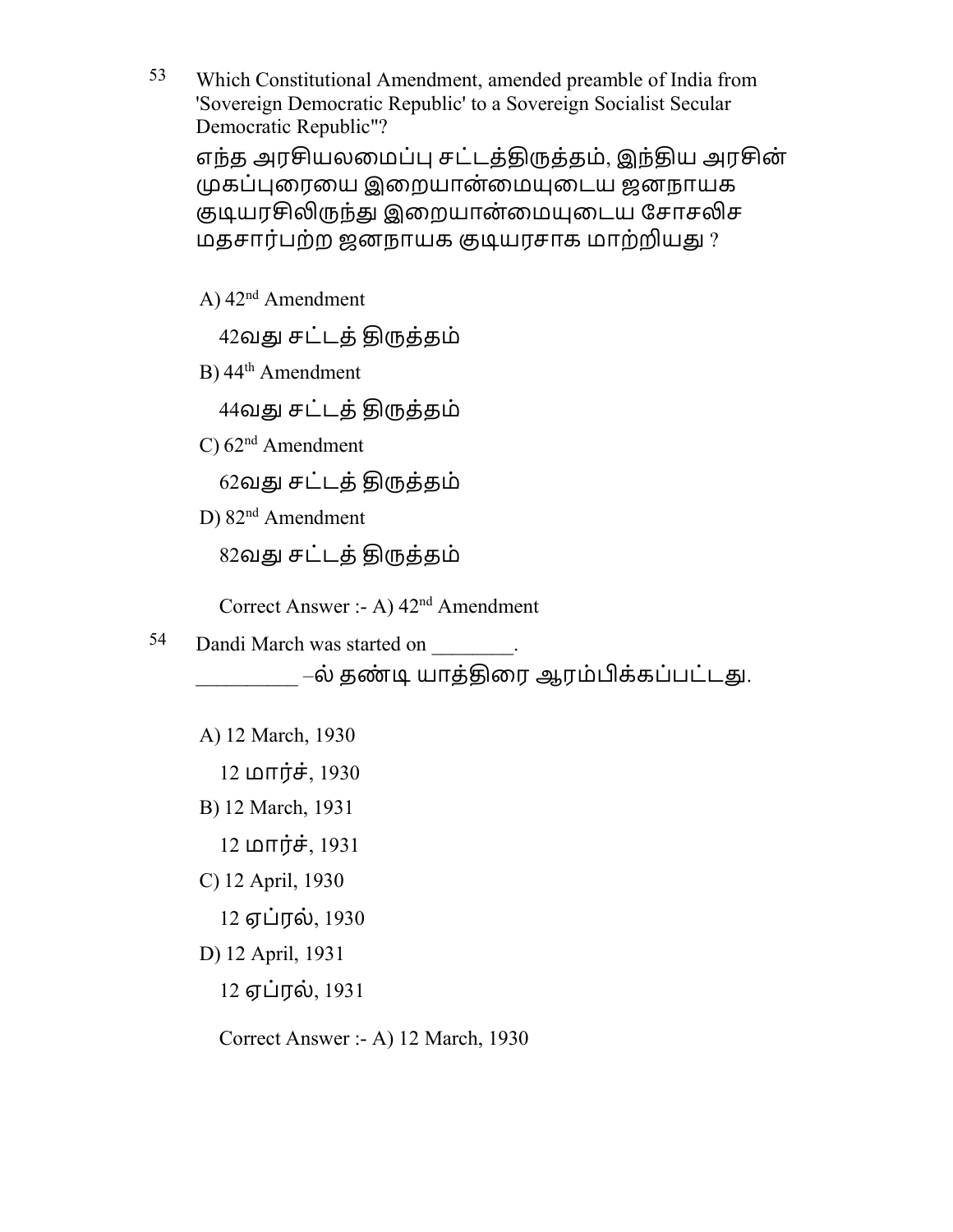55 Who was elected as the President of Indian National Congress in 1938 ? 1938 –ல் இந்திய தேசிய காங்கிரஸினுடைய தலைவராக தேர்ந்தெடுக்கப்பட்டவர் யார் ?

A) Jawaharlal Nehru

ஜவஹர்லால் நேரு

B) Subhas Chandra Bose

சுபாஷ் சந்திர போஸ்

C) Mahatma Gandhi

மகாத்மா காந்ொ

D) Ananda Mohan Bose

ஆனந்த ேமாகன் ேபாஸ்

Correct Answer :- B) Subhas Chandra Bose

56 Which is the oldest Corporation in India ? இந்தியாவின் பழமையான மாநகராட்சி எது ?

A) Delhi

டெல்லி

B) Bombay

பாம்பே

C) Calcutta

கல்கத்தா

D) Madras

சென்னை

Correct Answer :- D) Madras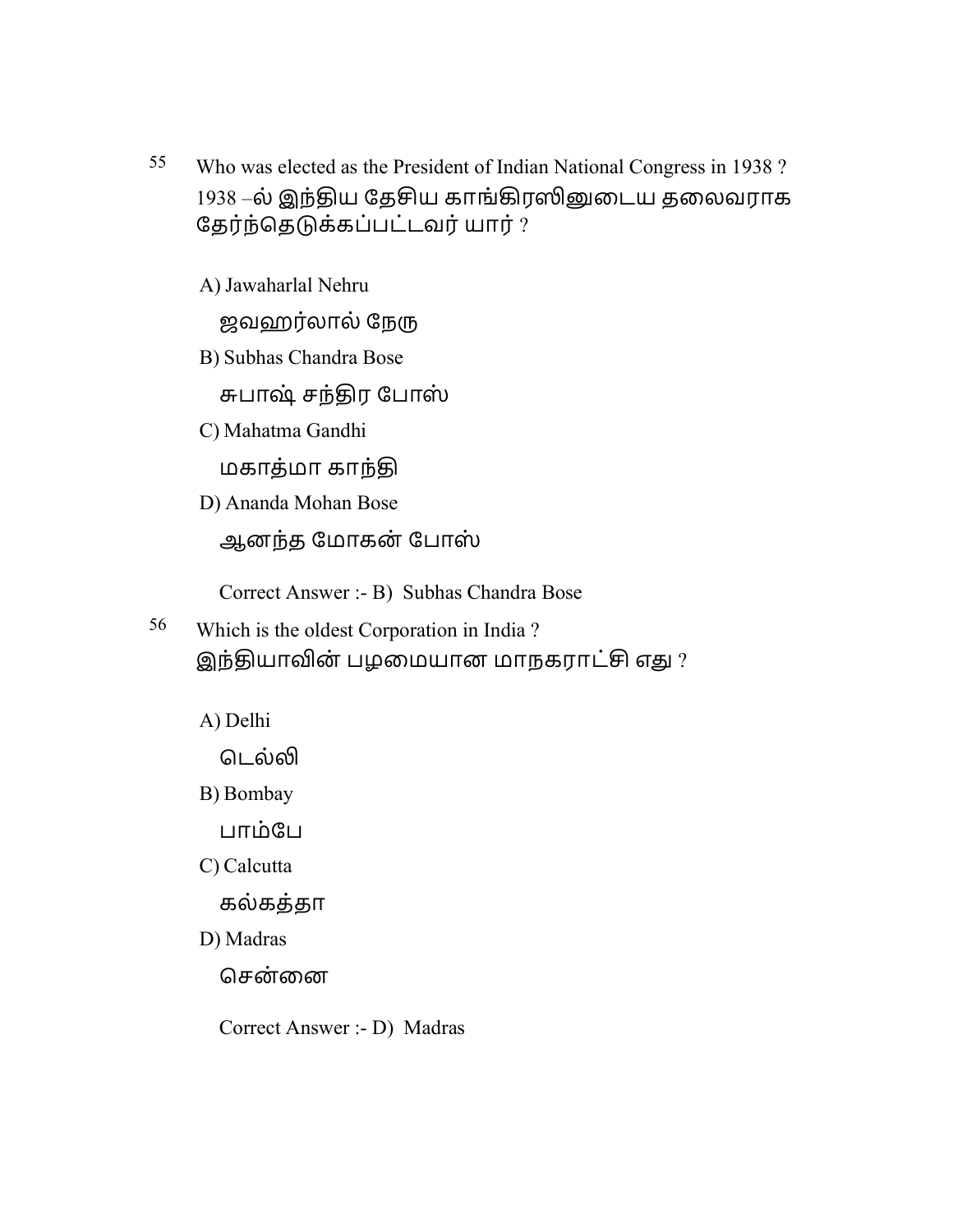$57$  The traffic lights at three different road crossings change after every 48 sec., 72 sec. and 108 sec. respectively. If they all change simultaneously at 8 : 20 : 00 hours, then the time will they again change simultaneously is :

மூன்று வெவ்வேறான சாலைகளை கடக்கும் இடக்கில் உள்ள போக்குவரத்து மின் விளக்குகள் முறையே 48 வினாடிகள், 72 வினாடிகள் மற்றும் 108 வினாடிகளில் நிறம் மாறுகின்றன. அவ்விளக்குகள் மூன்றும்  $8:20:00$ என்ற மணியளவில் நிறங்களை மாற்றினால், மீண்டும் அவவிளக்குகள் மூன்றும் எந்த ஒரே நேரததில் நிறங்களை மாற்றிக் கொள்ளும்  $?$ 

- A) 8 : 27 : 12 hrs
	- 8 : 27 : 12 மணி
- B) 8 : 25 : 12 hrs
	- 8 : 25 : 12 மணி
- C)  $8:20:24$  hrs
	- 8 : 20 : 24 மணி
- D) 8 : 27 : 24 hrs
	- 8 : 27 : 24 மணி

Correct Answer :- A) 8 : 27 : 12 hrs

58 H.C.F. of 3240, 3600 and a third number is 36 and their L.C.M. is  $2^4x3^5x5^2x7^2$ . Then the third number is :

3240, 3600 மற்றும் ஒரு மூன்றாம் எண்ணின் மீப்பெரு பொது காரணி 36 ஆகும். மேலும் அம்மூன்று எண்களின் மீச்சிறு பொது மடங்கு  $2^4$ x $3^5$ x $5^2$ x  $7^2$  எனில் அந்த மூன்றாம் எண் :

- A)  $2^2 \times 3^5 \times 7^2$ 
	- $2^2$ x $3^5$ x $7^2$
- B)  $2^2 \times 5^3 \times 7^2$
- $2^2x5^3x7^2$
- C)  $2^5x5^2x7^2$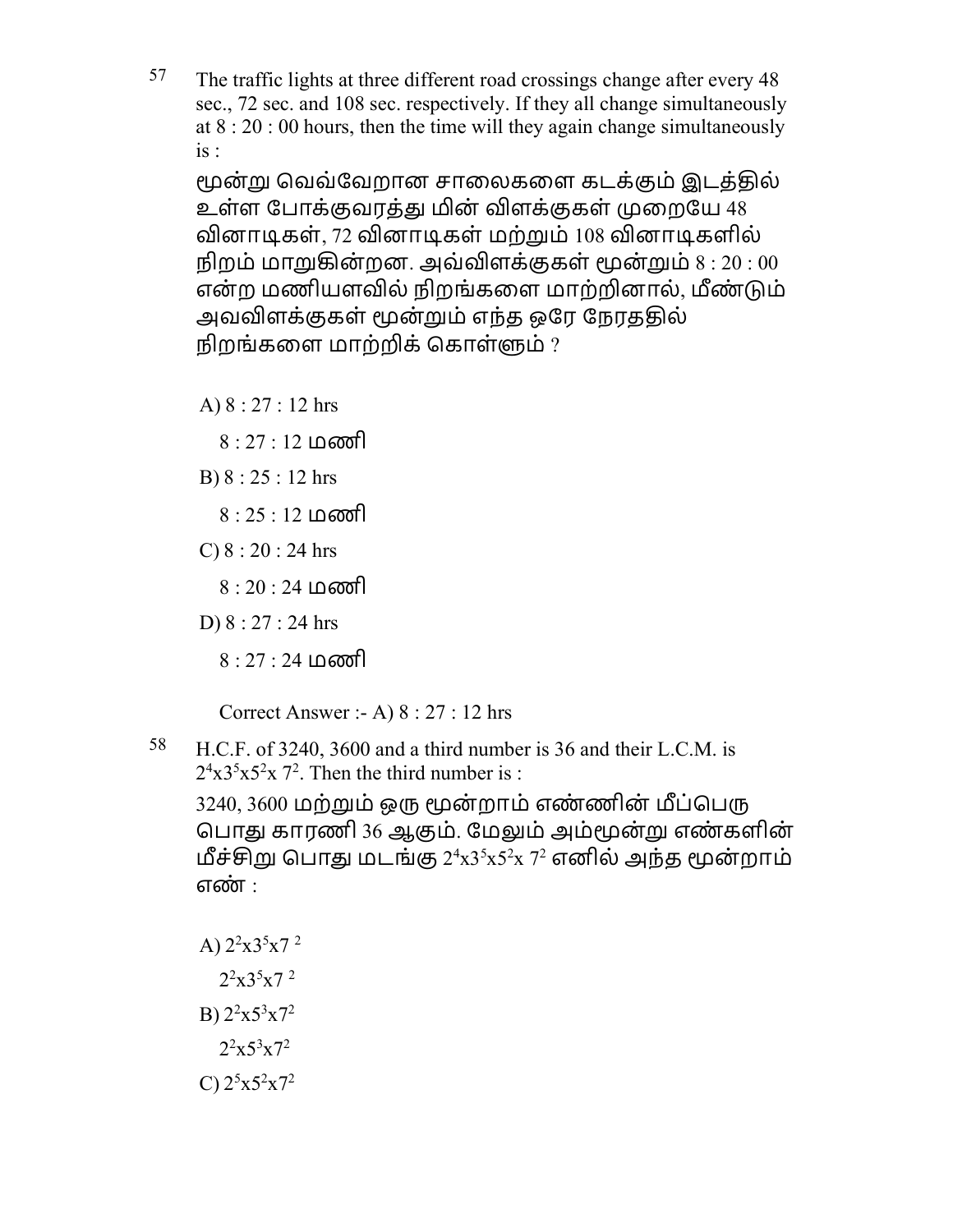$2^5x5^2x7^2$ D)  $2^3x3^5x7^2$  $2^3x3^5x7^2$ 

Correct Answer :- A)  $2^2 \times 3^5 \times 7^2$ 

59

Which of the figures complete the figure matrix







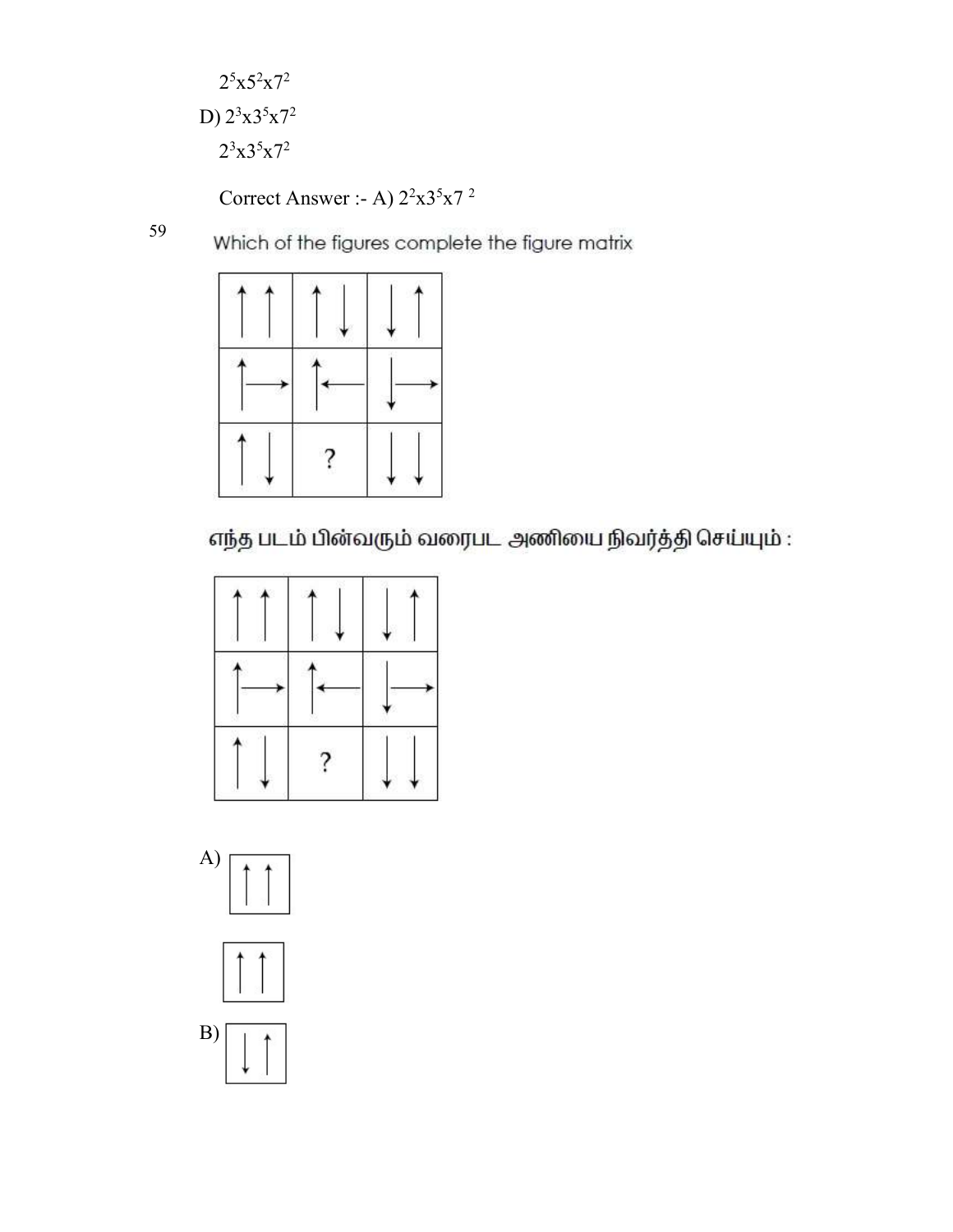

 $60$  A mixture contains alcohol and water in the ratio 4 : 3. If 5 litres of water is added to the mixture, the ratio becomes 4 : 5. Find the quantity of alcohol in the given mixture.

ஒரு கலவையில் மது மற்றும் தண்ணீர் 4 : 3 என்ற விகிதத்தில் உள்ளது. மேலும் அக்கலவையில் 5 லிட்டர் தண்ணீர் கலந்தால் விகிதம்  $4:5$  ஆகிறது எனில் கலவையில் உள்ள மதுவின் அளவு :

A) 20 litres

20 லிட்டர்கள்

B) 10 litres

10 லிட்டர்கள்

C) 25 litres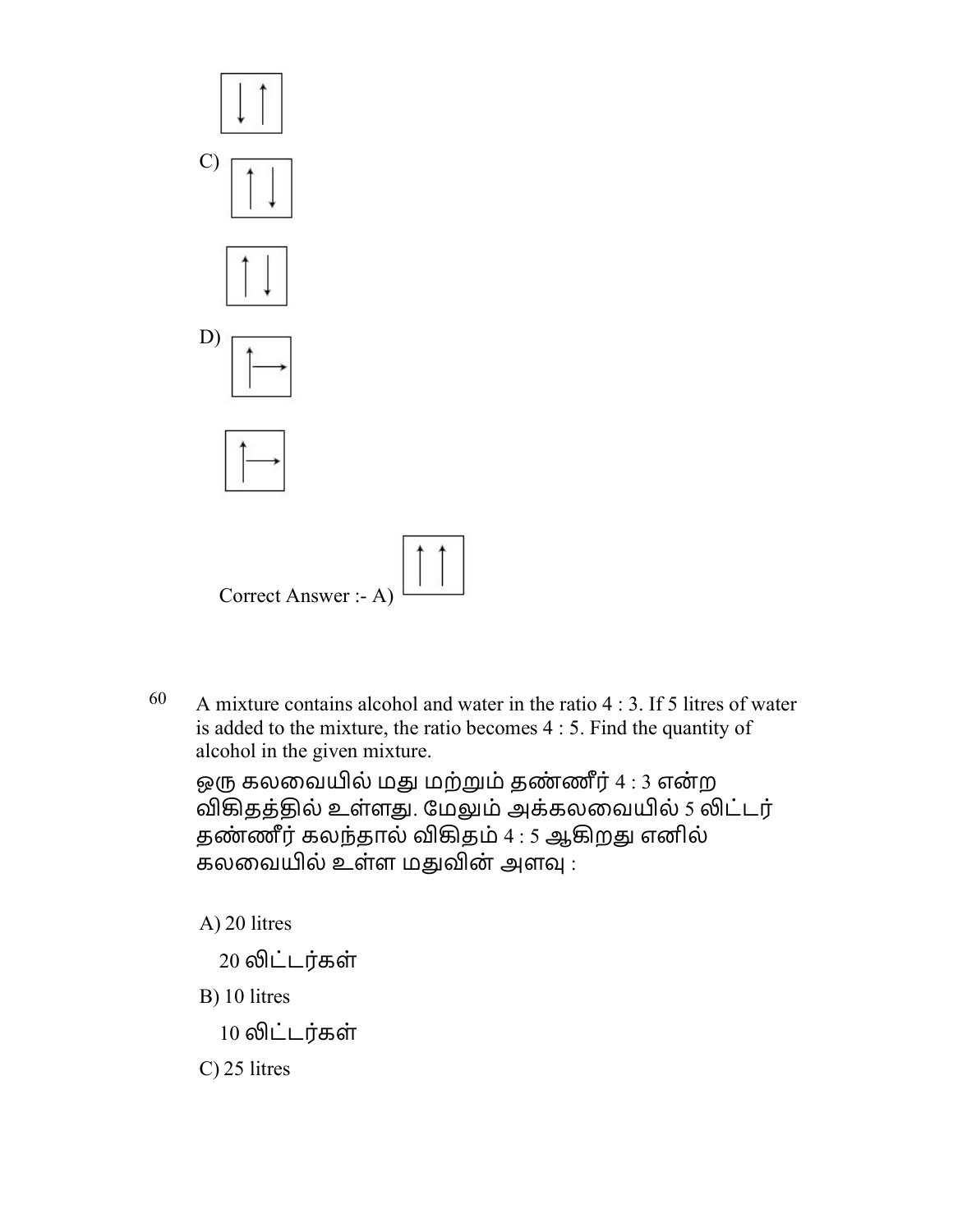25 லிட்டர்கள்

D) 30 litres

30 லிட்டர்கள்

Correct Answer :- B) 10 litres

61 There are seven books, one each on Composition, Poetry, Drama, Economics, English, History, and Science lying on the table one over the other.

(i) Poetry is immediately below Composition.

(ii) Economics is at the top.

(iii) Science is immediately below History which is just below Economics.

(iv) English is immediately above Composition but not in the middle. Which three books are in between Science and Poetry ?

ஒரு மேசையின் மீது ஒன்றின்மீது ஒன்றாக 7 புக்ககங்கள் கட்டுரை, கவிகை, நாடகம், பொருளியல், ஆங்கிலம், வரலாறு மற்றும் அறிவியல் ஆகிய தலைப்புகளில் தலா ஒன்று உள்ளன.

(i) கட்டுரை புத்தகத்தின் நேர் கீழே உடனடியாக கவிதை புத்தகம் உள்ளது.

(ii) பொருளியல் புக்ககம் எல்லா புக்ககத்திற்கு மேல் உள்ளௌ

(iii) பொருளியல் புத்தகத்திற்கு உடனடி நேர்கீழே உள்ள வரலாற்று புத்தகத்திற்கு உடனடி நேர்கீழே அறிவியல் புத்தகம் உள்ளது

(iv) ஆங்கில புத்தகம் கட்டுரை புத்தகத்திற்கு உடனடி நேர்மேலே உள்ளது. ஆனால் ஆங்கில புத்தகம் நடுபுத்தகம் அன்று எனில் எம்மூன்று புத்தகங்கள் அறிவியல் மற்றும் கவிகை புக்ககங்களுக்கு இடையே உள்ளன

A) English, Composition and Poetry

ஆங்கிலம், கட்டுரை மற்றும் கவிதை புத்தகங்கள்

B) Drama, English and Composition

நாடகம், ஆங்கிலம் மற்றும் கட்டுரை புத்தகங்கள்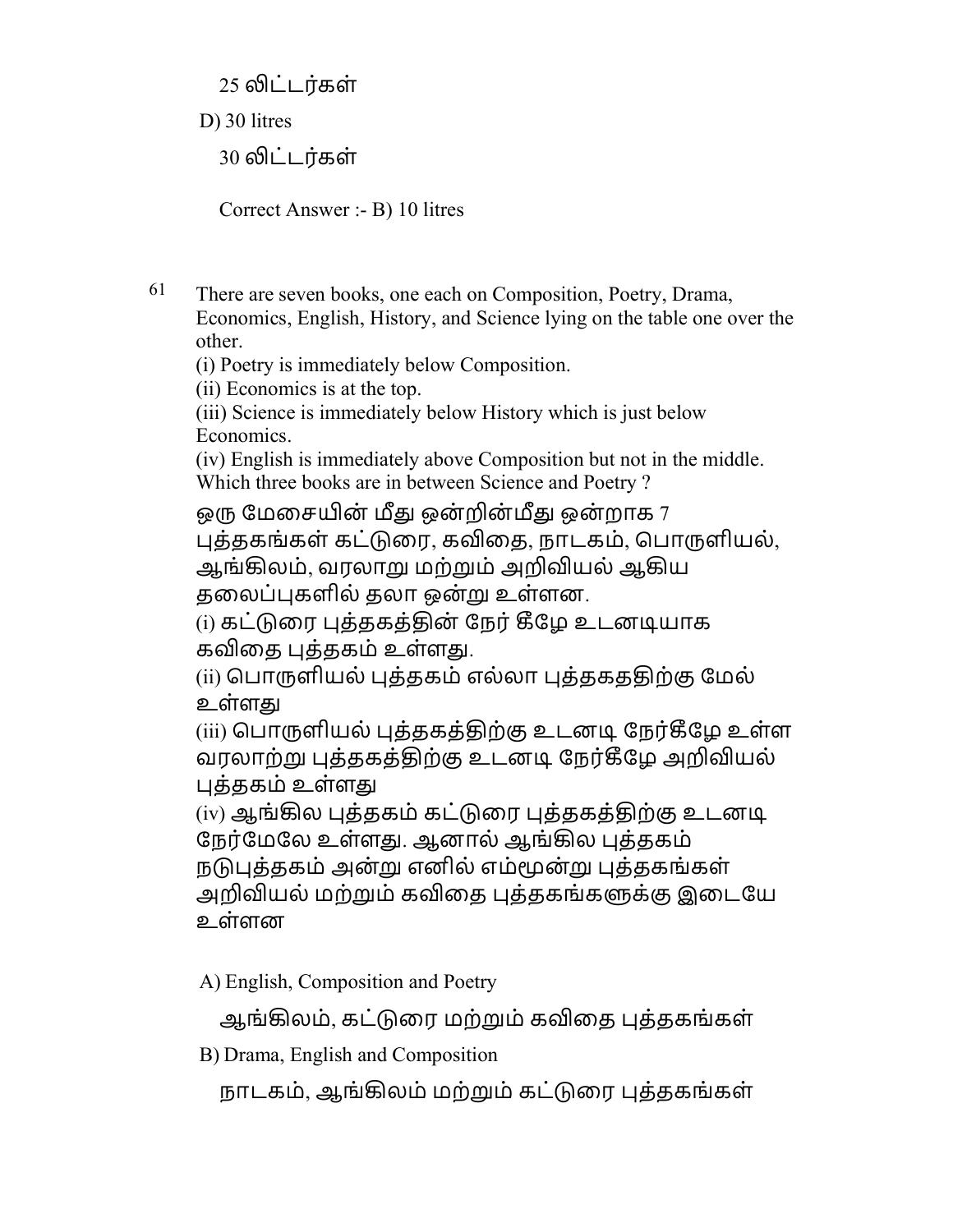C) English, Composition and History

## ஆங்கிலம், கட்டுரை மற்றும் வரலாற்று புத்தகங்கள்

D) Cannot be determined

# தீர்மானிக்க முடியாது

Correct Answer :- B) Drama, English and Composition



62

The above bar-graph shows the percentage distribution of total expenditures of a company under various expense heads during 2003. Study the graph and<br>find the expenditure on the interest on loans is by what percent more than the expenditure on transport.



மேற்கண்ட பட்டை விளக்கப்படம் 2003 -ஆம் ஆண்டில் ஒரு கம்பெனியின் மொத்த செலவினங்களை, பல்வேறு செலவின தலைப்புகளின் கீழ் சதவிகித பங்கீடாக காட்டுகிறது. வரைப்படத்தை பார்த்து கடன்களின் மீதான வட்டியின் செலவீனம், போக்குவரத்து மீதான செலவீனத்தை விட எத்தனை சதவிகிதம் அதிகம் என்பதைக் காண்க :

A)  $5%$ 

5%

- B) 10%
	- 10%
- C) 30%
	- 30%
- D) 40%

40%

Correct Answer :- D) 40%

63 The missing number in the series 8, 24, 12, 36, 18, 54,  $(...)$  is :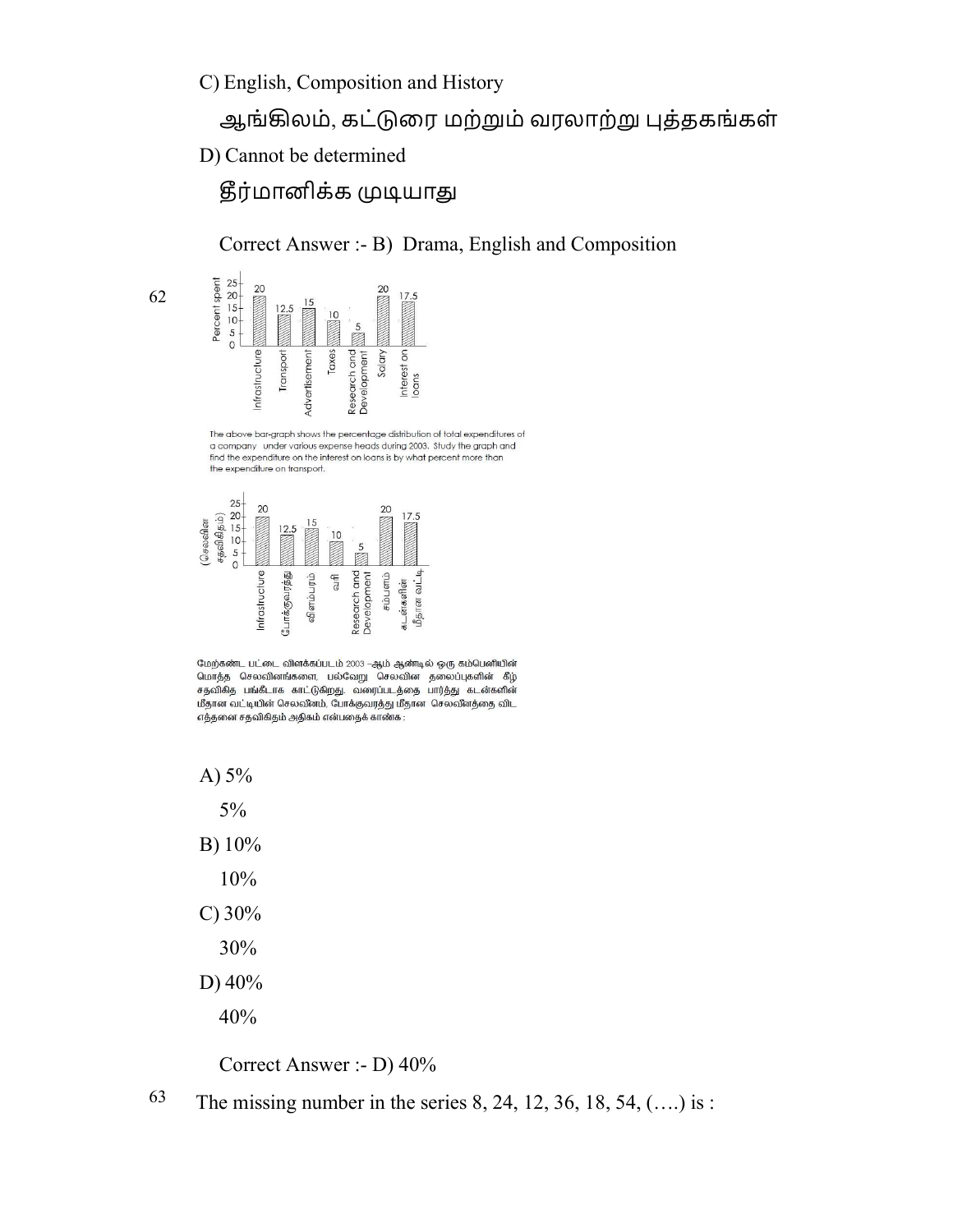$8, 24, 12, 36, 18, 54$  (...) என்ற தொடரில் மறைந்துள்ள எண்:

Correct Answer :- A) 27

64

If  $a^2 + b^2 = 117$  and  $ab = 54$ , then the value of  $\frac{a + b}{a - b}$  is:  $a^2 + b^2 = 117$  மற்றும்  $ab = 54$  எனில்  $\frac{a + b}{a - b}$  –ன் மதிப்பு : A) 5 5 B) 15 15 C) 35 35 D) 25 25

Correct Answer :- A) 5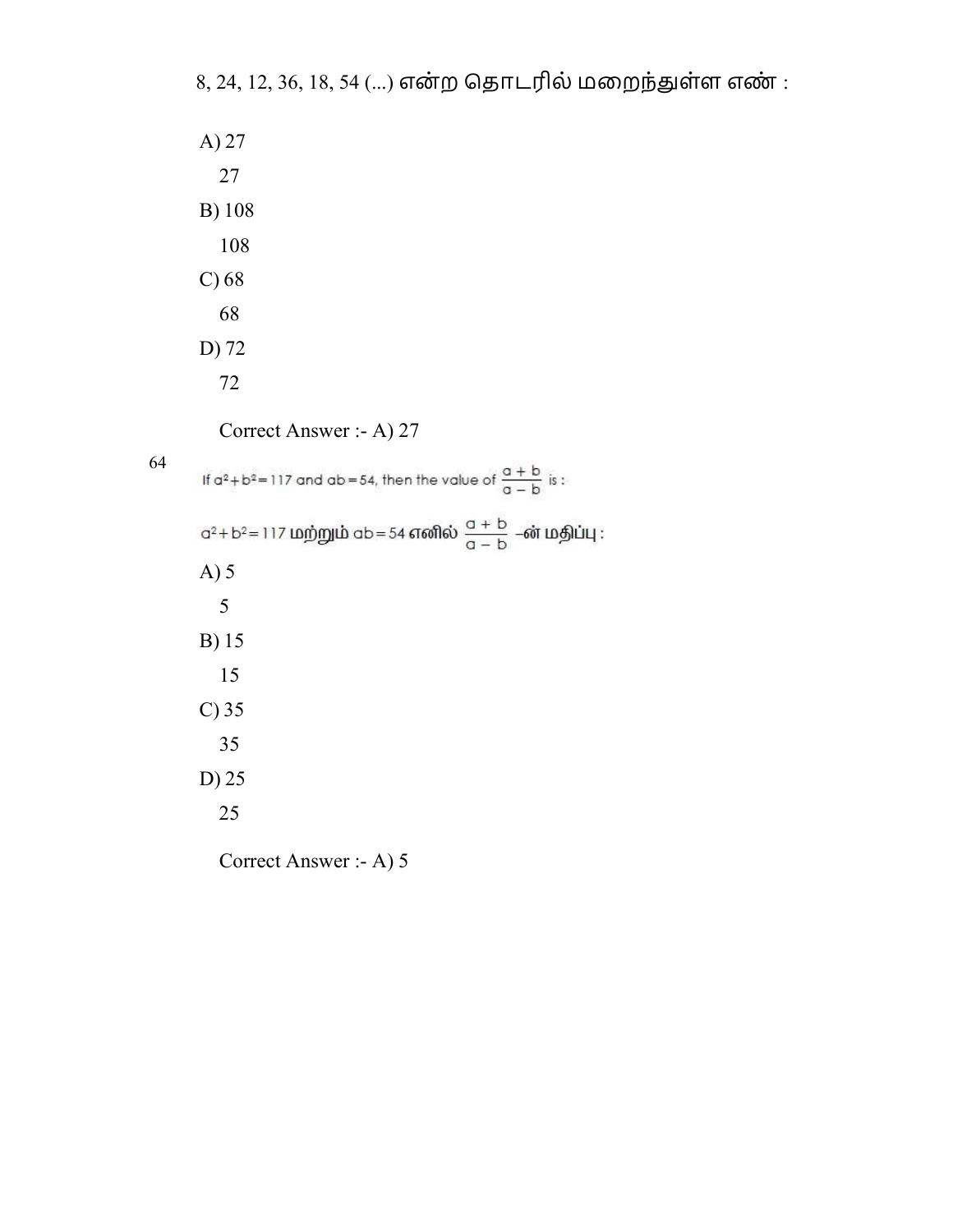<sup>65</sup> The population of a town is 1,76,400. If it increases at the rate of 5% per annum, then the population 2 years after and before are : ஒரு நகரத்தின் மக்கள் தொகை 1,76,400 ஆகும். அம்மக்கள் தொகை வருடத்திற்கு 5% வீதம் அதிகரித்தால் இரண்டு வருடத்திற்கு முன்பும் மற்றும் இரண்டு வருடத்திற்கு பிறகும் மக்கள் தொகை :

A) 190081, 162000

190081, 162000

B) 194481, 160000

194481, 160000

- C) 194480, 162000
	- 194480, 162000
- D) 190082, 160000

190082, 160000

Correct Answer :- B) 194481, 160000

66 A, B and C can complete a piece of work in 24, 6 and 12 days respectively. Working together, they will complete the same work in :

 $A, B$  மற்றும்  $C$  என்பவர் ஒரு வேலையை முறையே 24, 6 மற்றும் 12 நாட்களில் முடிப்பர். மூவரும் இணைந்து அவ்வேலை செய்தால், எத்தனை நாட்களில் அவ்வேலையை முடிப்பார்கள் ?

A) B) C)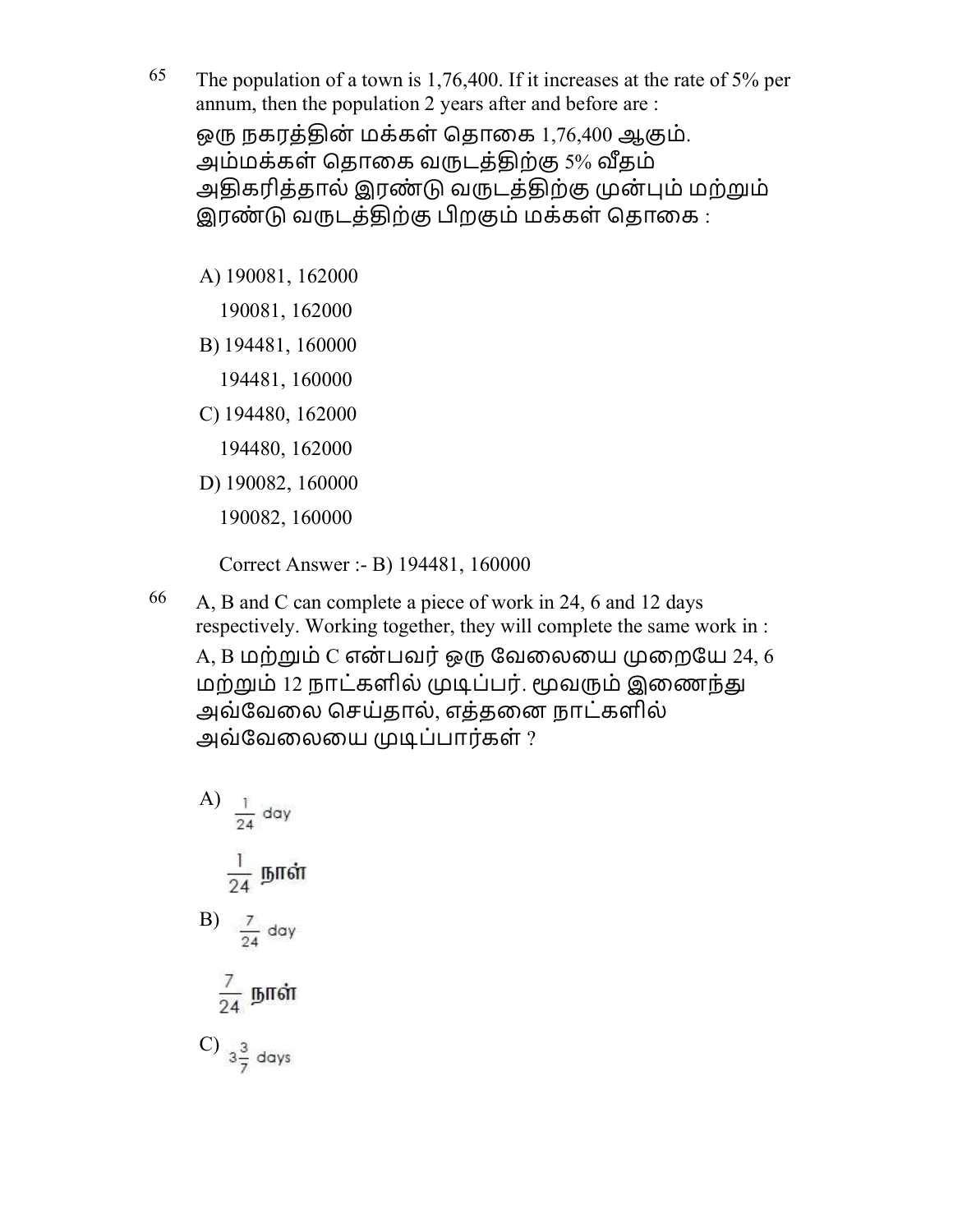$$
3\frac{3}{7}
$$
 *Im* in

D) 4 days

4 நாட்கள்

Correct Answer :- C)  $3\frac{3}{7}$  days

 $67$  A can do a certain job in 12 days. B is  $60\%$  more efficient than A. How many days does B alone take to do the same job ?

A என்பவர் ஒரு குறிப்பிட்ட வேலையை 12 நாட்களில்  $\mu$ டிப்பார். B என்பவர் A என்பவரைக் காட்டிலும் 60% ொறைம வாய்ந்தவர்எனில் B என் பவர்அவ்ேவைலைய எத்தனை நாட்களில் முடிப்பார் ?

A) 7 days

7 நாடக் ள்

B) 7½ days

 $7\frac{1}{2}$  நாட்கள்

- C) 6 days
	- $6$  நாட்கள்
- D) 8 days

8 நாட்கள்

Correct Answer :- B) 7½ days

 $68$  Find the compound interest on a sum of Rs.  $6000$  at  $16\%$  p.a. for 9 months when interest is compounded quarterly (given  $(1.04)^3$ =1.1248)

வட்டியானது ஒவ்வொரு காலாண்டிலும் அசலுடன் சேரும் போது 9 மாதத்திற்கு, வருடத்திற்கு 16%. வட்டி வீதத்தில் தொகை ரூ. 6,000 –த்திற்கு கூட்டுவட்டியினைக் காண்க :  $(1.04)^3 = 1.1248$  என்க)

A) Rs. 748.80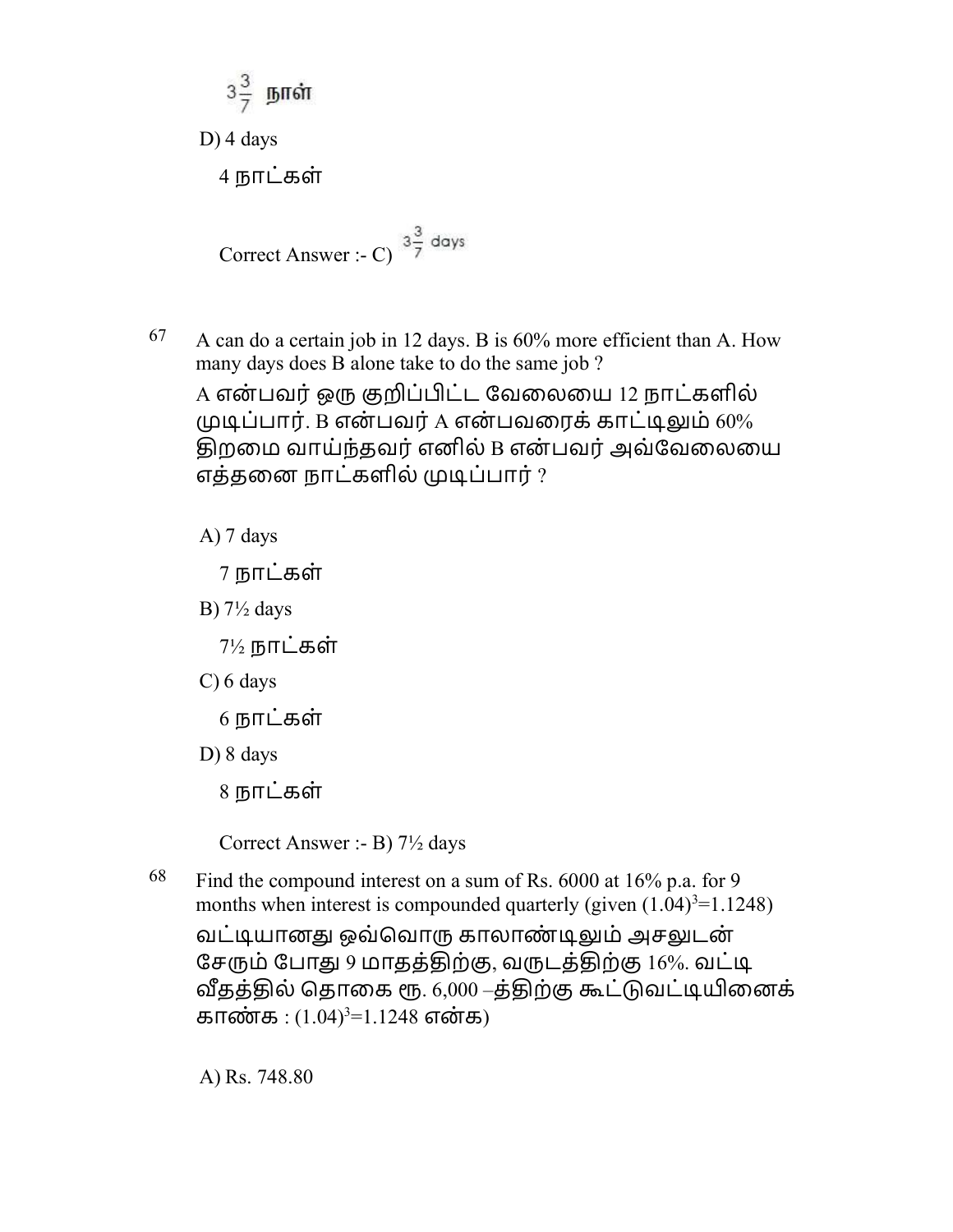еть. 748.80 B) Rs. 762.80  $P$ ГБ. 762.80 C) Rs. 854.10 . 854.10 D) Rs. 924.10  $\ell$ ГБ. 924.10

Correct Answer :- A) Rs. 748.80

69 A solid piece of iron of dimensions 49 x 33 x 24 cm is moulded into a sphere. The radius of the sphere is :

 $49 \times 33 \times 24$  செ.மீ. பரிமாணம் கொண்ட ஒரு திண்ம இரும்பு துண்டு உருக்கி ஒரு கோளமாக உருவாக்கப்படுகிறது எனில் கோளத்தின் ஆரம் :

A) 21 cm

 $21$  செ.மீ

B) 28 cm

 $28$  செ.மீ

- C) 35 cm
	- $35$  செ.பீ
- D) 30 cm
	- $30$  செ.மீ

Correct Answer :- A) 21 cm

<sup>70</sup> The cost of painting the whole surface area of a cube at the rate of 13 paise per sq.cm. is Rs. 343.98. Then the volume of the cube is : ஒரு சதுர செ.மீட்டருக்கு 13 பைசா அளவில், ஒரு கனசதுரத்தின் புறபரப்பை வர்ணம் பூச ஆகும் மொத்த செலவு ரூ. 343.98 எனில் கனசதுரத்தின் கொள்ளளவு :

A)  $8500 \text{ cm}^3$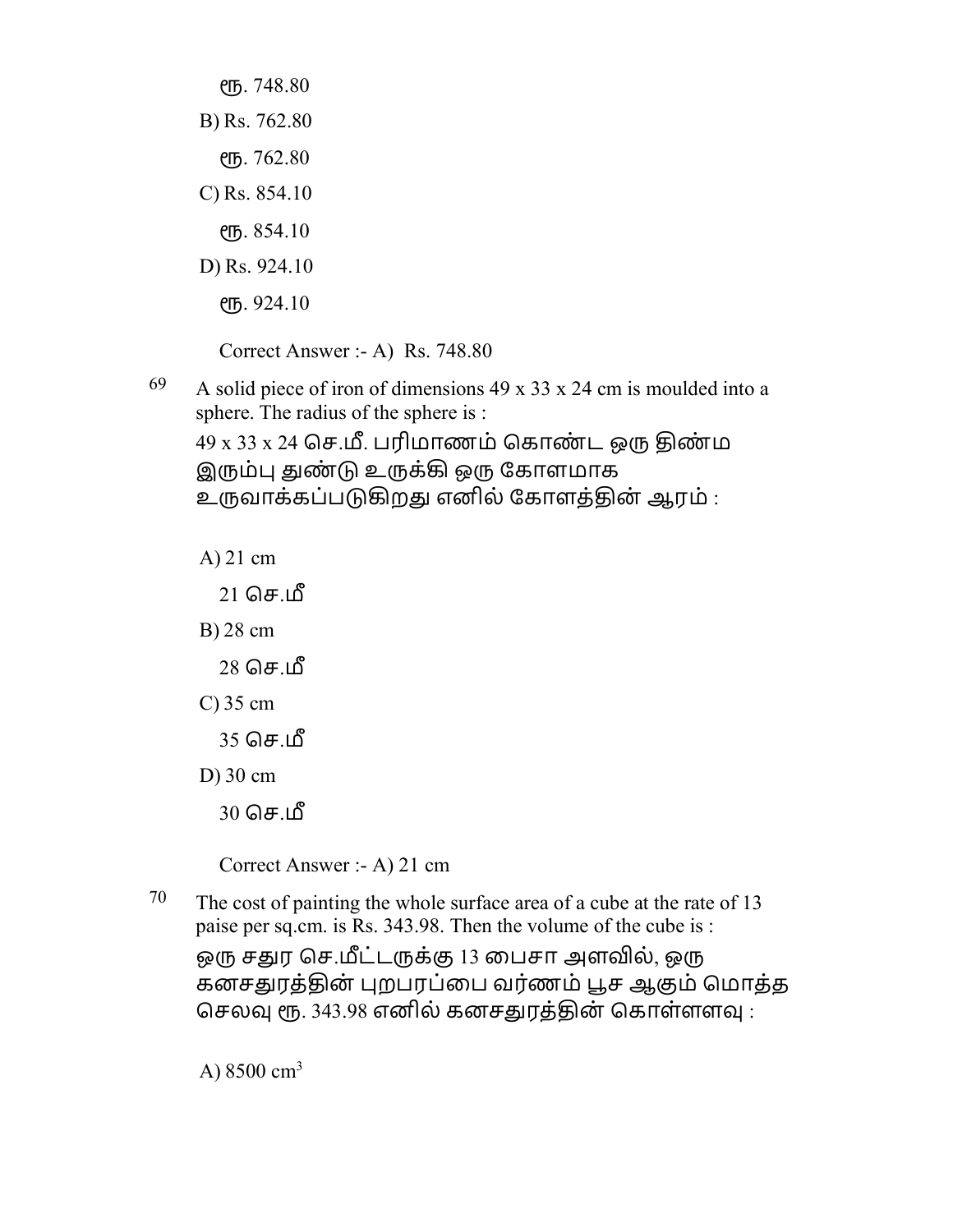$8500$  செ.மீ. $^3$ B) 9000  $cm<sup>3</sup>$  $9000$  செ.மீ. $^3$ C)  $9250 \text{cm}^3$  $9250$  செ.மீ $3$ D) 9261  $cm<sup>3</sup>$ 9261 செ.மீ<sup>3</sup> Correct Answer :- D) 9261 cm<sup>3</sup>

 $71$  An equilateral triangle, a square and a circle have equal perimeters. If T denotes the area of the triangle, S the area of the square and C the area of the circle, then :

ஒரு சமபக்க முக்கோணம், ஒரு சதுரம் மற்றும் ஒரு வட்டம் சமமான சுற்றளவுகளை கொண்டுள்ளன. T என்பது முக்கோணத்தின் பரப்பளவை குறிக்கும், S என்பது சதுரத்தின் பரப்பளவை குறிக்கும் மற்றும்  $\overline{C}$ என்பது வட்டத்தின் பரப்பளவை குறிக்கும் எனில் :

A) S < T < C S < T < C B) T < C < S T < C < S C) T < S < C T < S < C D) C < S < T C < S < T

Correct Answer :- C)  $T < S < C$ 

 $72$  The ratio of the areas of the incircle and circumcircle of a square is : ஒரு சதுரத்தின் உள்வட்டம் மற்றும் சுற்றுவட்டத்தின் பரப்பளவுகளின் விகிகம் :

A) 1 : 1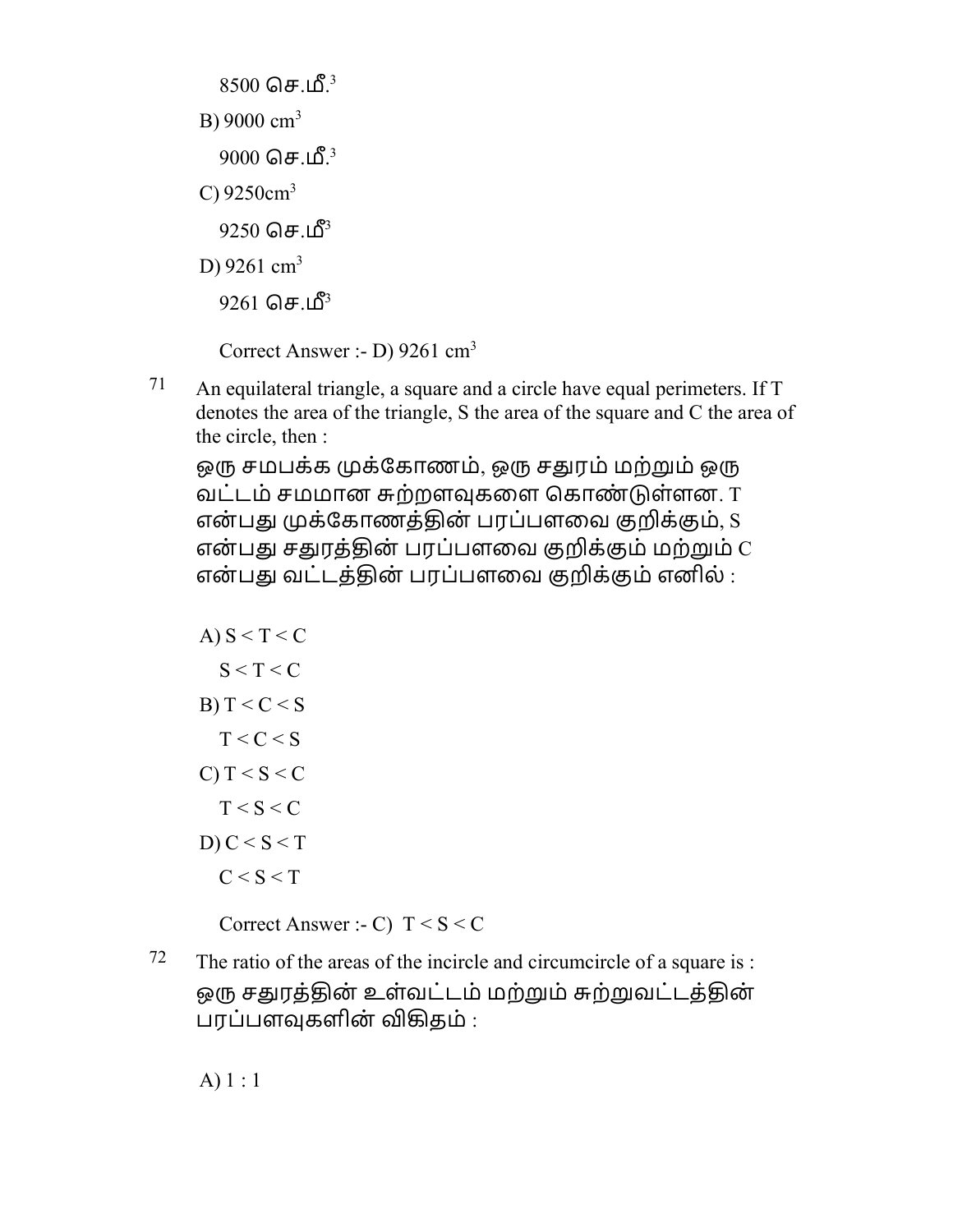| 1: 1        |  |
|-------------|--|
| B) 1 : 2    |  |
| 1:2         |  |
| $C$ ) 2 : 1 |  |
| 2:1         |  |
| $D$ ) 1 : 3 |  |
| 1:3         |  |

Correct Answer :- B) 1 : 2

73

Which of the following figure completes the matrix?





மேற்கண்ட படத்தில் எப்படம் அணியை பூர்த்தி செய்யும் ?

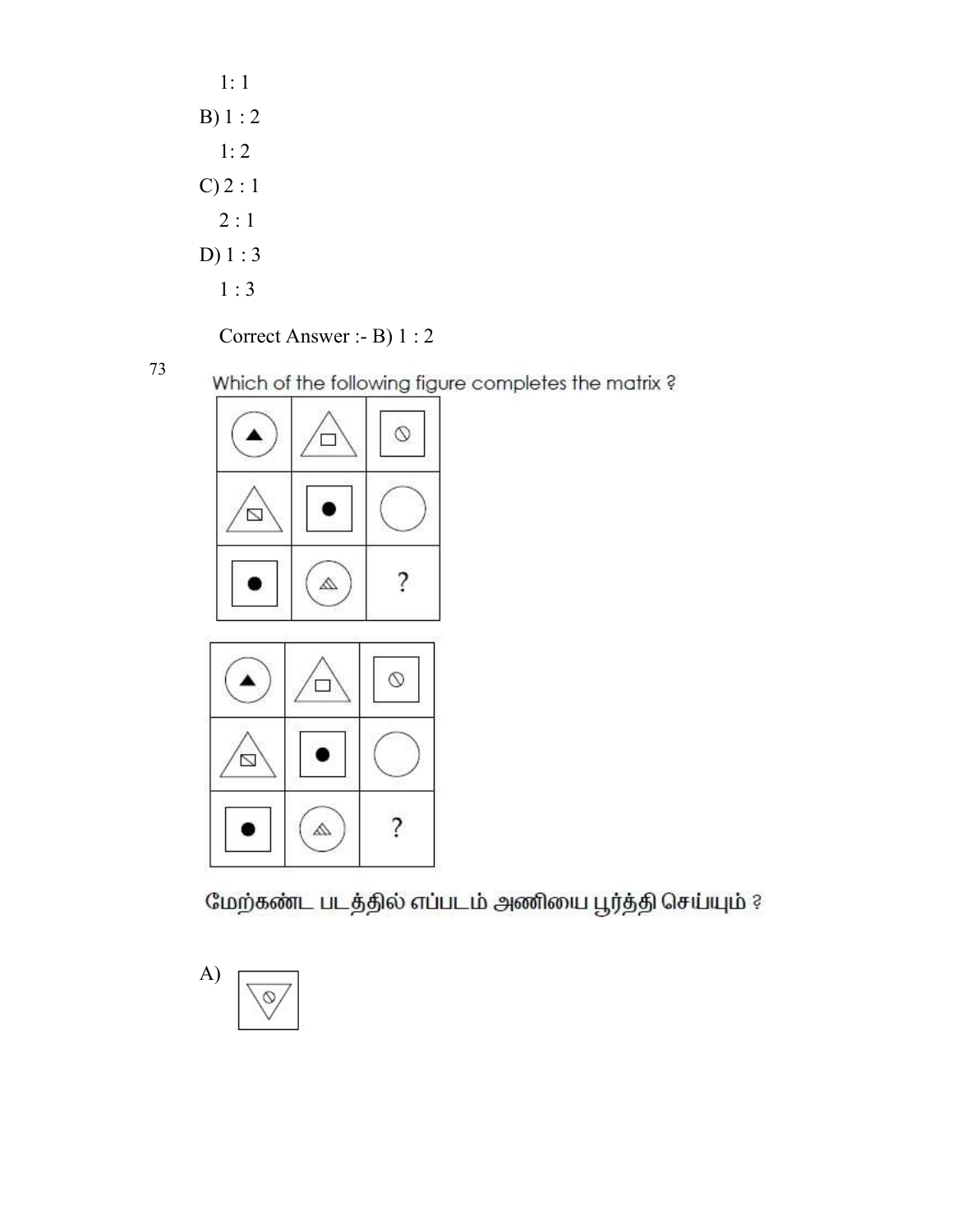













74



The above line-graph gives the ratio of the amounts of imports by a company to the amount of exports from that company over the period from 1995 to 2001. If the imports of the company in 1996 was  $\bar{\ell}$  272 crores, the e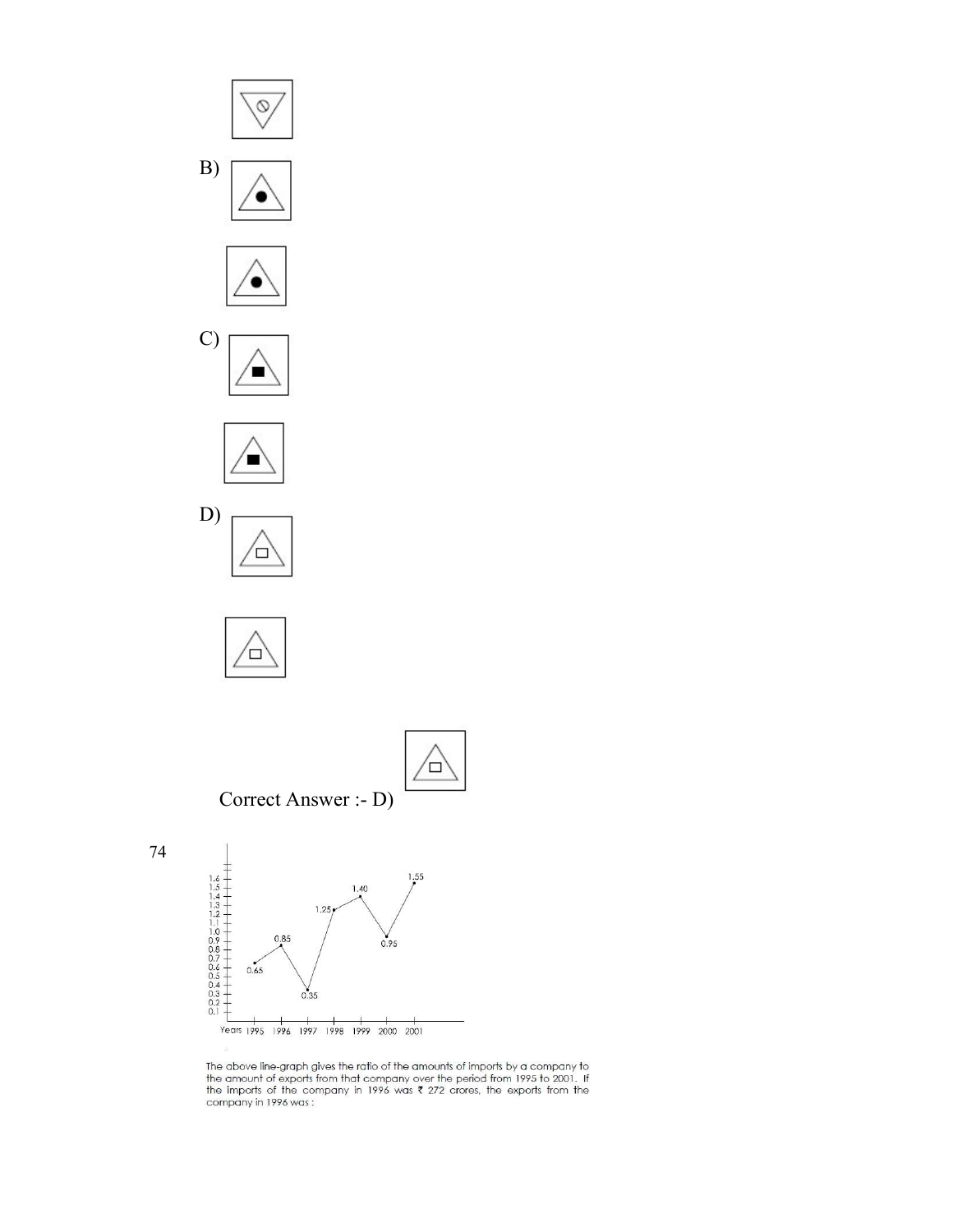

நேர்கோட்டு வரைபடம் ஒரு மேற்கண்ட நிறுவனத்தின் 1995–ஆ**ம்** வருடத்திலிருந்து 2001 – ஆம் வருடம் வரையிலான காலத்திற்கான இறக்குமதி மற்றும் ஏற்றுமதி ஆகியவற்றிற்கு இடையேயான விகிதத்தை குறிக்கிறது. 1996 -ஆம் ஆண்டிற்கான இறக்குமதி ரூ. 272 கோடி எனில் 1996 -ஆம் ஆண்டில் அந்நிறுவனத்தின் ஏற்றுமதியின் மதிப்பு:

A) Rs. 370 crores

. 370 ேகாூ

B) Rs. 320 crores

ரூ. 320 கோடி

C) Rs. 280 crores

ரூ. 280 கோடி

D) Rs. 275 crores

ரூ. 275 கோடி

Correct Answer :- B) Rs. 320 crores

- $75$  0.01 is what percent of 0.1 ?
	- $0.1 \dot{\sigma}$ ர் எந்த சதவகிதம்  $0.01$  ஆகும் ?
	- A)  $\frac{1}{100}$  $\frac{1}{100}$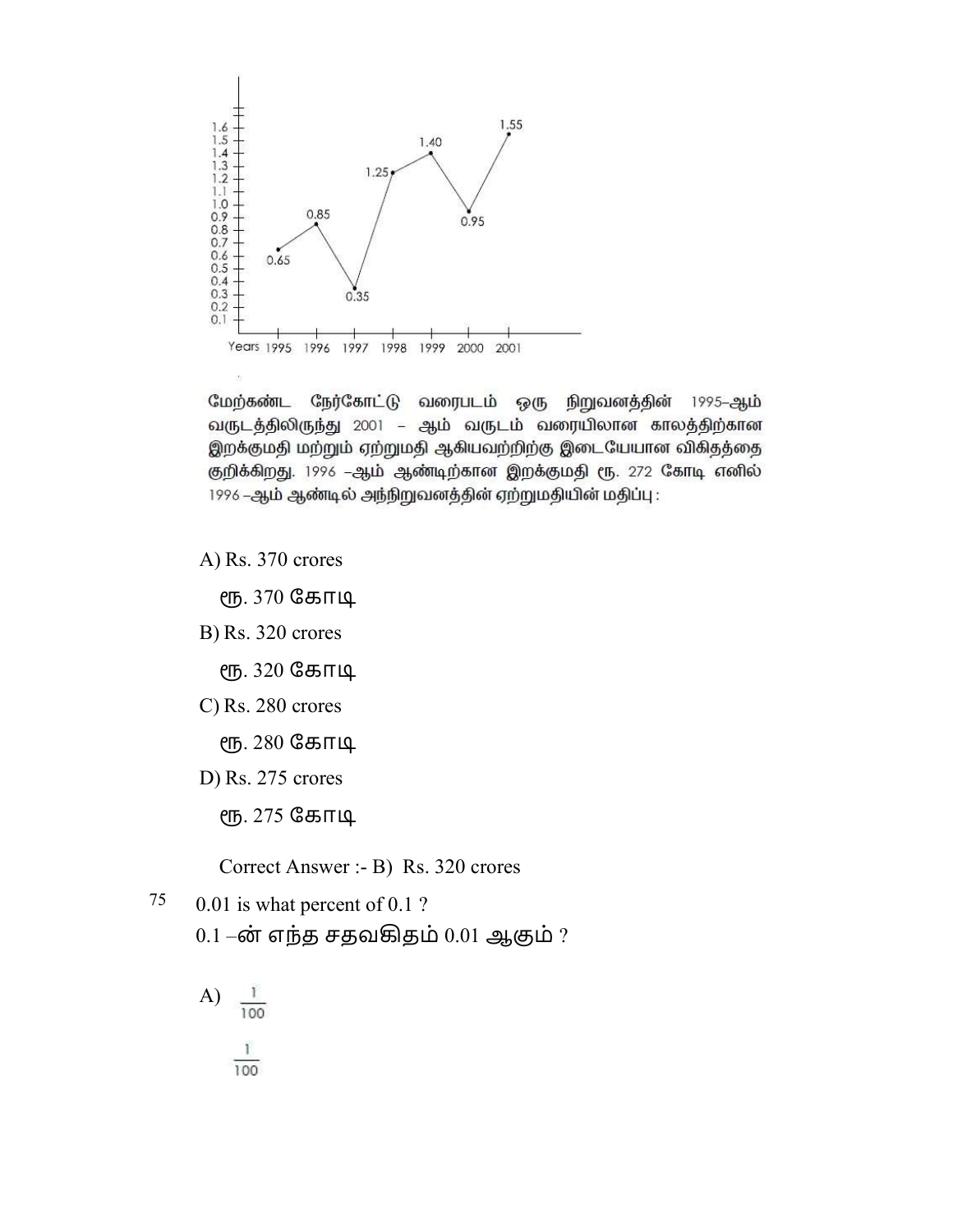B)  $\frac{1}{10}$  $\frac{1}{10}$ C) 10 10 D) 100 100 Correct Answer :- C) 10

76 Twenty women can do a work in sixteen days. Sixteen men can complete the same work in fifteen days. What is the ratio between the capacity of a man and a woman ?

இருபது பெண்கள் ஒரு வேலையை 16 நாட்களில் ூப்பர் 16 ஆண் கள் அவ்ேவைலைய 15 நாடக் ளில் முடிப்பர். எனில் ஆண்கள் மற்றும் பெண்களின் திறமை ௴தம் :

A) 3 : 4  $3:4$ B) 4 : 3  $4:3$  $C) 5 : 3$  $5 : 3$ D)  $5:2$ 5 : 2

Correct Answer :- B) 4 : 3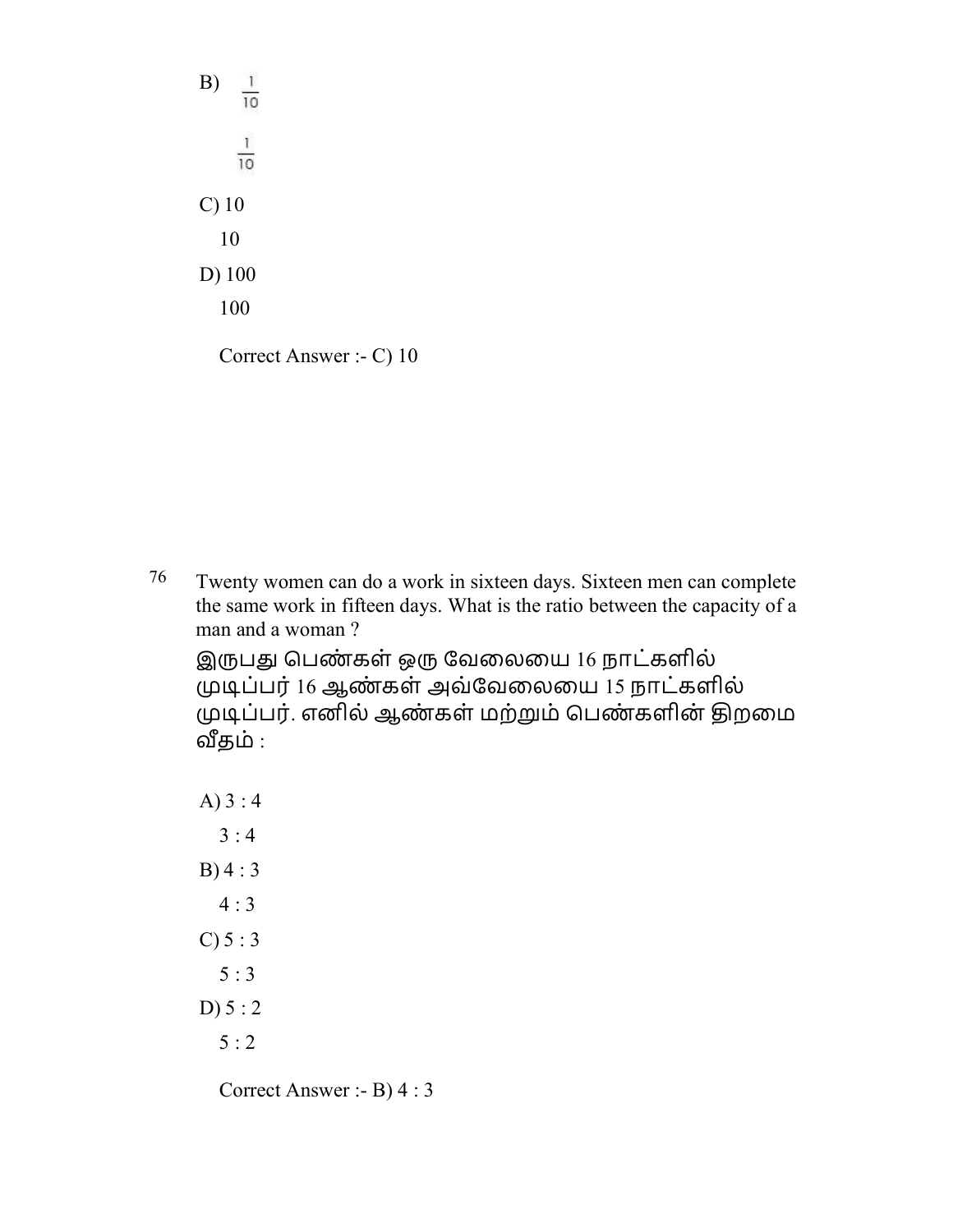77 A person deposited some amount in a bank for  $7\frac{1}{2}$  years at the rate of 6% p.a. simple interest. He received Rs. 87,000 at the end of term. Then his initial deposit is :

ஒருவர் ஒரு வருடத்திற்கு 6% தனிவட்டி வீதத்தில் ஒரு தொகையை 7½ வருடங்களுக்கு ஒரு வங்கியில் செலுத்துகிறார். அக்கால முடிவில் அவர் ரூ. 87,000/- பெறுகிறார் எனில் அவர் முதலில் வங்கியில் செலுத்திய தொகை :

A) Rs. 50,000

. 50,000

- B) Rs. 60,000
	- . 60,000
- C) Rs. 30,000
	- . 30,000
- D) Rs. 20,000

. 20,000

Correct Answer :- B) Rs. 60,000

<sup>78</sup> A cone, a hemisphere and a cylinder stand on equal bases and have same height. Then their ratio of their volumes are :

ஒரு கூம்பு, ஒரு அரைகோளம் மற்றும் ஒரு உருளை ஒரு சம அடிமட்டத்தில் வைக்கப்பட்டுள்ளது. மேலும் அவை சம உயரத்தை பெற்றுள்ளன எனில் அவற்றின் கனஅளவுகளின் விகிகம் :

A) 1 : 2 : 3  $1: 2: 3$  $B) 2 : 3 : 4$  $2: 3:4$ C)  $1:3:2$ 1: 3 : 2  $D$ ) 3 : 1 : 2 3: 1 : 2

Correct Answer :- A) 1 : 2 : 3

79 The area of a square, one of whose diagonals is  $3.8 \text{ m}$  long is :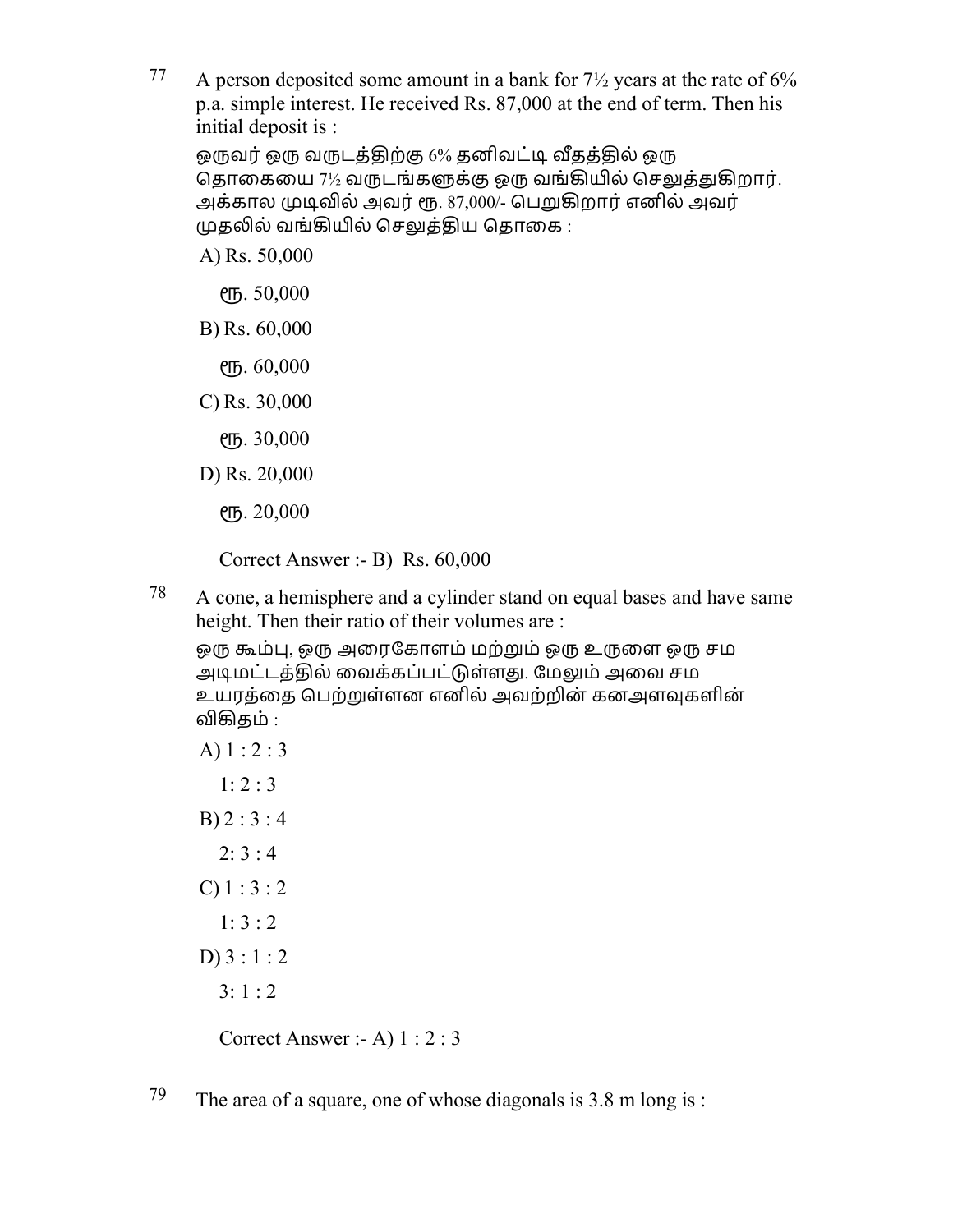ஒரு சதுரத்தின் ஒரு மூலைவிட்டம் 3.8 மீ நீளம் எனில் அச்சதுரத்தின் பரப்பு :

A)  $7.22 \text{ m}^2$  $7.22 \text{ m}^2$ B)  $7.24 \text{ m}^2$  $7.24 \text{ m}^2$ C)  $7.12 \text{ m}^2$  $7.12 \text{ m}^2$ D) 7.44  $m<sup>2</sup>$ 7.44  $m<sup>2</sup>$ Correct Answer :- A) 7.22 m<sup>2</sup>

- 80 The fourth proportional to 4, 9, 12 is :  $4, 9, 12$  என்ற எண்களின் நான்காம் விகித சமன் :
- A) 20 20 B) 21 21 C) 27 27 D) 28 28 Correct Answer :- C) 27 81 Development' implies the overall changes occurring in both  $\blacksquare$ ன் ேனற்றம் என் பௌ \_\_\_\_\_\_\_\_\_\_ ஏற்பம் ஒட்ெமாதத் மாற்றத்தை குறிக்கிறது.

A) quantitative & qualitative

அளவீடு சார்ந்த மற்றும் தரம் சார்ந்ததில்

B) physical & Mental development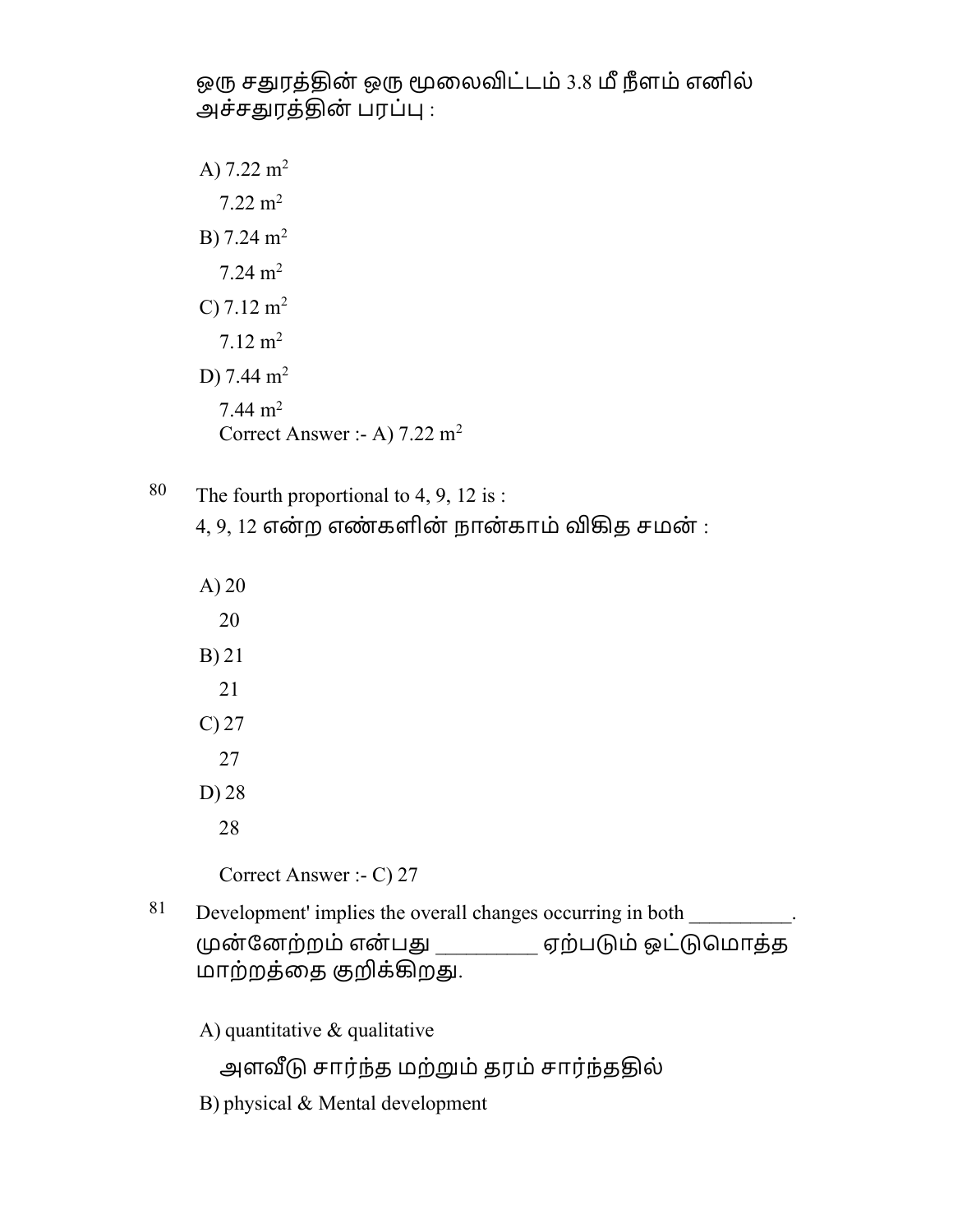உடல் மற்றும் மனவளர்ச்சியில்

C) Mental & Moral development

மனம் மற்றும் ஒழுக்க வளர்ச்சியில்

D) Height & Weight

உயரம் மற்றும் எடையில்

Correct Answer :- A) quantitative  $\&$  qualitative

82 According to Piaget, four basic elements in development are : பியாஜேவின் கூற்றுப்படி, வளர்ச்சியின் நான்கு அூப்பைட ஷகள் :

A) Experience, learning, application, knowledge

அனுபவம், கற்றல், பயன்படுத்தல், அறிவு பெறுதல்

B) Attitude, Aptitude, Interest, Skill

நாட்டம், மனப்பான்மை, ஆர்வம், திறன்

C) Analysis, Synthesis, Attitude, Application

பகுத்தறிதல், தொகுத்தறிதல், நாட்டம், பயன்படுத்தல்

D) Maturation, Experience, Social transmission and Equalibration

முதிர்ச்சி, அனுபவம், சமூக பரிமாற்றம், சமத்திருத்தம்

Correct Answer :- D) Maturation, Experience, Social transmission and Equalibration

83 \_\_\_\_\_\_\_\_\_\_ is an emotion aroused in an infant when his movements are restricted.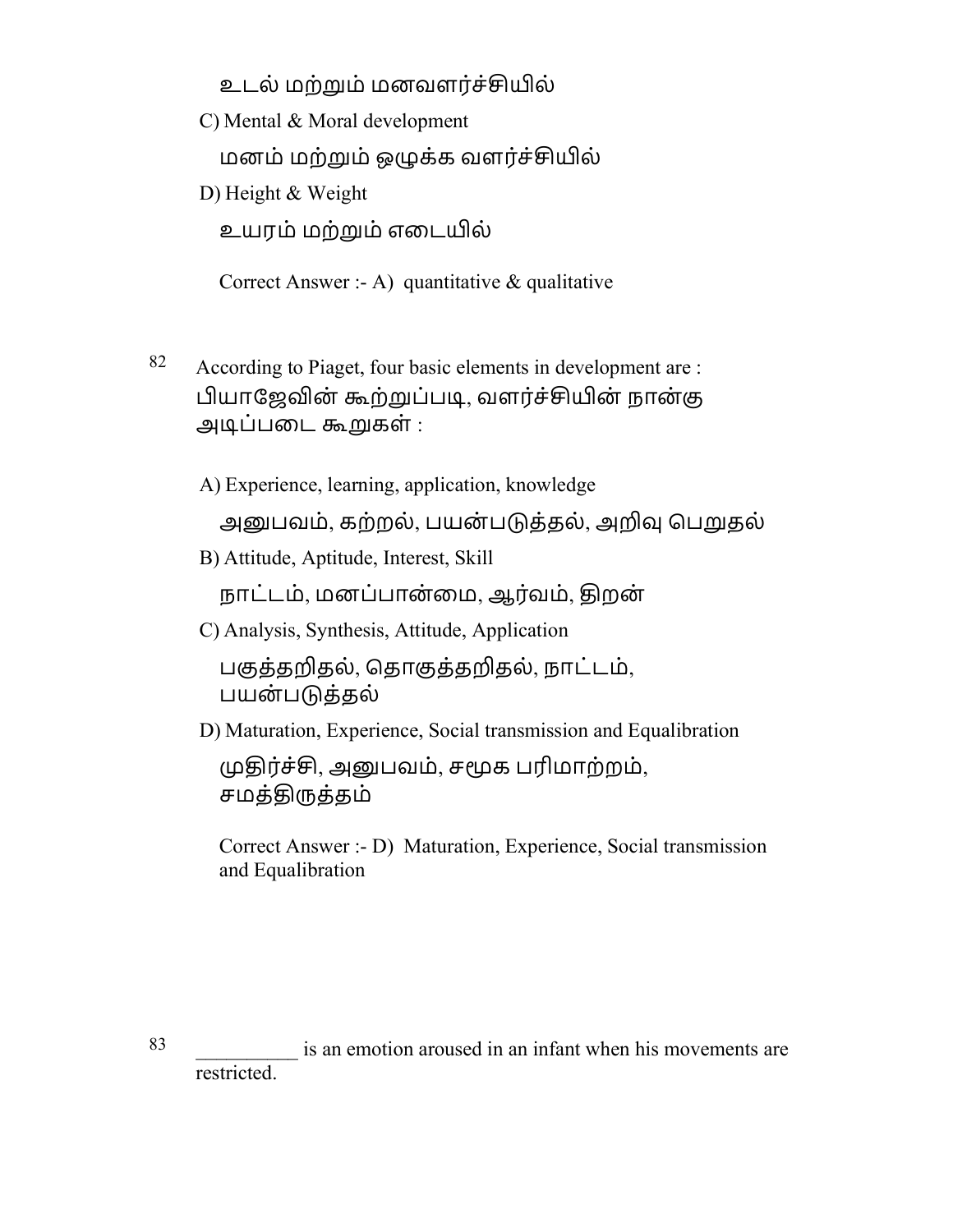என்பது ஒரு குழந்தையின் அசைவுகள் / செயல்கள் தடை செய்யப்படும் போது தூண்டப்படும் ஒரு உணர்ச்சி.

A) Anger

ேகாபம்

B) fear

பயம்

C) hatred

வெறுப்பு

D) Interest

ஆர்வம்

Correct Answer :- A) Anger

84 Who told this "Attention is the process of getting an object of thought clearly before the mind''.

'கவனம் என்பது நினைக்கும்/எண்ணத்தில் இருக்கும் ஒரு பொருளைத் தெளிவாக மனதில் பெறுவதற்கான நிகழ்ைறயாஶம்" – இந்த ஷற்ைற ஷயவர்யார் ?

A) Dumville

டம்ப்விலி

B) Morgan & Gilliland

மோர்கன் மற்றும் கில்லி லேண்ட்

C) Sharma R.N.

சர்மா  $R.N.$ 

D) Ross

ராஸ்

Correct Answer :- D) Ross

85 Hobbies are interests. ெபா௱ௌ ேபாக்ஶகள் \_\_\_\_\_\_\_\_\_\_ ஆரவ் ம்ஆஶம்.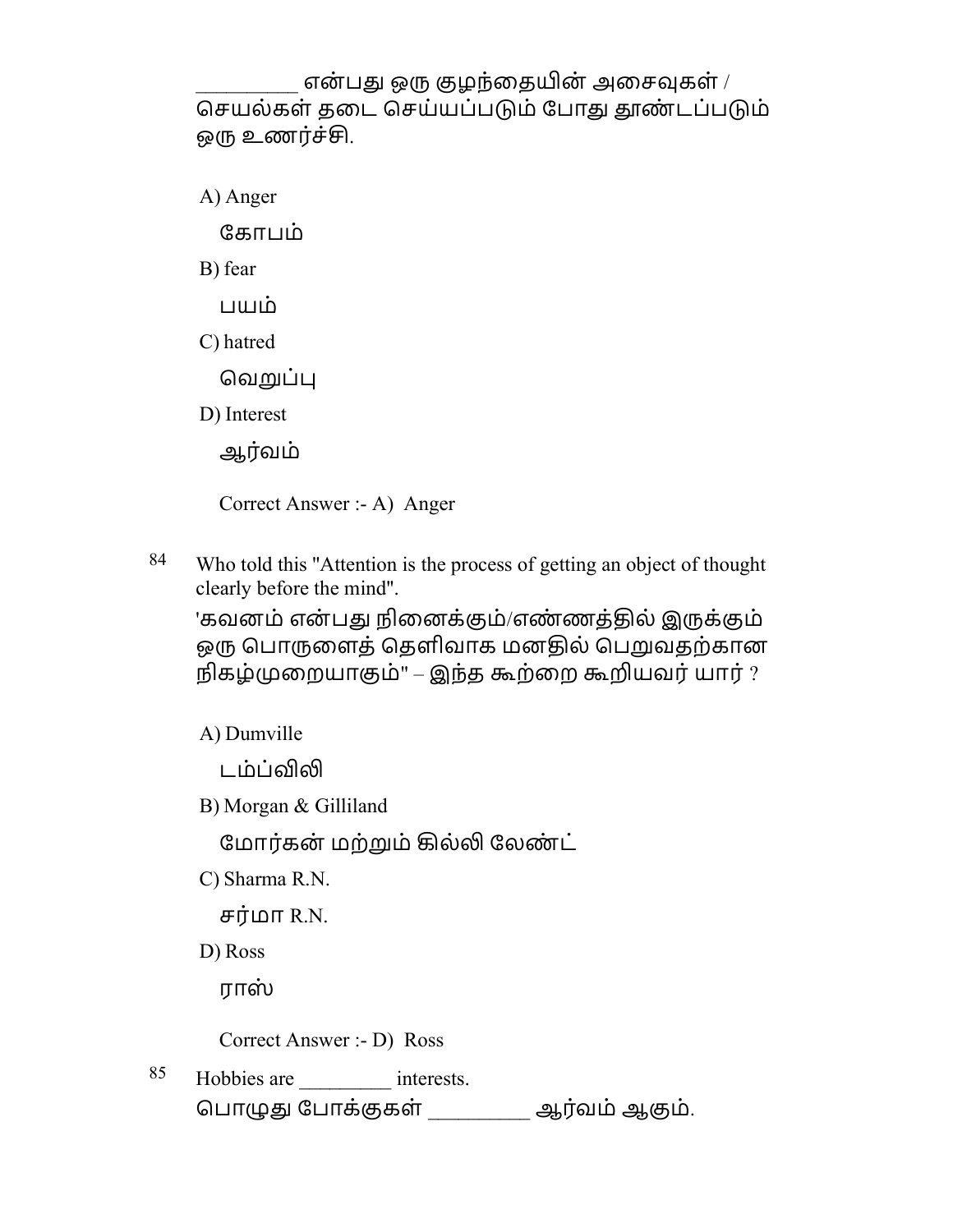A) Motivated உந்துதல் B) in born உடன்றந்த C) acquired ெபறப்பட்ட D) functional செயல்பாட்டு Correct Answer :- C) acquired 86 Arnold Gessell is an american \_\_\_\_\_\_\_. அர்னால்ட் கெசெல் ஒரு அமெரிக்க \_\_\_\_\_\_\_\_\_ ஆவார். A) Animal Psychologist விலங்கு உளவயிலாளர் B) Human Psychologist மானிட உளவியலாளர் C) Child Psychologist குழந்தை உளவியலாளர் D) Experiment Psychologist பரிசோதனை உளவியலாளர் Correct Answer :- C) Child Psychologist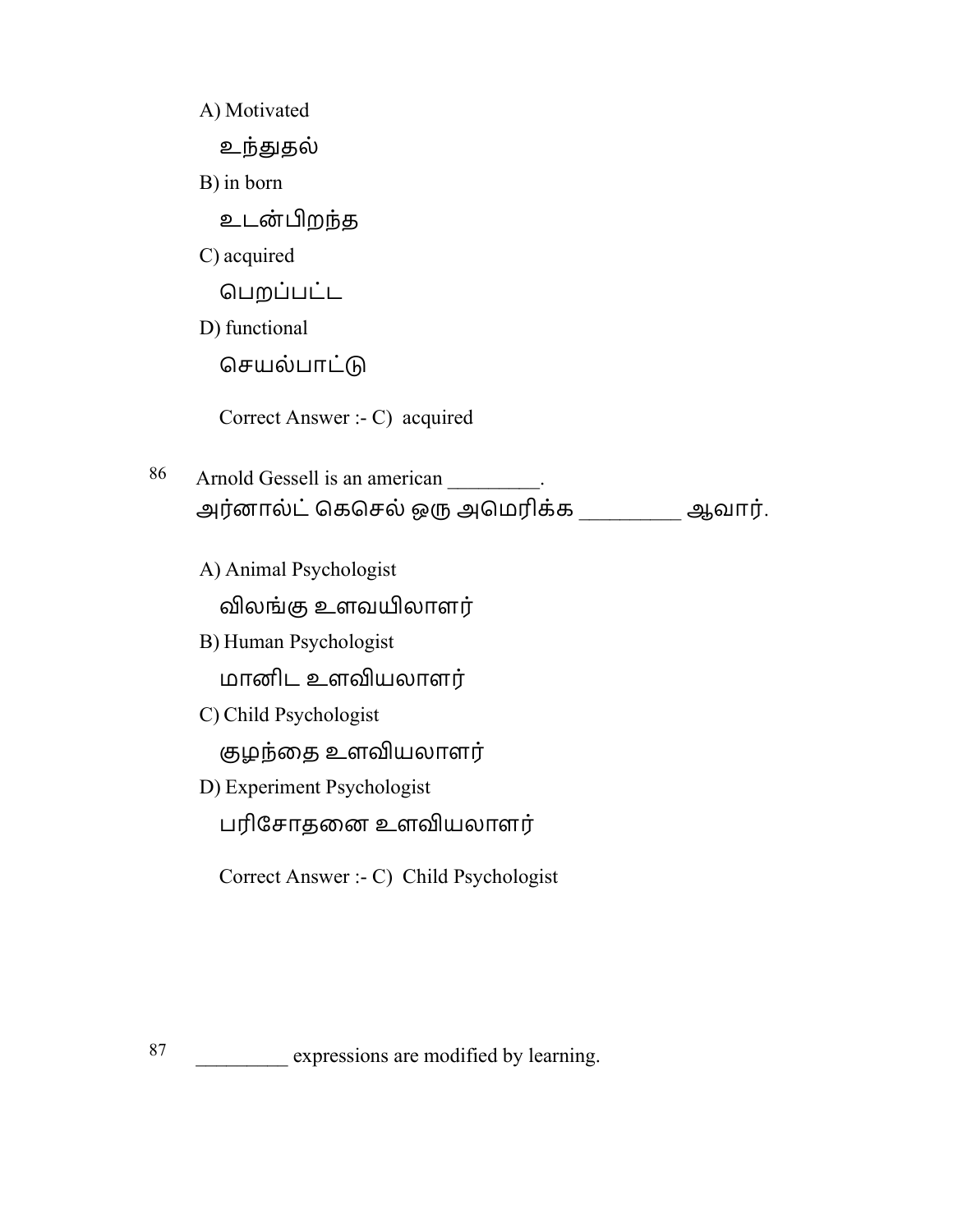## – வெளிப்பாடுகள் கற்றல் மூலம் மாற்றியமைக்கப்படுகின்றன.

A) Natural

இயற்கை

B) Facial

கபாவம்

C) Emotional

உணர்ச்சி

D) Energy

ஆற்றல்

Correct Answer :- C) Emotional

88 means the direction of emotional energy into useful and socially approved channels of expression.

–––––––––– என் பௌ உணர்௵ௗரவ் மான ஆற்றைல பயனுள்ள மற்றும் சமூகரீதியில் அங்கீகரிக்கப்பட்ட வெளிப்பாட்டு வழிகளில் கொண்டு செல்லும் நிலையை குறிக்கிறது.

A) Emotional balance

உணர்வு சமநிலை

B) Emotional development

உணர்வுபூர்வமான வளர்ச்சி

C) Emotional control

உணர்வுபூர்வமான கட்டுப்பாடு

D) Educational development

கல்வி அபிவிருத்தி

Correct Answer :- C) Emotional control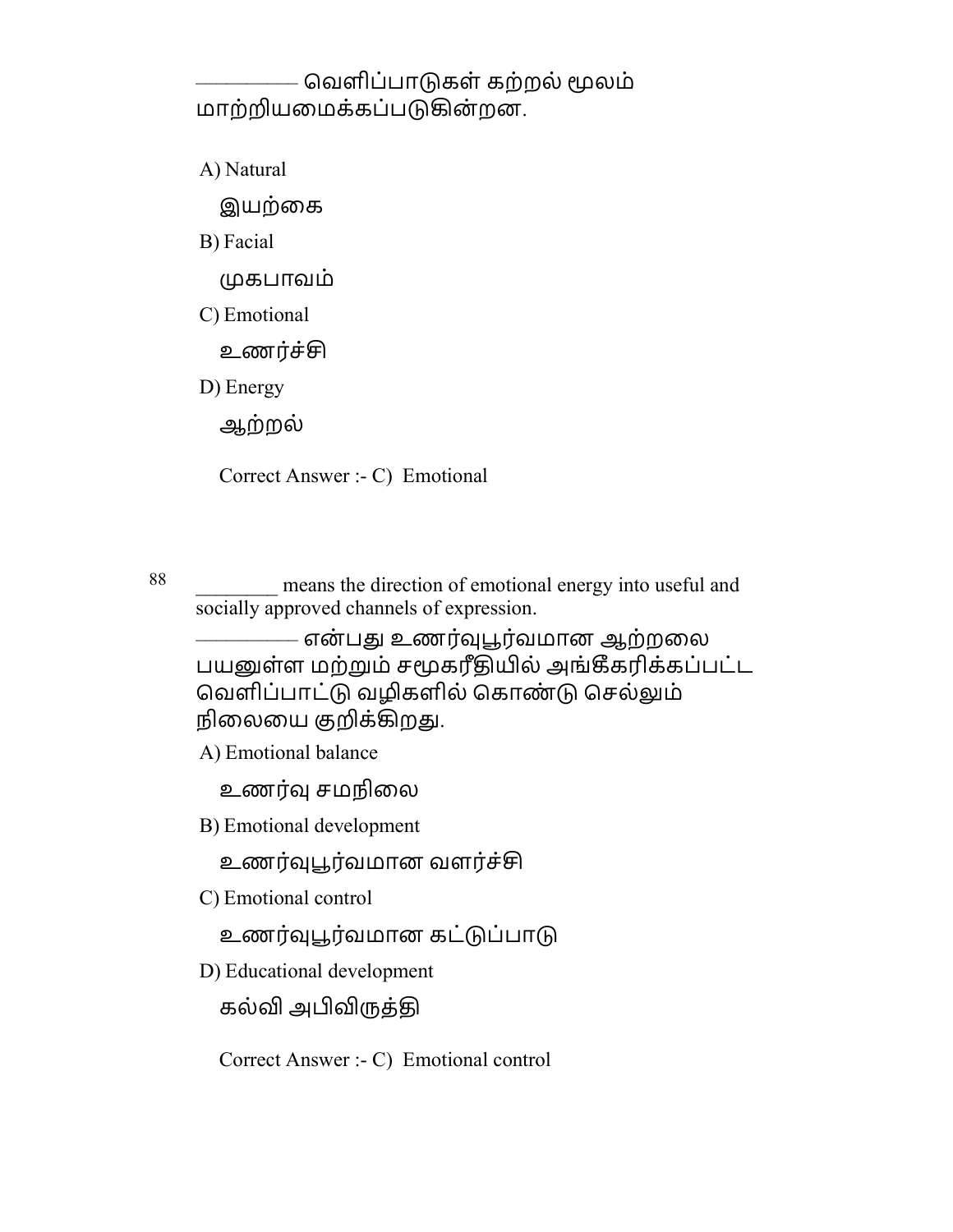89 Kohlberg first defined moral development as the development of an individual's \_\_\_\_\_\_\_\_\_. கோல்பெர்க் முதலில் ஒழுக்க வளர்ச்சியை ஒரு தனிநபரின் \_\_\_\_\_\_\_\_\_\_ வளர்ச்சி என்று வரையறுத்தார்.

A) Sense of intution

உள்௬னர்உணர்௵

B) Sense of maturity

ொர்உணர்௵

C) Sense of Values

மதிப்புகளின் உணர்வு

D) Sense of justice

நீதி உணர்வு

Correct Answer :- D) Sense of justice

90 Mc Dougall discovered \_\_\_\_\_\_\_\_\_\_ basic instincts. மெக்டோகல் \_\_\_\_\_\_\_\_\_\_ அடிப்படை உள்ளுணர்வுகளைக் கண்டுபிடித்தார். A) 13 13 B) 12 12 C) 14 14 D) 16 16

Correct Answer :- C) 14

91 'Learning covers every modification in behaviour to meet environmental requirements'' - who said this statement ?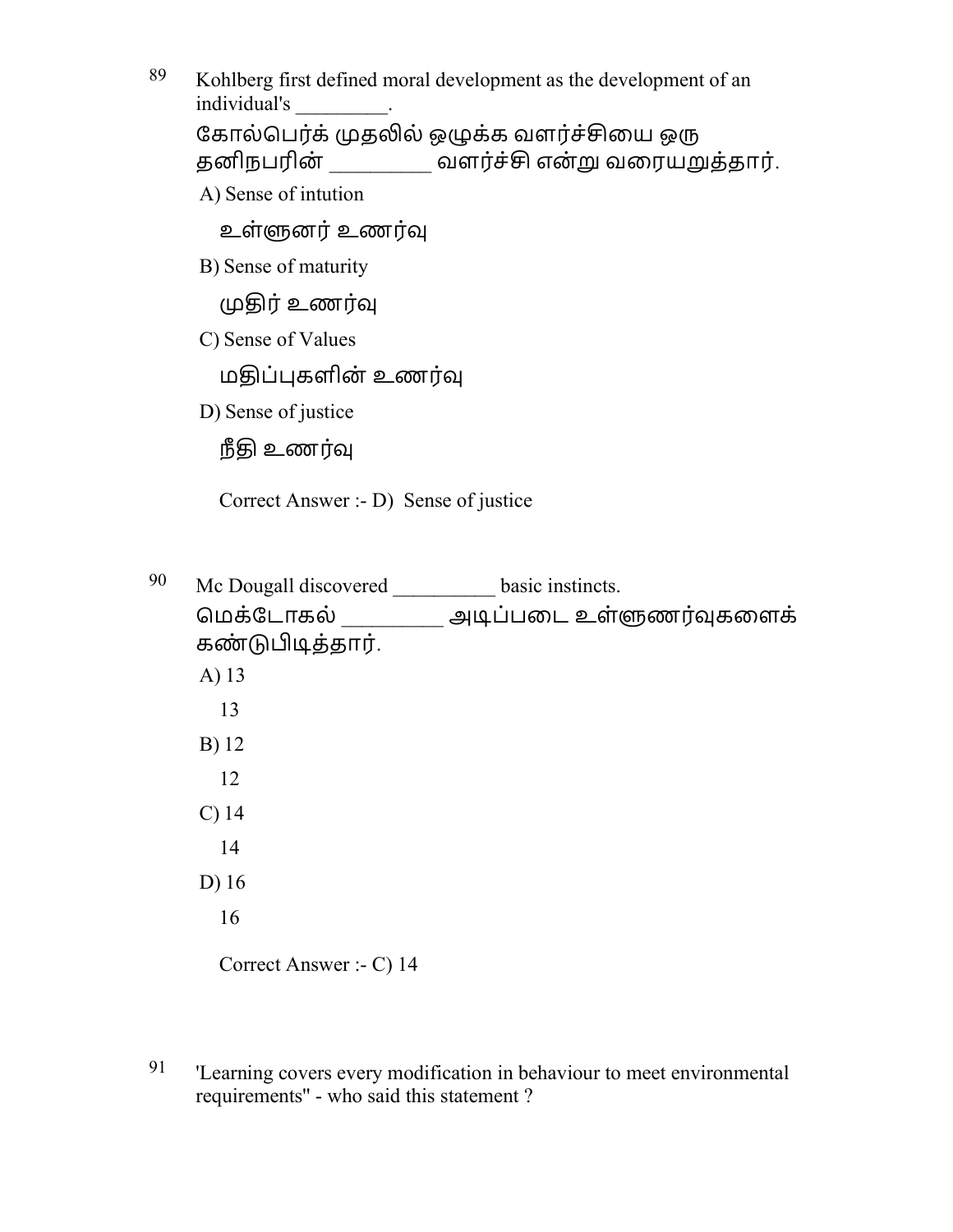'சுற்றுச்சூழல் தேவைகளை பூர்த்தி செய்வதற்கான நடத்தை மாற்றங்களை கற்றல் உள்ளடக்கியது". – இந்த ஷற்ைற ஷயவர்யார் ?

A) Gardner Murphy

கார்டனர் மர்பி

B) Henry P. Smith

ஹென்றி P. ஸ்மித்

C) Wood Worth

வுட் வொர்க்

D) Crow and Crow

க்ேரா மற்ம் க்ேரா

Correct Answer :- A) Gardner Murphy

92 theories belong to the school of behaviourism. –––––––––– ேகாடப் ாகள் நடதை் தவாத பள்ளிையச் சேர்ந்தவை ஆகும்.

A) Cognitive

அவாற்றல்

B) Trial and error

சோதனை மற்றும் பிழை

C) Law of analogy

ஒப்புமை விதி

D) Connectionist

இைணப்வாத

Correct Answer :- D) Connectionist

93 The learning outcomes of the Gagne's theory is  $\cdot$ .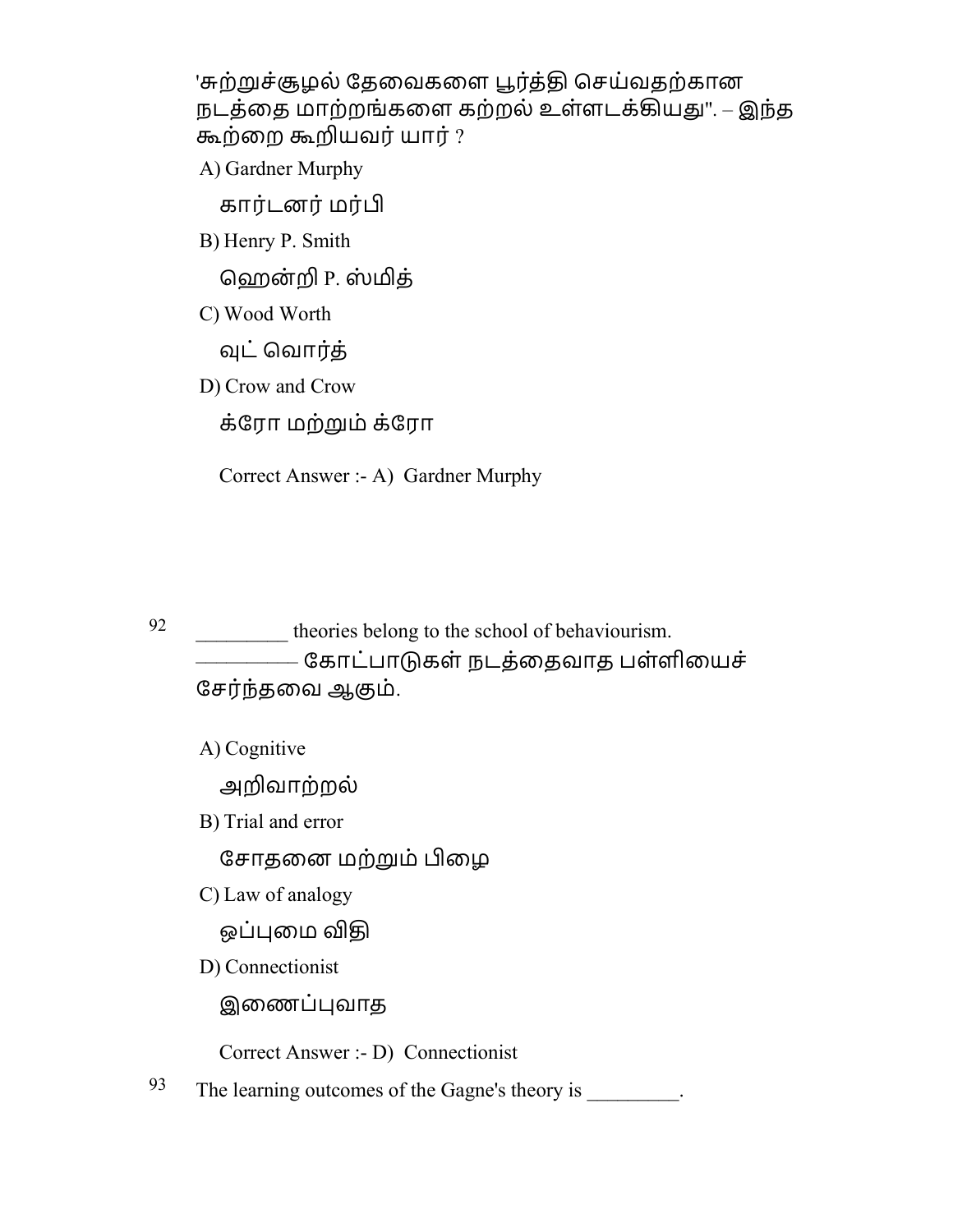காக்னி கோட்பாட்டின் கற்றல் வெளிப்பாடுகளின் பொருள் ––––––––––––

A) Intellectual skills

அறிவுசார் திறன்கள்

B) Latent learning

உள்௬ைற கற்றல்

C) Learning and repetition

கற்றல் மற்றும் திரும்பச் செய்தல்

D) Learning by doing

ெசய்வதன் லம் கற்றல்

Correct Answer :- A) Intellectual skills

- 94 In Spearman's two factor theory 'g' refers to  $\cdot$ . ஸ்பியர்மேனின் இரண்டு காரணி கோட்பாட்டில் 'g' என்பது எதை குறிக்கிறது ?
	- A) general factor

பொது காரணி

B) genetic factor

மரக்காரணி

C) gentle factor

ெமன் ைமயான காரணி

D) gene factor

 $\frac{1}{2}$ 

மரபேகாரணி

Correct Answer :- A) general factor

 $95$  Guilford's developed a model of intelligence on the basis of the factor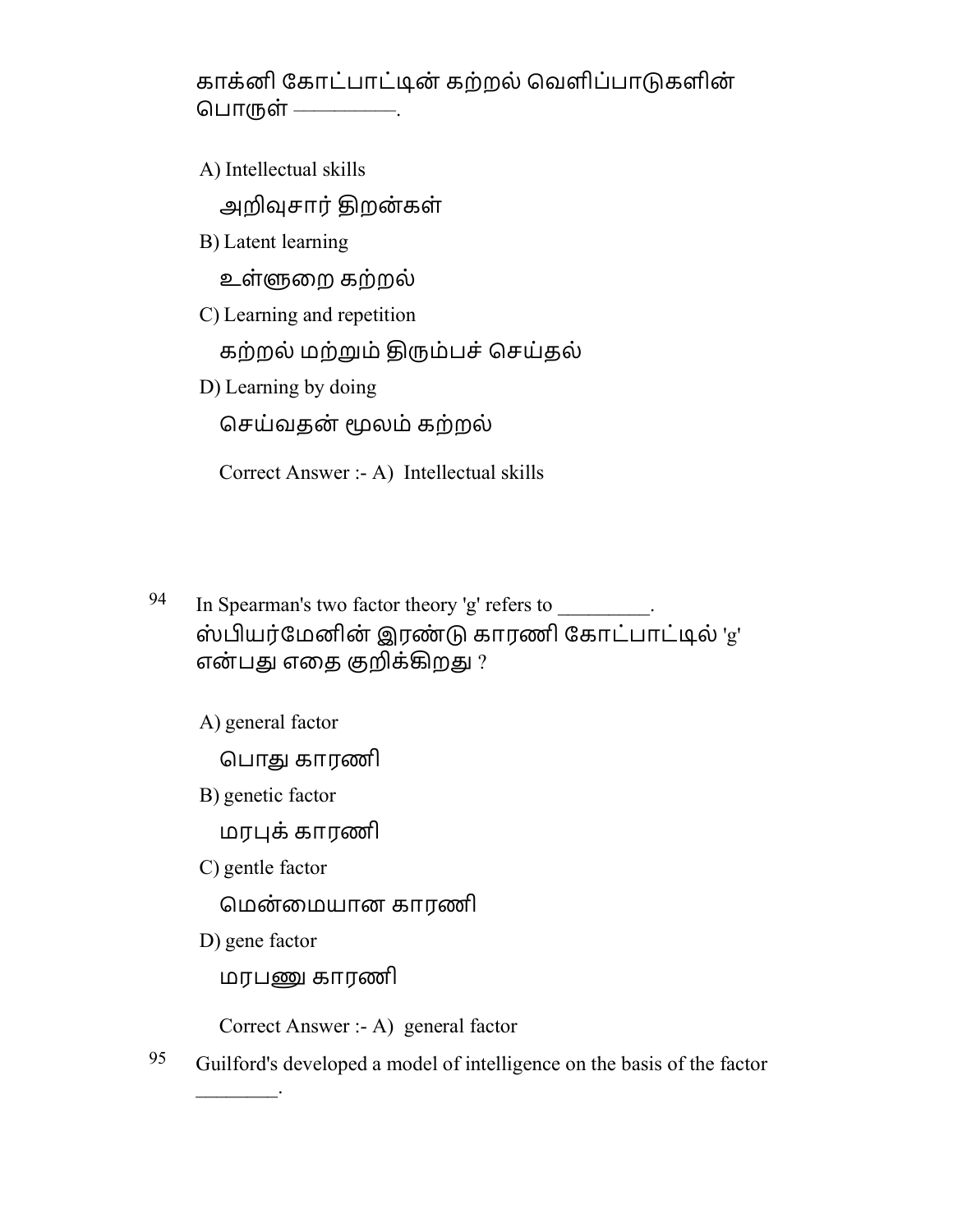யின் அடிப்படையில் கில்போர்ட் ஒரு முன்மாதிரி நுண்ணறிவை உருவாக்கியுள்ளார்.

A) Experimental research

பரிசோதனை ஆராய்ச்சி

B) Action research

செயல் ஆராய்ச்சி

C) Analytical research

பகுப்பாய்வ ஆராய்ச்சி

D) Longitudinal research

நீள்வெட்டு ஆராய்ச்சி

Correct Answer :- C) Analytical research

<sup>96</sup> "Creativity" implies the production of a 'totally or partially' noval identity - who said this statement ?

'படைப்பாற்றல் என்பது முழுமையாகவோ அல்லது பகுதியளவோ, புதுமையான ஒரு அடையாளத்தை உருவாக்குவதை குறிக்கிறது" –இந்த கூற்றை கூறியவர் யார்  $?$ 

A) Drevdahl

டிரெவ்டோஹல்

B) Stagner and Karwoski

ஸ்டாக்னர் மற்றும் கர்வோஸ்கி

C) Spearman and Kelly

ஸ்பியர்மேன் மற்றும் கெல்லி

D) Bartlett and Miller

பார்ட்லெட் மற்றும் மில்லர்

Correct Answer :- B) Stagner and Karwoski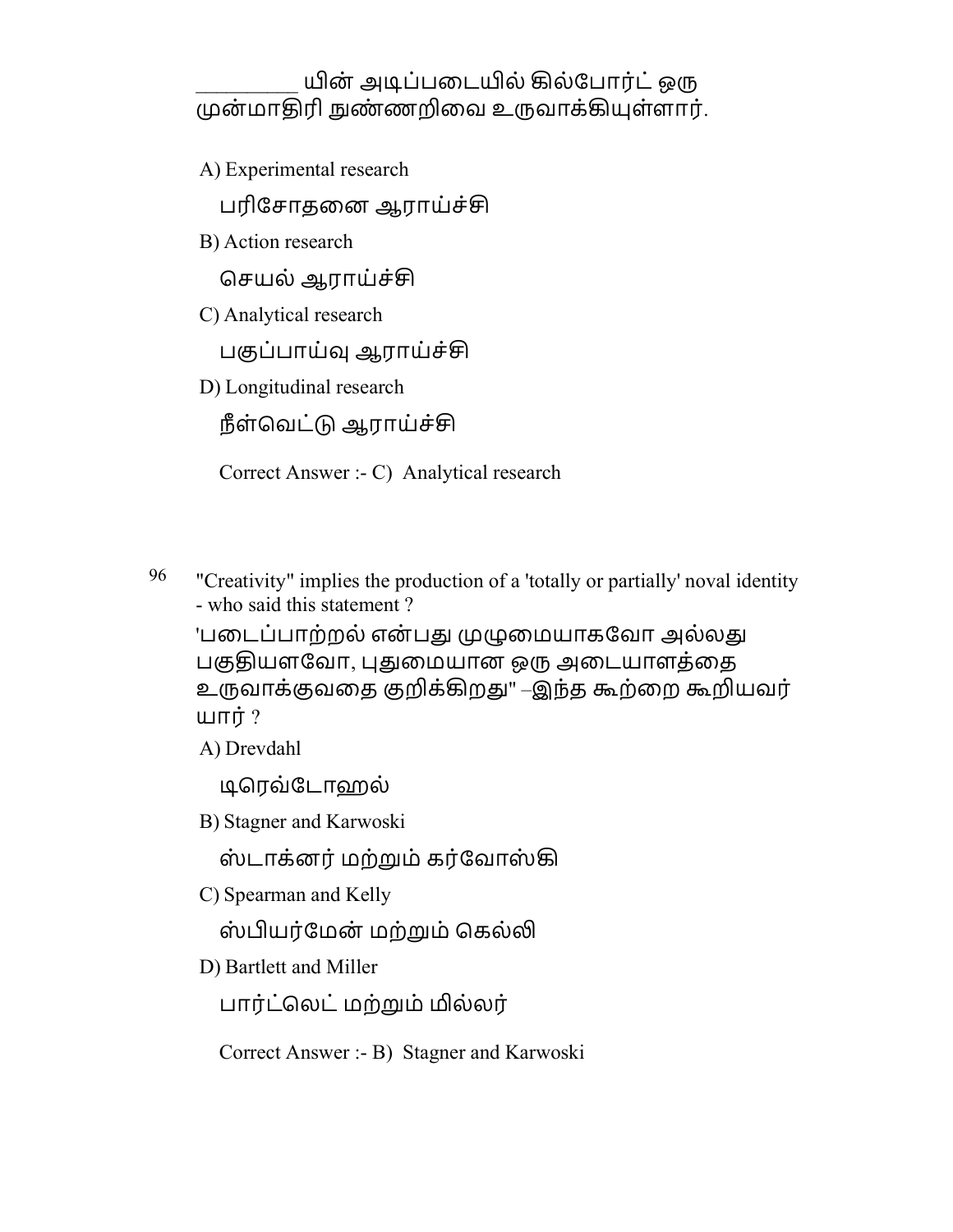97 \_\_\_\_\_\_\_\_\_ in 1959 tried to perform the first experiment on the span of attention.

– 1959 –ல் கவன ஈர்ப்பு பற்றிய முதல் சோதனையை செய்ய முயன்றார்.

A) William Hamilton

வில்லியம் ஹாமில்டன்

B) Dumville

டம்விலி

C) Roediger

ரோடிஜ்சர்

D) Sharma R.N.

சர்மா  $R.N.$ 

Correct Answer :- A) William Hamilton

98 The establishment of the Bureau of Psychology in Allahabad was the direct outcome of the recommendations made by the அலகாபாக்கில் உளவியல் பணியகக்கை நிறுவியது —– ––––––– அளிதத் பரிந்ௌைரயாஶம்.

A) Acharya, Narendra Dev Committee

ஆச்சார்யா, நரேந்திர தேவ் குழு

B) Mudaliar Commission

முதலியார் குழு

C) Kothari Committee

கோத்தாரி குழு

D) Dr. S. Radhakrishnan Committee

Dr. S. ராதாகிருஷ்ணன் குழு

Correct Answer :- A) Acharya, Narendra Dev Committee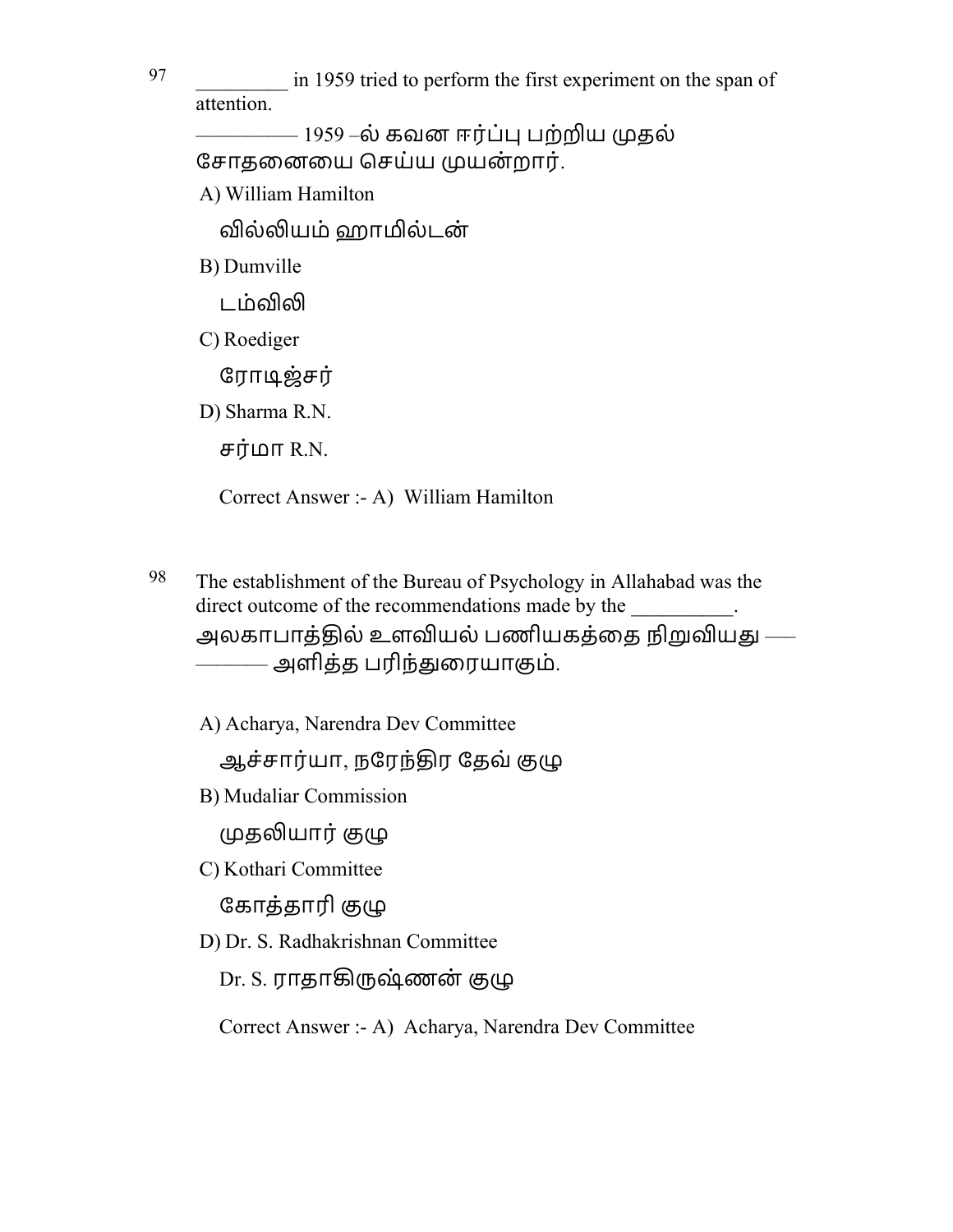99 Honourable Prime Minister launched the "Transformation of Aspirational District" Programme in \_\_\_\_\_\_\_\_. மாண் ஶ ரதம மந்ொரி "Transformation of Aspirational District" திட்டத்தை –––––––– ல் தொடங்கி வைத்தார்.

A) January-2017 ஜனவரி –  $2017$ B) February-2018 ப்ரவரி – 2018 C) March-2018 மார்ச் – 2018 D) January-2018

ஜனவரி $-2018$ 

Correct Answer :- D) January-2018

 $100$  In all teacher training institute, aided and unaided were brought under the control of DTERT.

– ல் அனைத்து ஆசிரியர் பயிற்சி நிறுவனங்களும், உதவி பெறும் மற்றும் நிதி உதவி பெறாத நிறுவனங்களும் DTERT –யின் கட்டுப்பாட்டின் கீழ் கொண்டு வரப்பட்டன.

A) 1997

1997

- B) 1995
	- 1995
- C) 1999
	- 1999
- D) 2001

2001

Correct Answer :- C) 1999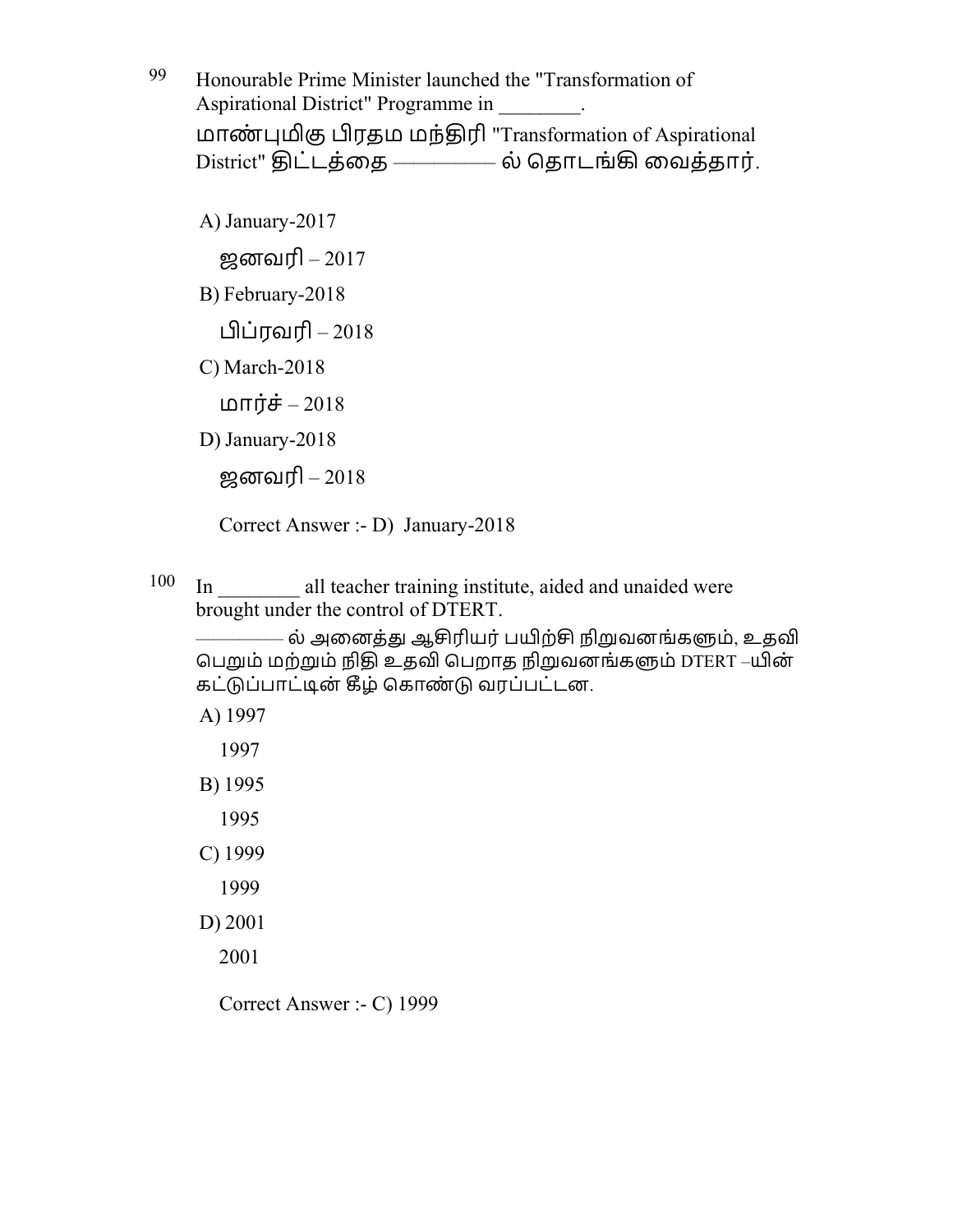- $101$  In Psychology this is termed as intelligence; in ancient India our great rishis and seers named it \_\_\_\_\_\_\_\_. உளவியலில், இது பண்டைய இந்தியாவில் புலனாய்வு என்று அழைக்கப்படுகிறது. நமது பெரிய ரிஷிகள் மற்றும் தீர்க்கதரிசிகள் இதற்கு –––––––––– என்று பெயரிட்டனர்.
	- A) Wisdom
		- ஞானம்
	- B) Investigator
		- புலன் விசாரணை
	- C) Viveka

விவேகா

D) Mentor

மென்டர்

Correct Answer :- C) Viveka

 $102$  A pathy reactions have been Studied by through their experiments on effects of frustration on children's play behaviour. குழந்தைகளின் விளையாட்டு நடத்தையில் விரக்தியின் பங்கு என்ற சோதனை மூலம் 'எதிர்வினையில் அக்கறையின்மை' என்பது ————— ஆல் நடத்தப்பட்டது.

A) Banker, Dembo and Lewin

பேங்கர், டம்போ மற்றும் லெவின்

B) Miller, Bugelski and Dennis

மில்லர், பகல்ஸ்கி மற்றும் டென்னிஸ்

C) Guilford, Allport and Gordon

கில்ஃபோர்ட், ஆல்போர்ட் மற்றும் கோர்டன்

D) Hurlock, Thomas and Alexander

ஹர்லாக், தாமஸ் மற்றும் அலெக்ஸாண்டர்

Correct Answer :- A) Banker, Dembo and Lewin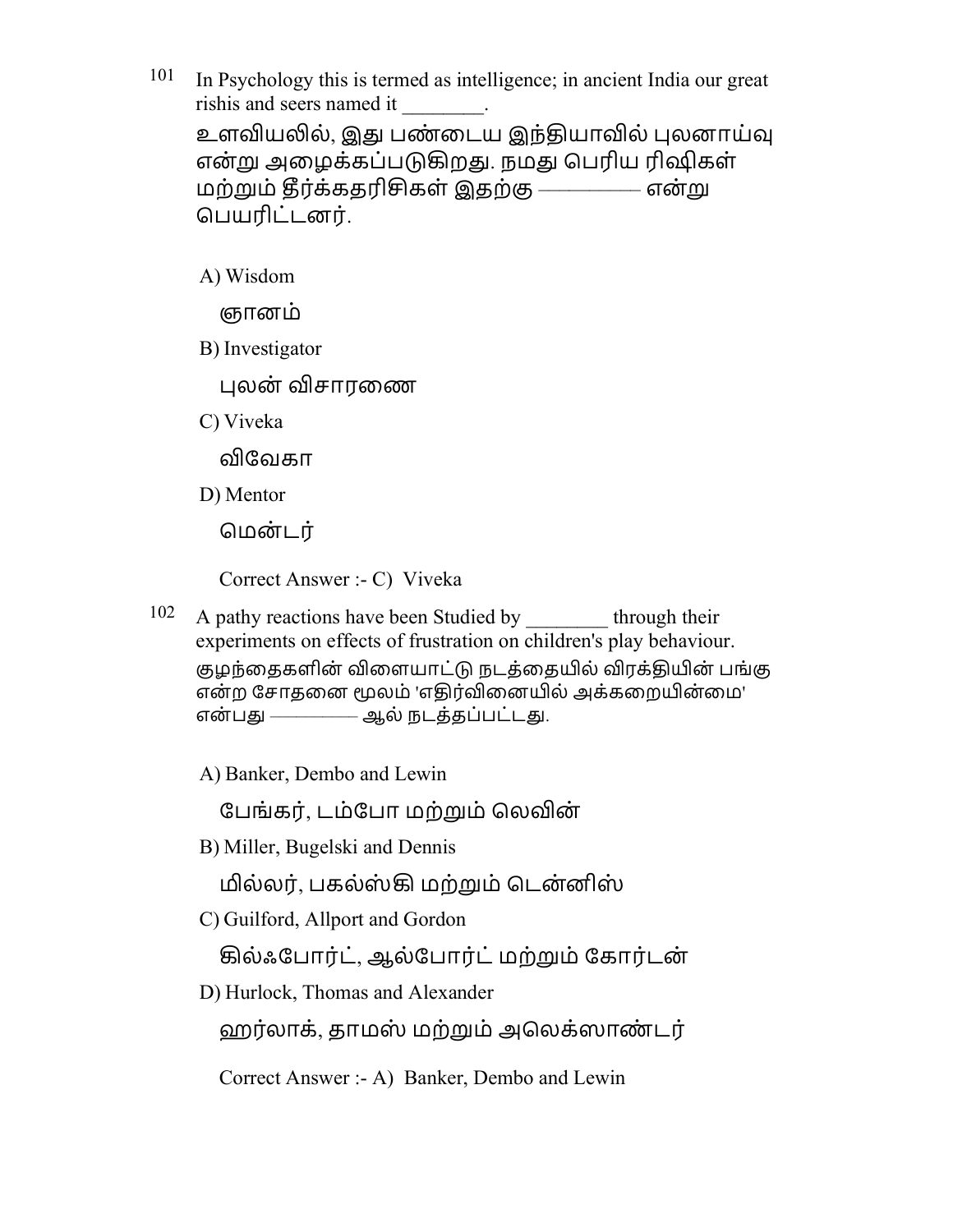103 help provides the raw material or the potentialities of individual. –––––––––– என் பௌ லப்ெபாள் அல்லௌ தனிநபரின் ஆற்றலை அளிக்கிறது.

A) Environment

சூழ்நிலை

B) Heredity

மர

C) Physical factor

உடல் காரணி

D) Social factor

சமூக காரணி

Correct Answer :- B) Heredity

104 According to Eysenck, there are levels of behaviour organisation.

எய்சன்க் கருத்துப்படி, நடத்தை உயிரிகளில் ———– நிைலகள் உள்ளன.

A) Two

**இரண்டு** 

B) Three

மூன்று

C) Four

நான்கு

D) Six

ஆறு

Correct Answer :- C) Four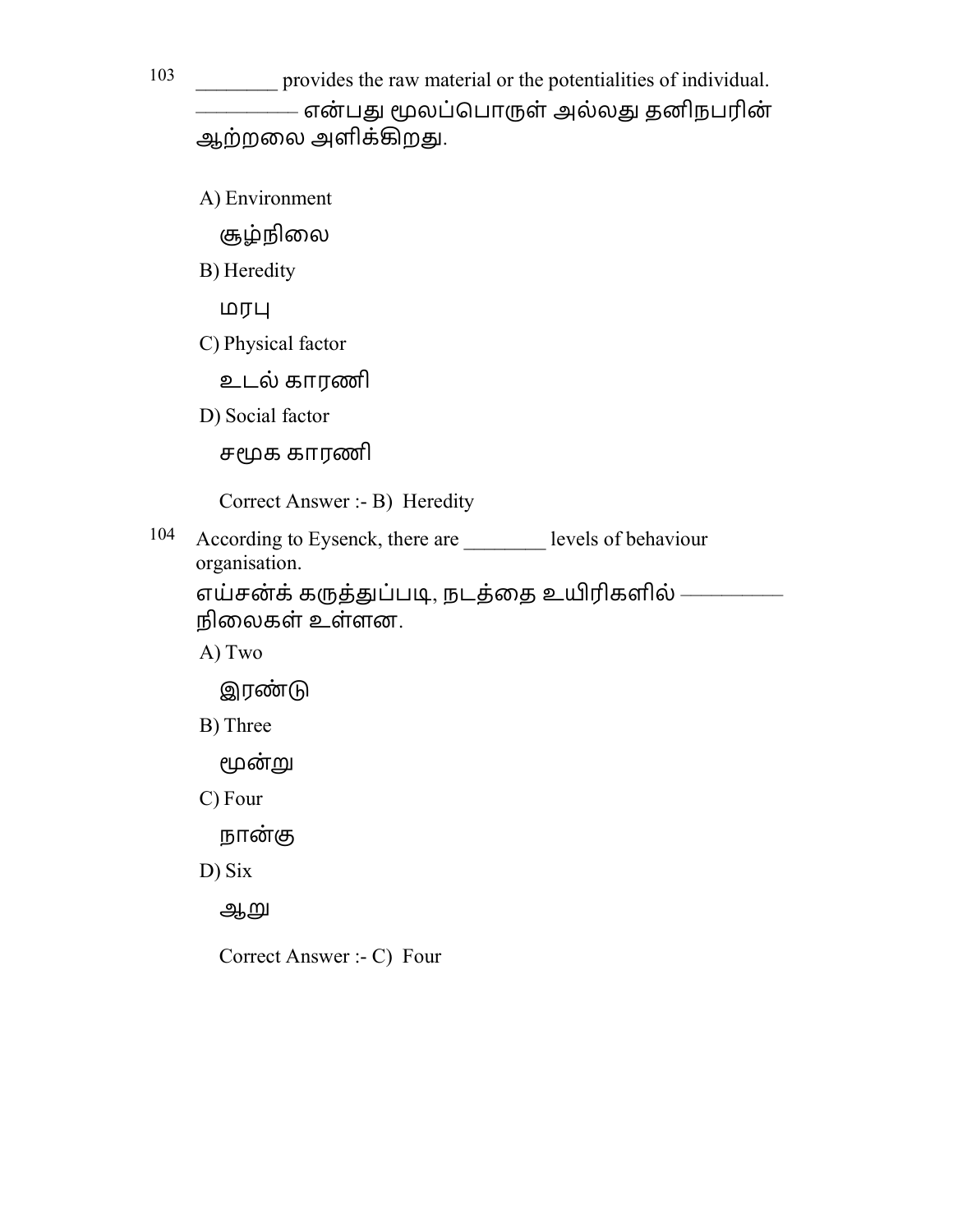$\mathcal{L}$ ஜங் அனைத்து மனிதர்களையும் அடிப்படையில் இரண்டு வெவ்வேறு வகைகளாகப் பிரித்தார்<sup>.</sup> A) introvert and extrovert உள்கம் மற்ம் றகம் B) Learning Approach and Learner Approach கற்றல் அணுகுமுறை மற்றும் கற்பவர் அணுகுமுறை C) attitude and aptitude மனப்பான்மை மற்றும் நாட்டம் D) None of the above மேலே குறிப்பிட்டவை எதுவும் இல்லை Correct Answer :- A) introvert and extrovert 106 Father of behaviourism . நடத்தை வாதத்தின் தந்தை ————. A) Eysenck இெஸன்க் B) Watson வாட்சன் C) S.R. Maddi S.R. மத்தி D) Allport ஆல்போர்ட்

Correct Answer :- B) Watson

<sup>107</sup> The theory of achievement motivation was developed by and his associates in 1951.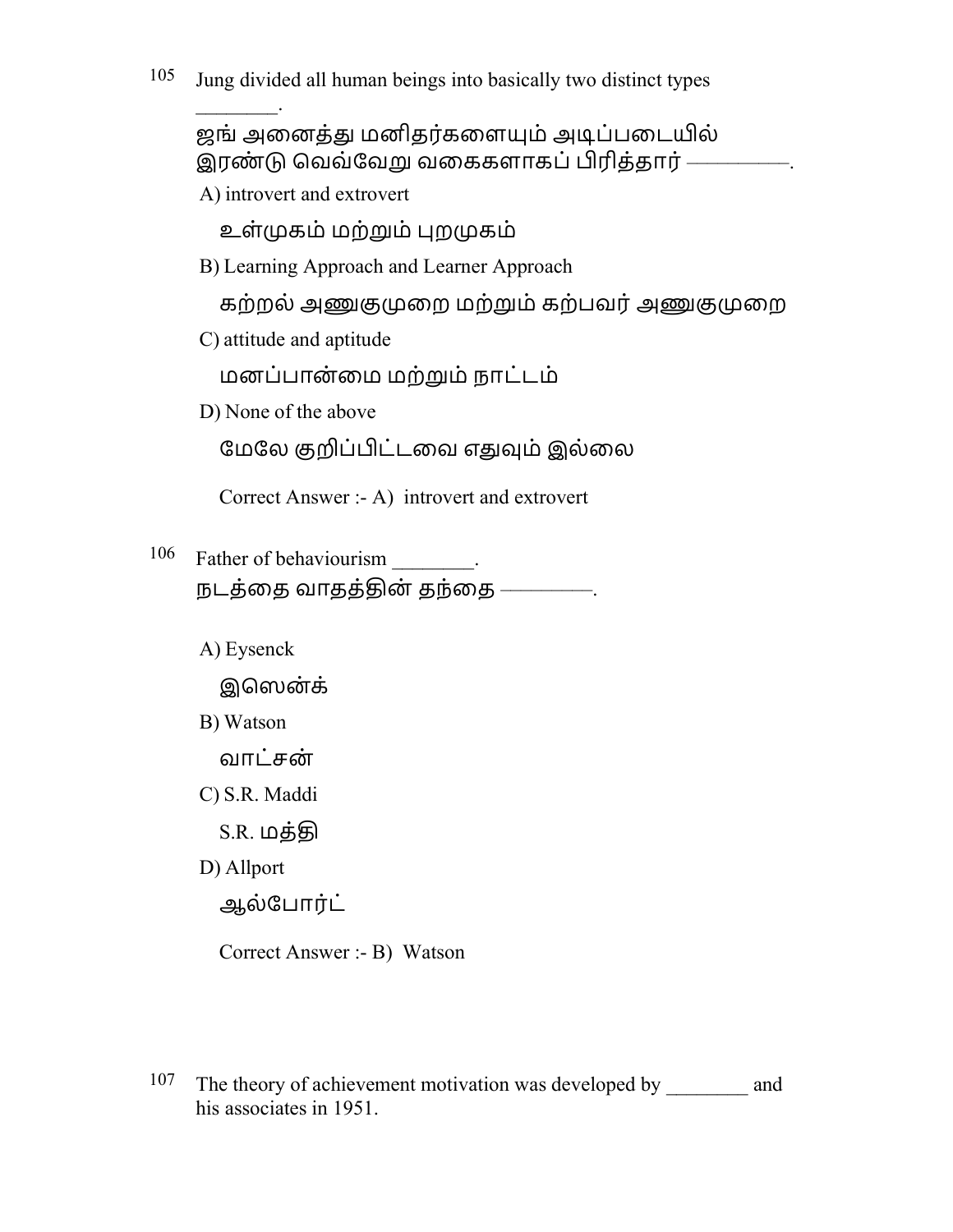"சாதனை உந்துதல்" கோட்பாடு ————— மற்றும் அவரது சகாக்களால் 1951 –ல் உருவாக்கப்பட்டது.

A) Mc Clelland

மெக் கிளெல்லண்ட்

B) Hallow

ஹாேலா

C) E.L. Thorndike

E.L. தார்ண்டைக்

D) Berlyne

பெர்லின்

Correct Answer :- A) Mc Clelland

108 devised the technique called Thematic Apperception Test. –––––––––– ஆழேயார்அகக்கத்ௌ சார்ேசாதைன என் ற நுட்பத்தை வகுத்தனர்.

A) Brown J.S.

பிரோவுன் J.S.

B) Atkinson J.W.

அட்ழன்சன் J.W

C) Hall, J.F. and Kurt Lewin

ஹால் J.F. மற்றும் குர்ட் லெவின்

D) Murray and Morgan

முர்ரே மற்றும் மோர்கன்

Correct Answer :- D) Murray and Morgan

 $109$  Biological motives orginate from organic needs, such as  $\qquad \qquad$ .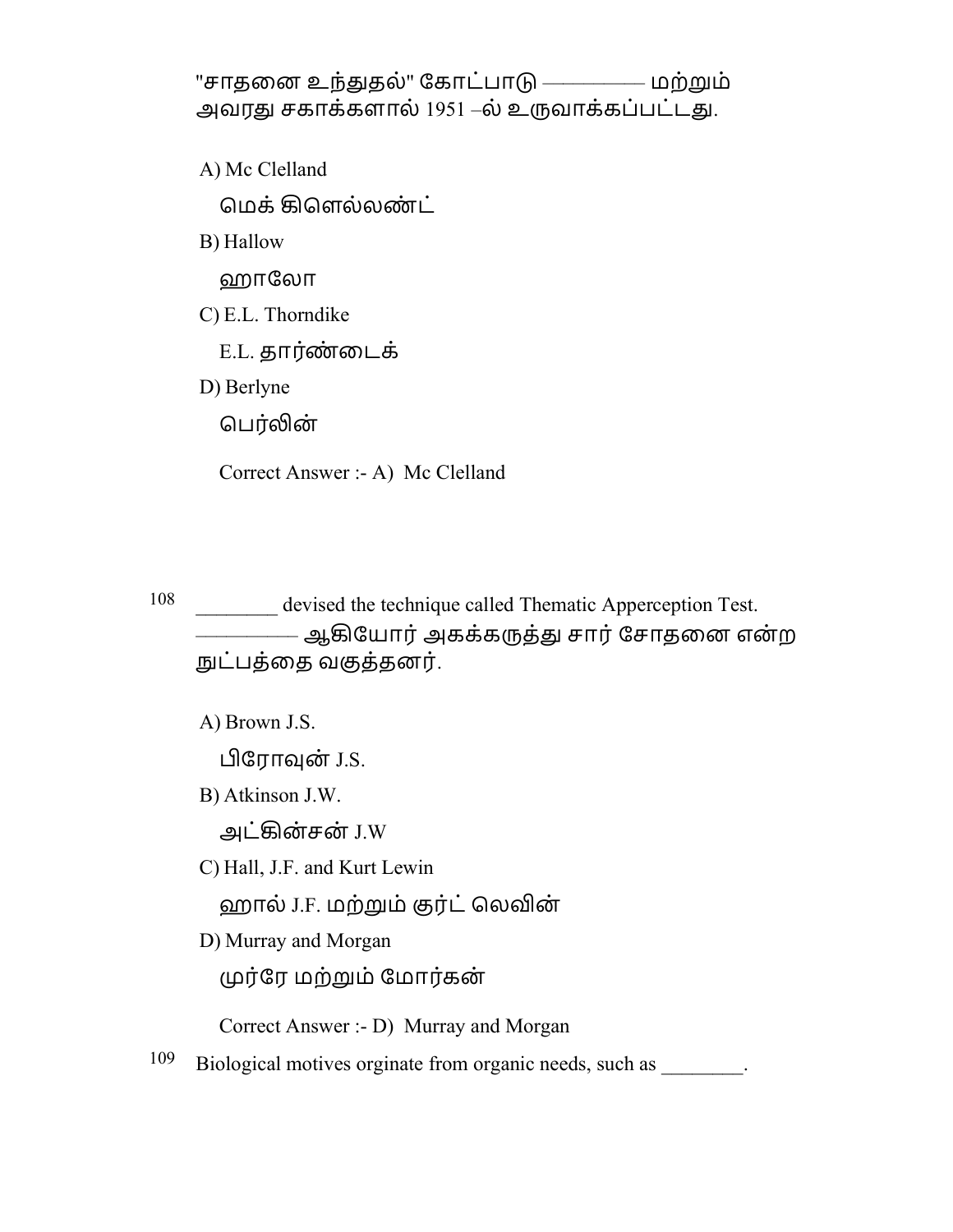உயிரியல் நோக்கங்கள் ————— போன்ற கரிம தேவைகளிலிருந்து உருவாகின்றன.

A) esteem, self-actualization and achievement

மரியாதை, சுயமயமாக்கல் மற்றும் சாதனை

B) hunger, thirst and sex

பசி, தாகம் மற்றும் பாலியல்

C) Winner, rewards and prize

வெற்றி, வெகுமதி மற்றும் பரிசு

D) None of the above

இவற்றில் எதுவுமில்லை

Correct Answer :- B) hunger, thirst and sex

<sup>110</sup> The famous Psychologist was the initiator of the theory of trial and error learning. பிரபல உளவியல் நிபுணர் ————— முயற்சி மற்றும் பிழை கற்றல் கோட்பாட்டின் தொடக்கமாக இருந்தார்.

A) Edward L. Thorndike

எட்வர்ட் L. தார்ண்டைக்

B) Ivan pavlov

இவான் பாவ்ேலாவ்

C) John Watson

ஜான் வாட்சன்

D) B.P. Skinner

B.P. ஸ் ழன்னர்

Correct Answer :- A) Edward L. Thorndike

111 Joule coefficient in free expansion is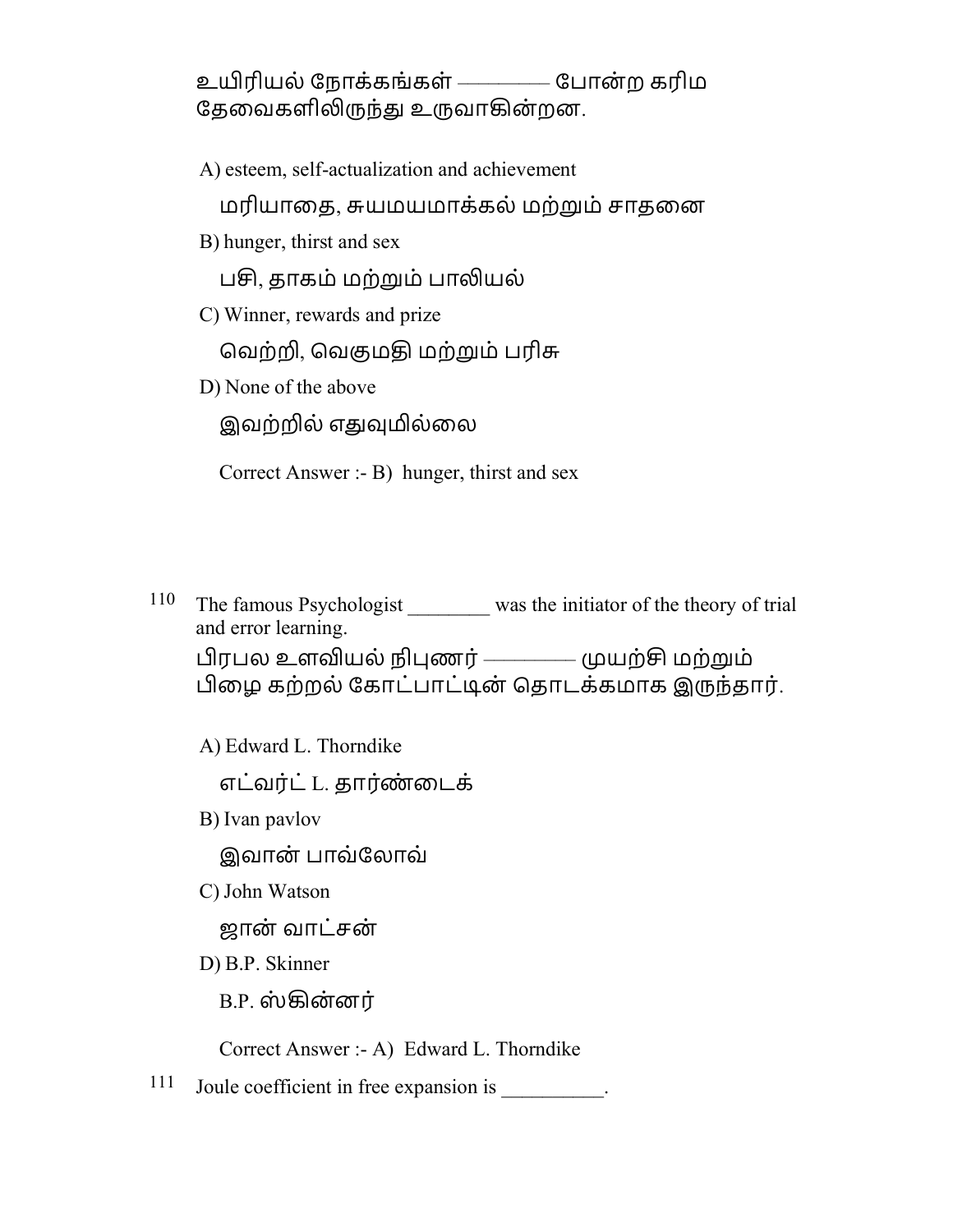ஜூல் விரவல் எண் முழுமையான விரிவாக்கலின் போது ஆகும்.

A)  $\eta = \left(\frac{\partial I}{\partial V}\right)_P$  $\eta = \left(\frac{\partial I}{\partial V}\right)_{P}$ B)  $\eta = \left(\frac{\partial I}{\partial P}\right)_V$  $\eta = \left(\frac{\partial I}{\partial P}\right)_{V}$ C)  $\eta = \left(\frac{\partial I}{\partial V}\right)_V$  $\eta = \left(\frac{\partial I}{\partial V}\right)_V$ D)  $η=0$  $\eta=0$ 

$$
\eta = \begin{pmatrix} \frac{\partial T}{\partial V} \\ \frac{\partial T}{\partial V} \end{pmatrix}
$$

112 Which of the following is not a paramagnetic material ? கீழ்க்கண்டவற்றில் எது பாரோகாந்த பொருள் இல்லாத காந்த தன்மையுடையது ?

A) Platinum

ளாட்ூனம்

B) Aluminium

அலுமினியம்

C) Copper sulphate

காப்பர்சல்ேபட்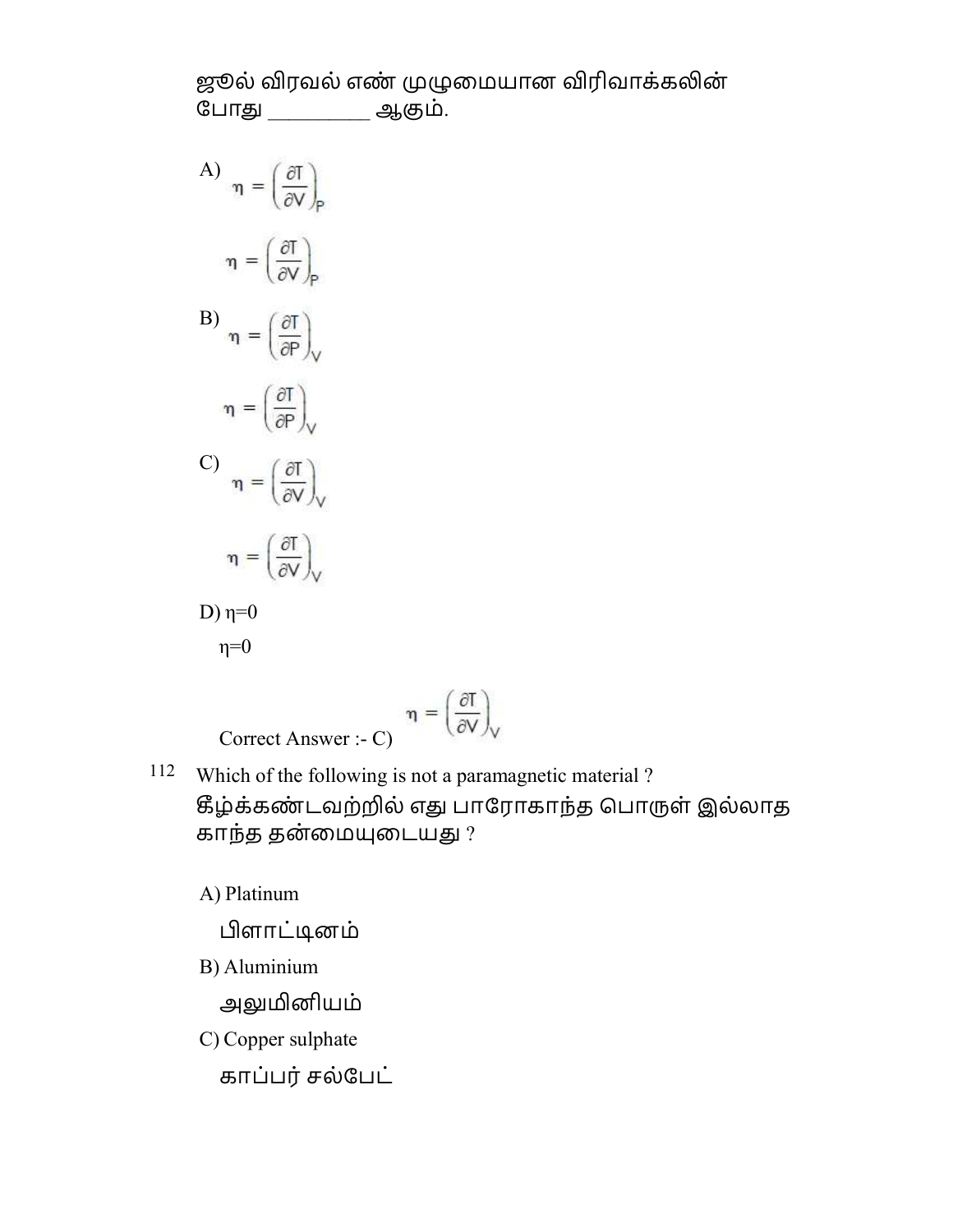D) Iron

இரும்பு

Correct Answer :- D) Iron

- 113 Choose the correct statement : சரியான கூற்றைத் தேர்வு செய்க.
	- A) Weight is a scalar quantity

எடை – ஸ்கேலார் அளவீடு

B) Weight is independent of the location

எடை – இடத்தை பொறுத்து சாராதிருக்கும்

C) Weight is the vector quantity

எடை – வெக்டர் அளவீடு

 $D)$  w=Fa w=Fa

Correct Answer :- C) Weight is the vector quantity

114 Temperature gradient is defined as  $\blacksquare$ வெப்ப வாட்டம் – வரையறு :

A) average between initial and final temperature

ஆரம்ப, இறுதி வெப்பநிலைகளின் சராசரி

B) temperature difference per unit length

ஓரலகு நீளத்திற்கான வெப்பநிலை வேறுபாடு

C) ratio of temperature difference

வெப்பநிலை வேறுபாட்டின் தகைவு

D) difference in temperature

வெப்பநிலை வேறுபாடு

Correct Answer :- D) difference in temperature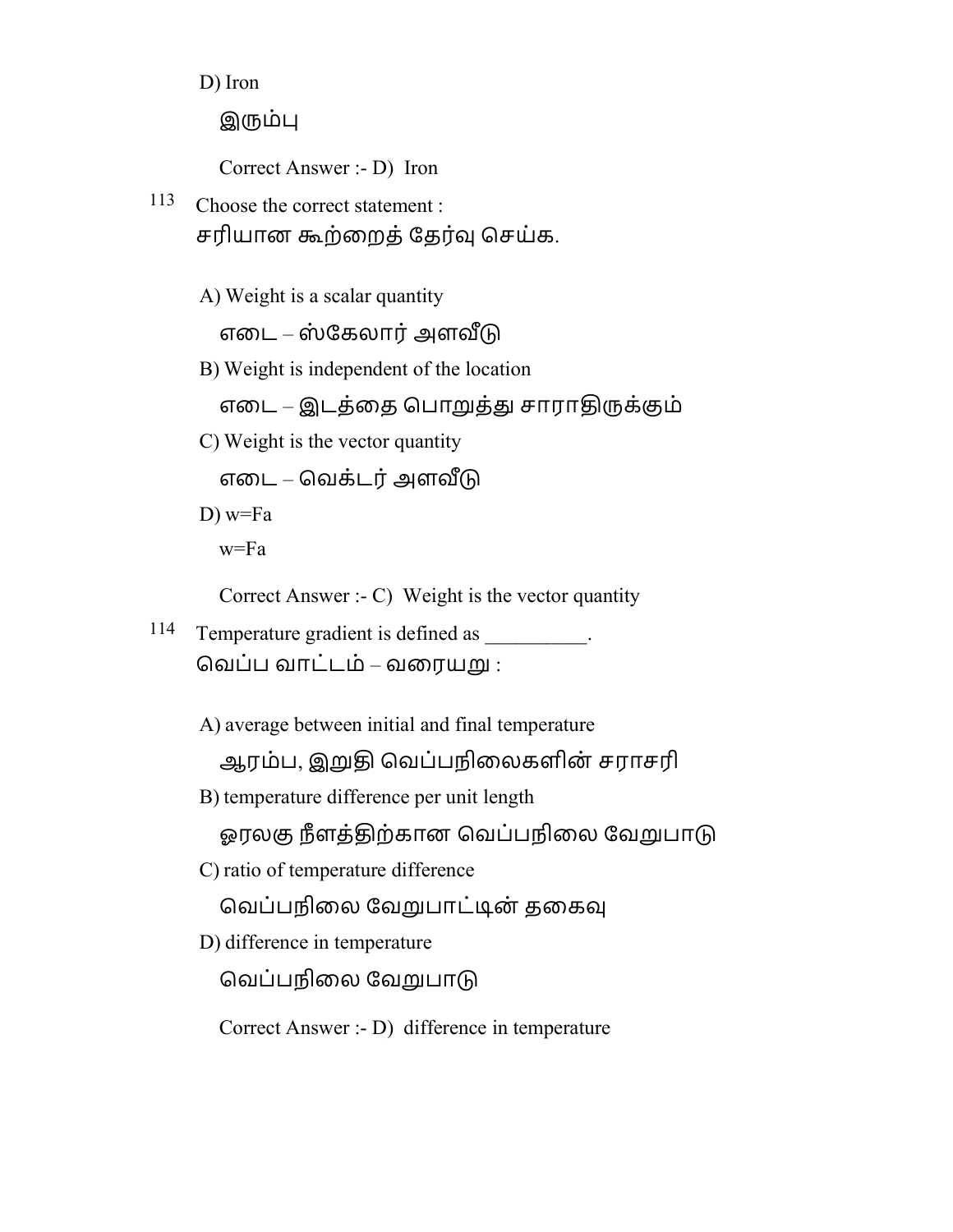- 115 Pauli's exclusion principle states that பாலியின் வெளியேற்றுதல் தத்துவம் – வரையறு :
	- A) Two electrons existing in same state

இரு எலக்ட்ரான்கள் சம நிலையில் அமைகல்

B) No two electrons can exist in same quantum state

எந்த இரு எலக்ட்ரான்களும் சம குவாண்டம் நிலையில் அமையாது

C) No electrons be in same state

எந்த எலக்ட்ரான்களும் ஒரே நிலையில் அமையாது

D) Each electrons have all different states

ஒவ்வொரு எலெக்ட்ரானும் வேறு வேறு நிலையில் எல்லா வகையிலும் அமையும்

Correct Answer :- B) No two electrons can exist in same quantum state

116 Cantilever is :

வளைச்சட்டம் என்றால் என்ன  $?$ 

A) a wire fixed at one end and suspended at the other end

கம்பி ஒன்று ஒரு முனை பொருத்தப்பட்டு மறுமுனை கொங்க விடப்பட்ட நிலை

B) a beam fixed horizontally at one end and loaded at the other end

சட்டம் கிடைமட்டமாக ஒரு முனை பொருத்தப்பட்டு மறுமுனை எடையோடு தொங்கவிடப்பட்ட நிலை

C) a beam fixed on both sides

சட்டம் இரு முனைகளில் பொருத்தப்பட்ட நிலை

D) a rod suspended from a fixed point

கம்பி ஒரு முனைப் புள்ளியிலிருந்து தொங்கவிட்ட நிைல

Correct Answer :- B) a beam fixed horizontally at one end and loaded at the other end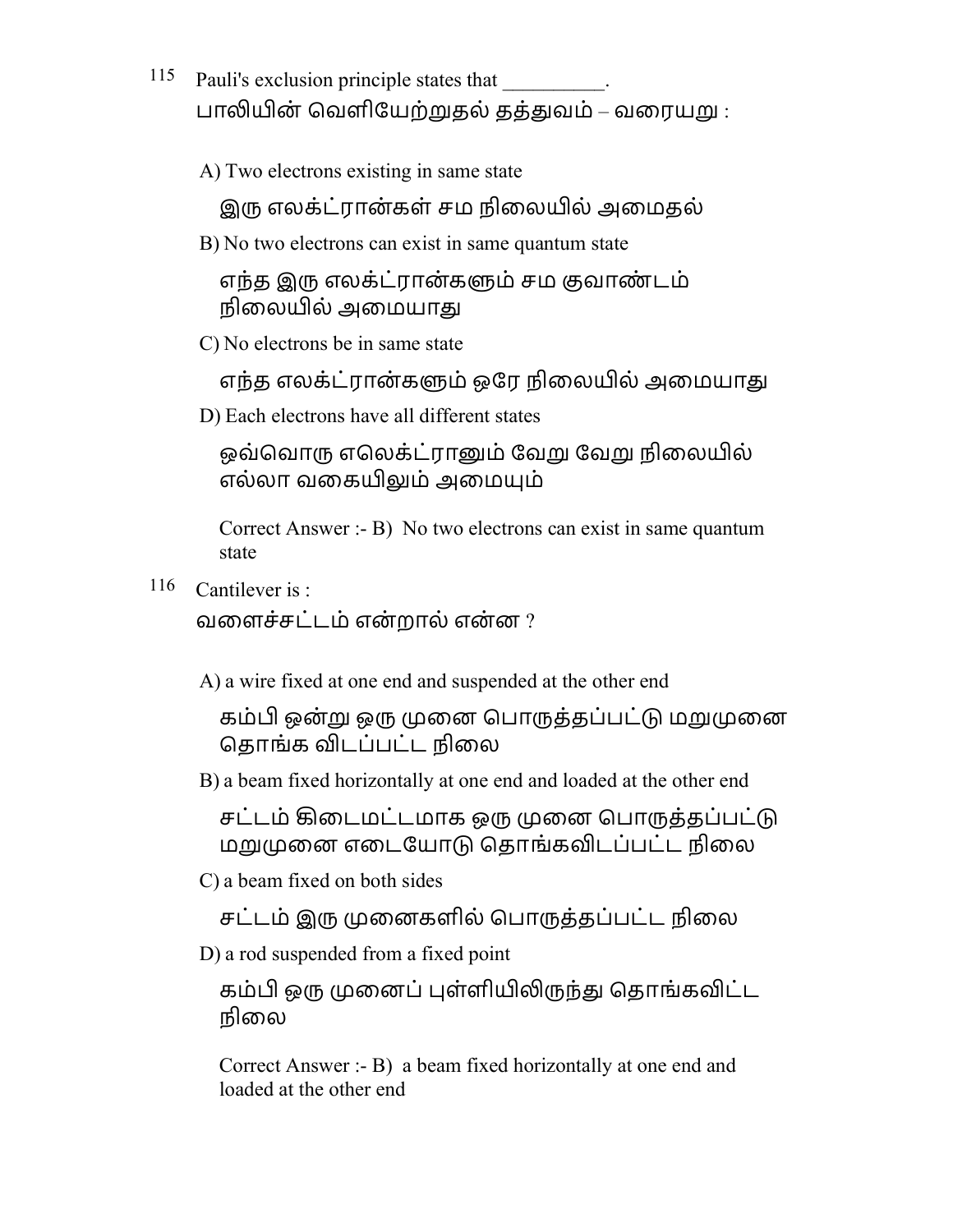117 Which of the following is NOT the ore of Aluminium ? பின்வருவனவற்றுள் எது அலுமினியத்தின் தாது இல்லை ?

A) Bauxite

பாக்சைட்

B) Cryolite

கிரியோலைட்

C) Colemanite

கோல்மனைட்

D) Corundum

கொரண்டம்

Correct Answer :- C) Colemanite

<sup>118</sup> The polymer polyhexamethylene adipamide is commercially known as : பாலிஹெக்சாமெத்திலீன் அடிப்பமைடு எனும் பலபடி வணிக ரீதியில் இவ்வாறு அறியப்படுகிறது :

A) Nylon (66)

ைநலான் (66)

B) Teflon

டெஃப்லான்

C) Polythene

பாலித்தீன்

D) Kevlar

ெகவ்லார்

Correct Answer :- A) Nylon (66)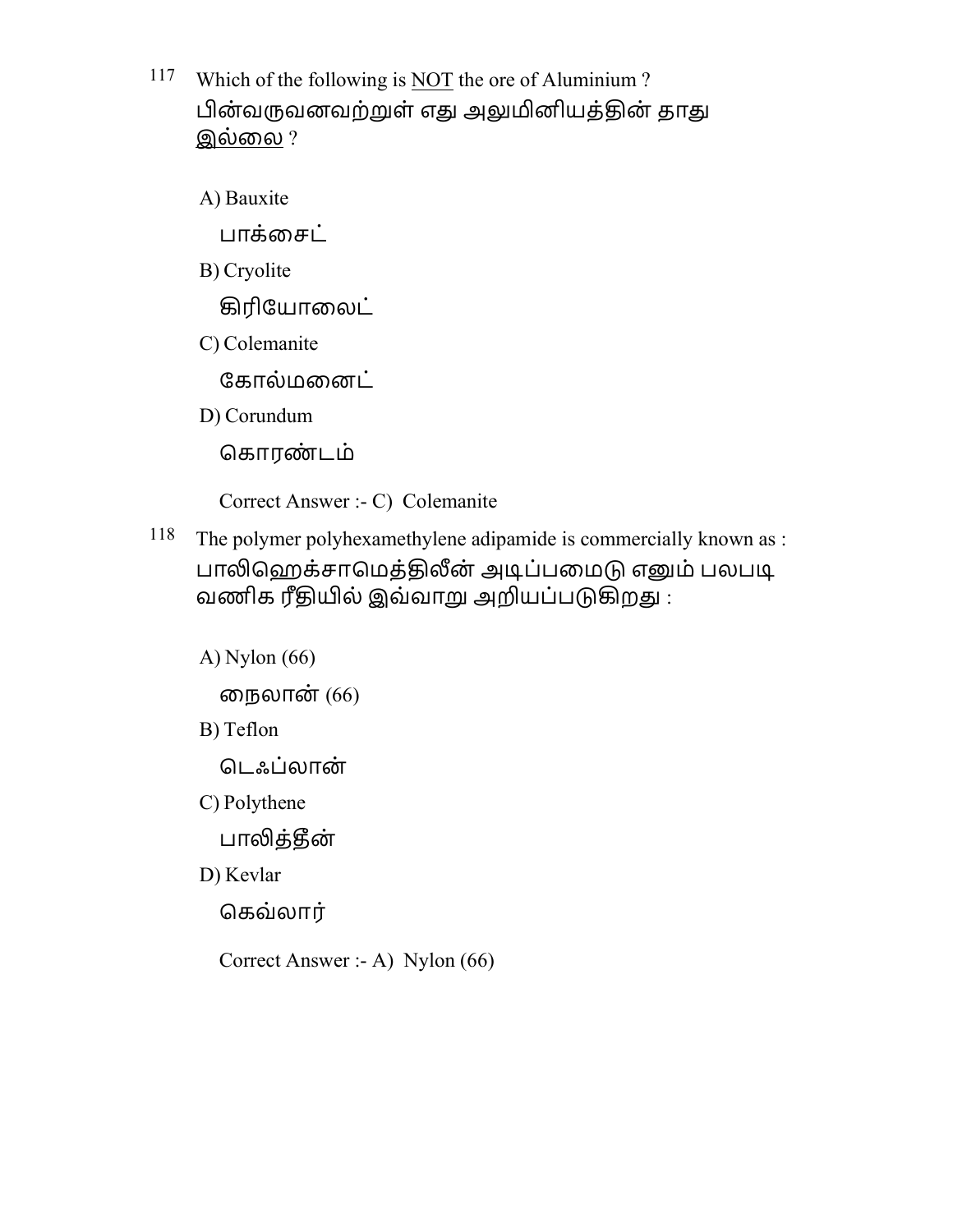119 Which of the following is having a coordinate bond ? பின்வருவனவற்றுள் ஈதல் பிணைப்புடையது எது ?

 $A) H<sub>2</sub>O$  $H<sub>2</sub>O$  $B) NH<sup>+</sup><sub>2</sub>$  $NH<sup>+</sup><sub>2</sub>$  $C) CO<sub>2</sub>$  $CO<sub>2</sub>$  $D) NH<sub>3</sub>$  $NH<sub>3</sub>$ 

Correct Answer :- B)  $NH<sup>+</sup><sub>2</sub>$ 

- 120 The process used to get silver from commercial lead is : வணிக ரீதியான காரீயத்திலிருந்து வெள்ளியை பிரித்தெடுக்க உதவும் முறை :
	- A) Parke's process

பார்கேயின் முறை

B) Mond process

மாண்ட் முறை

C) Cyanide process

சயனைடு முறை

D) Hall's process

ஹாலின் முறை

Correct Answer :- A) Parke's process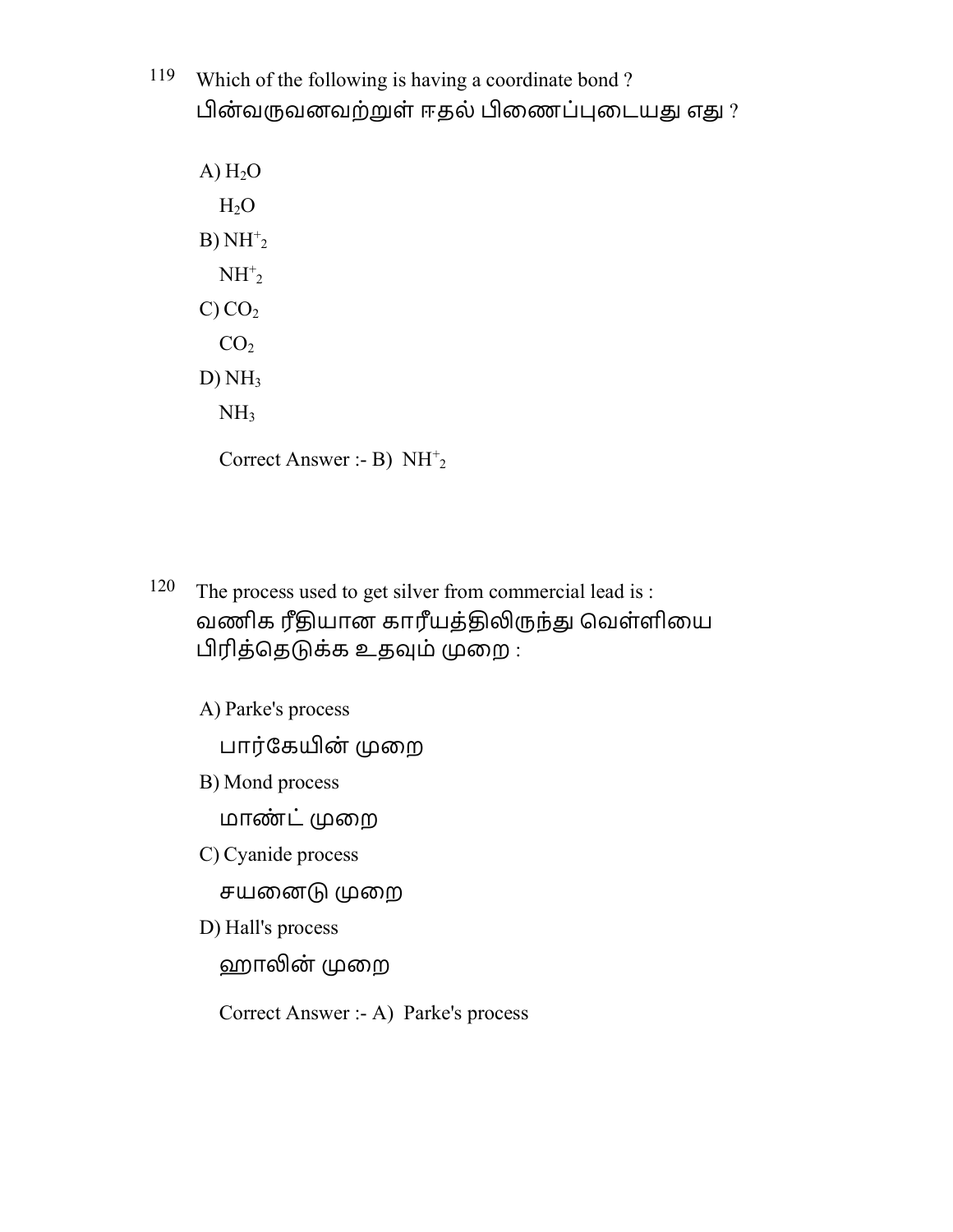- 121 The chemical formula of the ore Zinc blende is : சிங்க் பிளெண்ட் தாதுவின் வேதி வாய்ப்பாடு:
	- A) ZnS ZnS  $B)$  ZnCO<sub>3</sub>  $ZnCO<sub>3</sub>$ C) ZnO ZnO D)  $ZnO.Fe<sub>2</sub>O<sub>3</sub>$  $ZnO.Fe<sub>2</sub>O<sub>3</sub>$

Correct Answer :- A) ZnS

122 Which of the following is a Vat dye ? பின்வருவனவற்றுள் தொட்டிச் சாயம் எது ?

A) Alizarin

அலிசரின்

B) Martius yellow

மார்ூயஸ் மஞ்சள்

C) Naphthol yellow

நாப்தால் மஞ்சள்

D) Indigo

இண் ூேகா

Correct Answer :- D) Indigo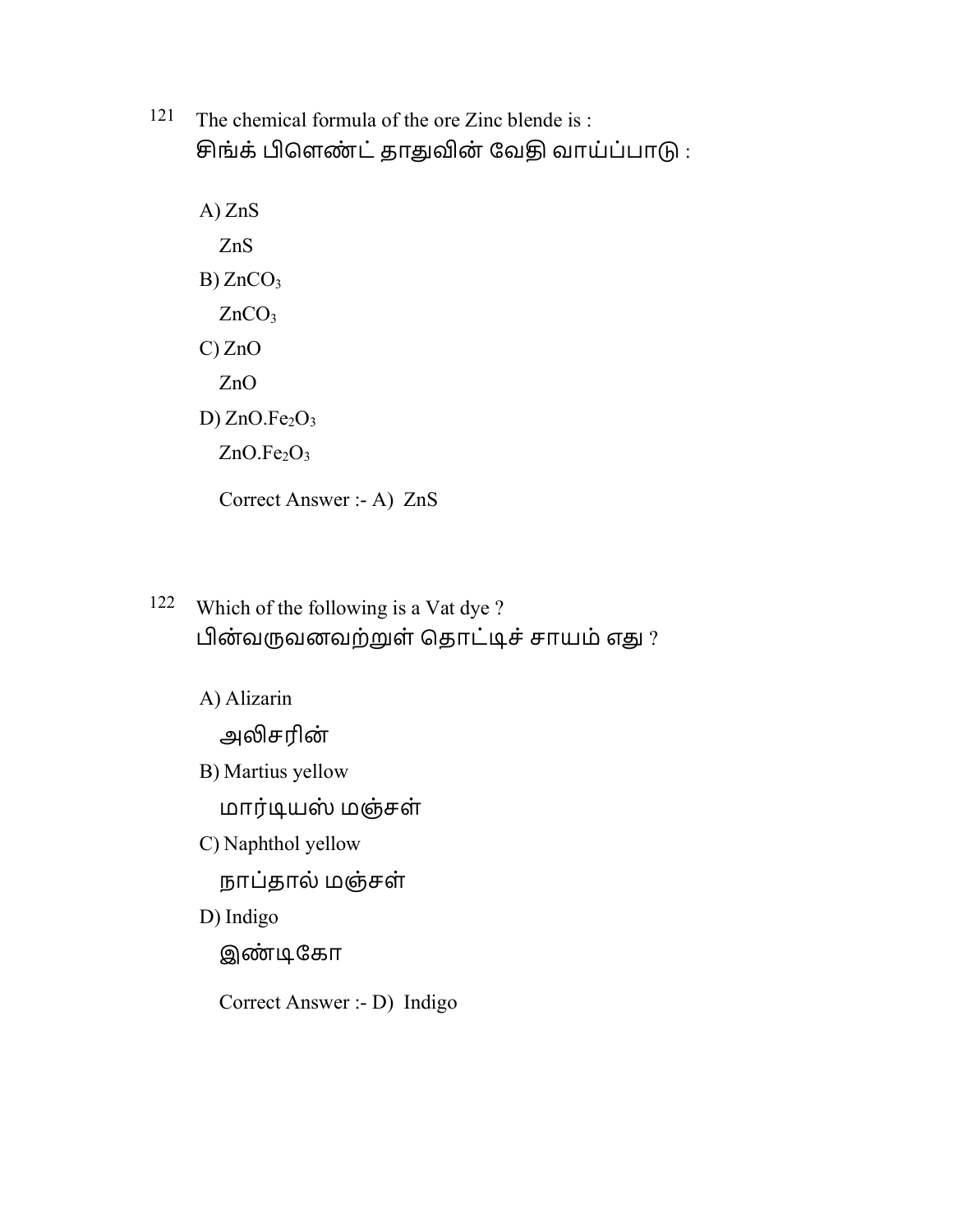123 Traveller's tree/palm is otherwise known as : பயணர்கள் மரம் / பனை என அழைக்கப்படுவது எது ?

A) Ravenala madagascariensis

ரேவினேலா மடகாஸ்காரியென்ஸிஸ்

B) Orchidantha sp.

ஆர்க்கிடேந்தா sp

C) Strelitzia reginae

ஸ்ட்ரெலிட்சியா ரெஜினே

D) Heliconia sp.

<u>ஹெலிகோனியா</u> sp

Correct Answer :- A) Ravenala madagascariensis

- 124 Fruit ripening hormone is : கனிகளை பழுக்க பயன்படும் ஹார்மோன் இது :
	- A) Ethylene

எத்திலின்

B) Auxin

ஆக்ன்

C) Kinetin

கைனட்டின்

D) All of the above

மேலுள்ள அனைத்தும்

Correct Answer :- A) Ethylene

125 Middle lamella of cell wall chiefly consists of :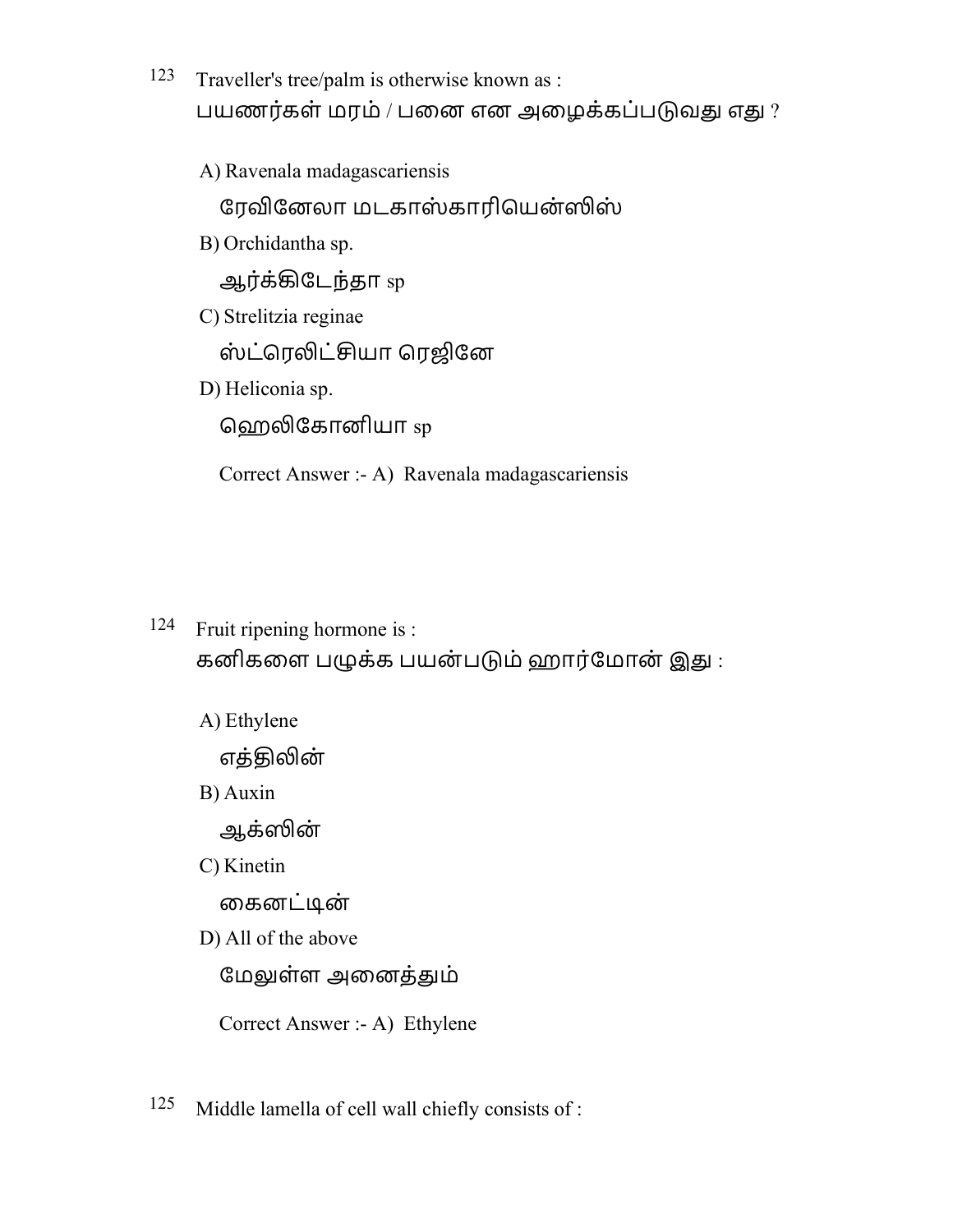செல்சுவரின் இடையடுக்கில் அதிகளவில் காணப்படும் ெபாள் :

A) Cellulose

செலுலோஸ்

B) Lignin

லிக்னின்

C) Calcium pectate

கால்௹யம் ெபக்ேடட்

D) Mucopolysaccharides

ம்யுகோபாலிசேகரைடு

Correct Answer :- C) Calcium pectate

126 By far, the most abundant protein on Earth is : பூமியில் அதிக அளவில் காணப்படும் புரதம் :

A) Rubisco

ரூபிஸ்கோ

B) Fd-NADP Reductase

Fd-NADP ரிடக்டேஸ்

C) Ribulose Biphosphate Oxygenase

ரிபுலோஸ் பைபாஸ்பேட் ஆக்ஸிஜினேஸ்

D) PEP-Carboxykinase

 $PEP - \pi r$ ர்பாக்ஸிகைனேஸ்

Correct Answer :- A) Rubisco

 $127$  Oen of the following is a Petro plant or Petrdeum plant :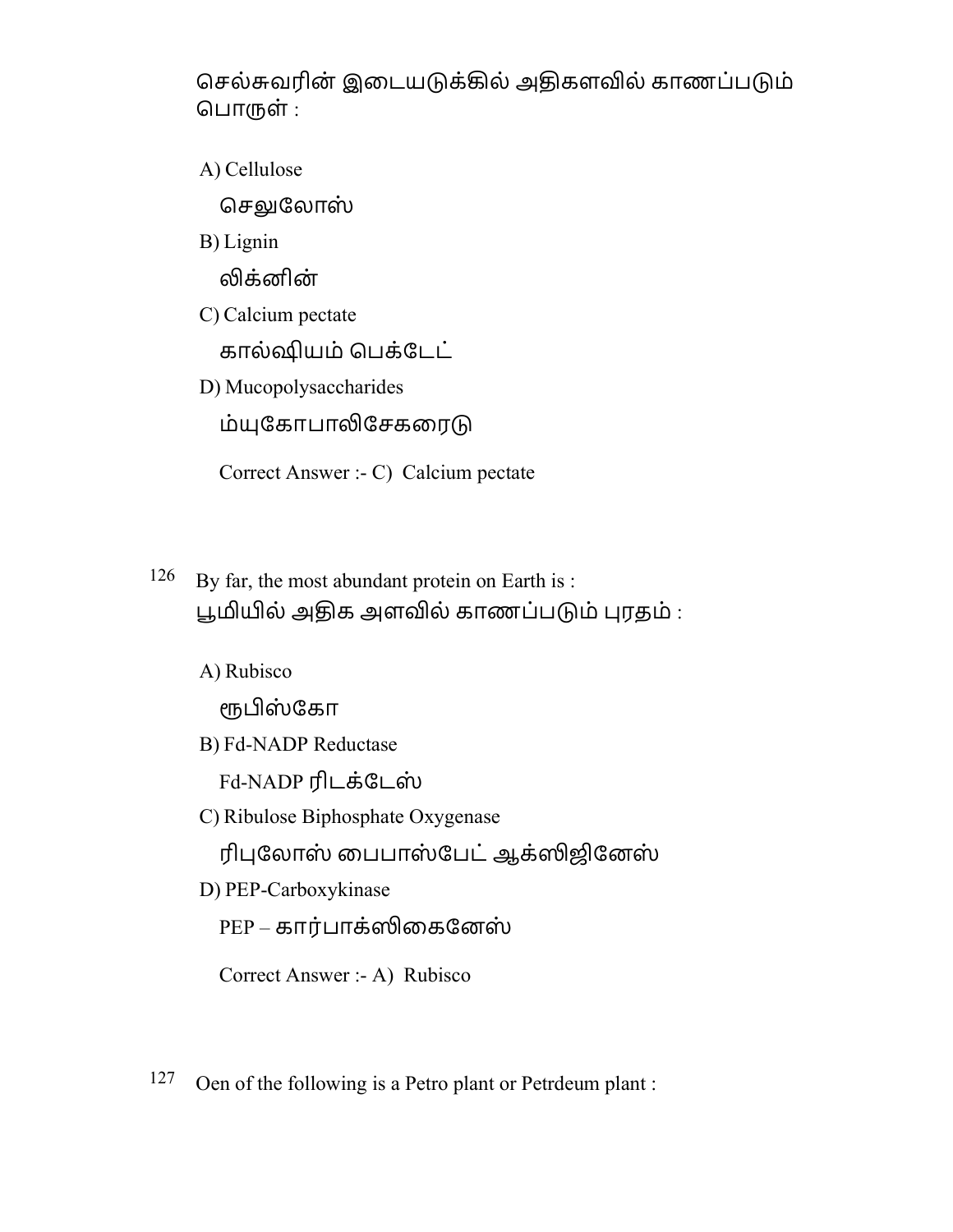பெட்ரோபயிர் அல்லது பெட்ரோலிய பயிர் / தாவரம் எனப்படுவது –

A) Euphorbia hirta

யுபோர்பியா ஹிர்டா

B) Hevea brasiliensis

ஹிவியா ப்ரெசிலன்சிஸ்

C) Tridax procumbens

ட்ரைடாக்ஸ் புரோகும்பன்ஸ்

D) None of the above

மேலுள்ளவற்றில் எதுவுமில்லை

Correct Answer :- D) None of the above

128 First recombinant subunit vaccine is : முதல் மீள்சேர்க்கை கீழலகு நோய்தடுப்பு மருந்து இது:

A) Hepatitis B ெஹப்பட்ூட்ூஸ் B B) Hepatitis C

ெஹப்பட்ூட்ூஸ் C

C) Hepatitis A

ெஹப்பட்ூட்ூஸ் A

D) Hepatitis E

ெஹப்பட்ூட்ூஸ் E

Correct Answer :- A) Hepatitis B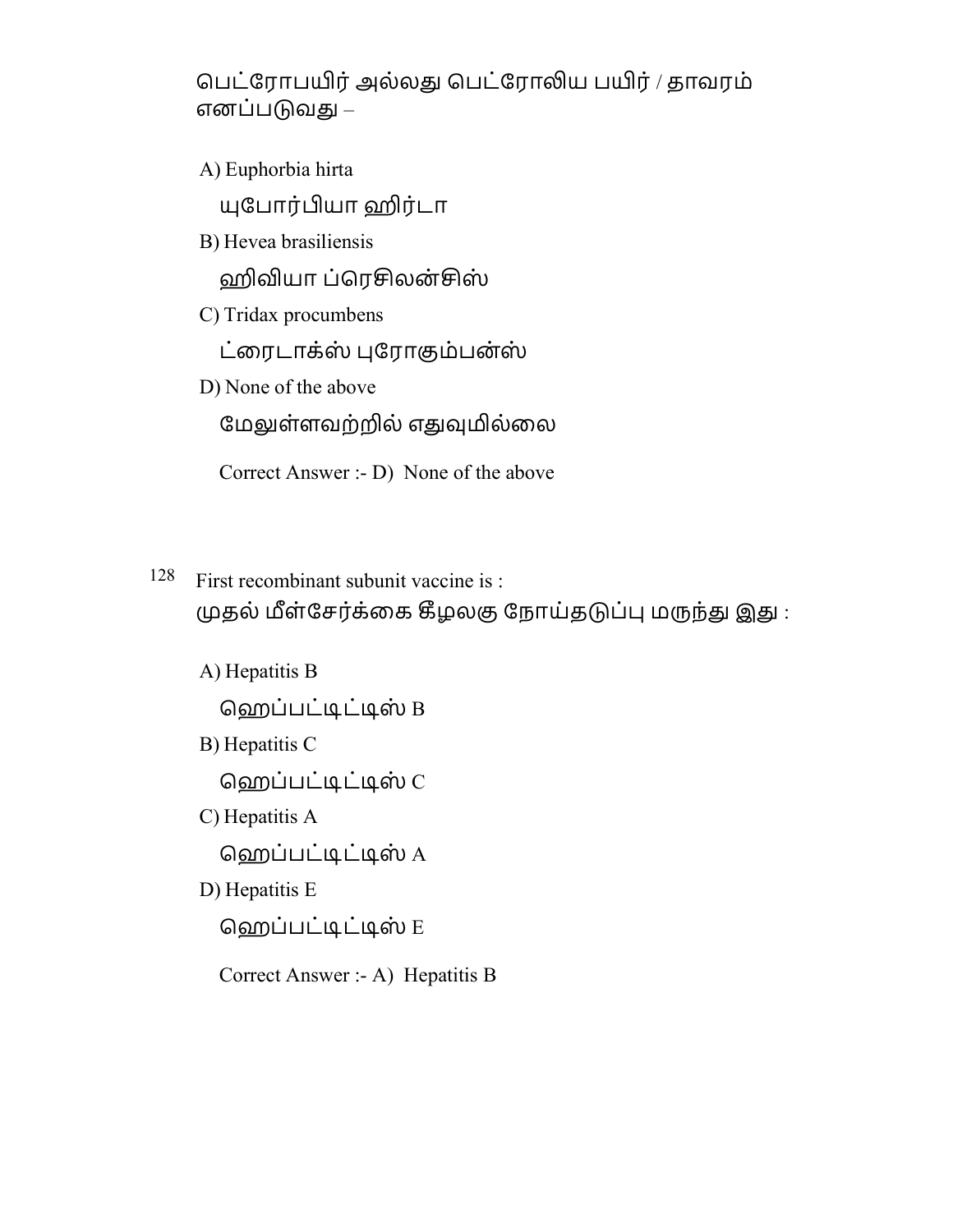<sup>129</sup> Which one of the following about the potential effect of global warming is incorrect ?

உலகளாவிய வெப்ப உயர்வின் விளைவைப் பற்றிய, பின்வரும் எந்தக் கூற்று தவறானது ?

A) Decrease in methane from permafrost

பெர்மாஃப்ராஸ்டிலிருந்து வெளியேறும் மீத்தேன் குறைவு

B) Melting of polar ice

துருவ பனிக்கட்டி உருகுதல்

C) Elevated temperature

உயம் ெவப்பநிைல

D) More rainfall in shorter period

குறைந்த காலத்தில் அதிக மழைப் பொழிவு

Correct Answer :- A) Decrease in methane from permafrost

- 130 The bacteria that causes plague disease in man : மனிதனின் ேளக்ேநாய்க்ஶ காரணமான பாக்ரியா –
	- A) Coxiella burneti

காக்ஸியல்லா பர்நெட்டி

B) Streptococcus aureus

ஸ் ெடரப்ேடாகாக்கஸ் ஆரியஸ்

C) Escherechia coli

எஸ்சரீசியா கோலை

D) Yersenia pestis

எர்சீனியா பெஸ்டிஸ்

Correct Answer :- D) Yersenia pestis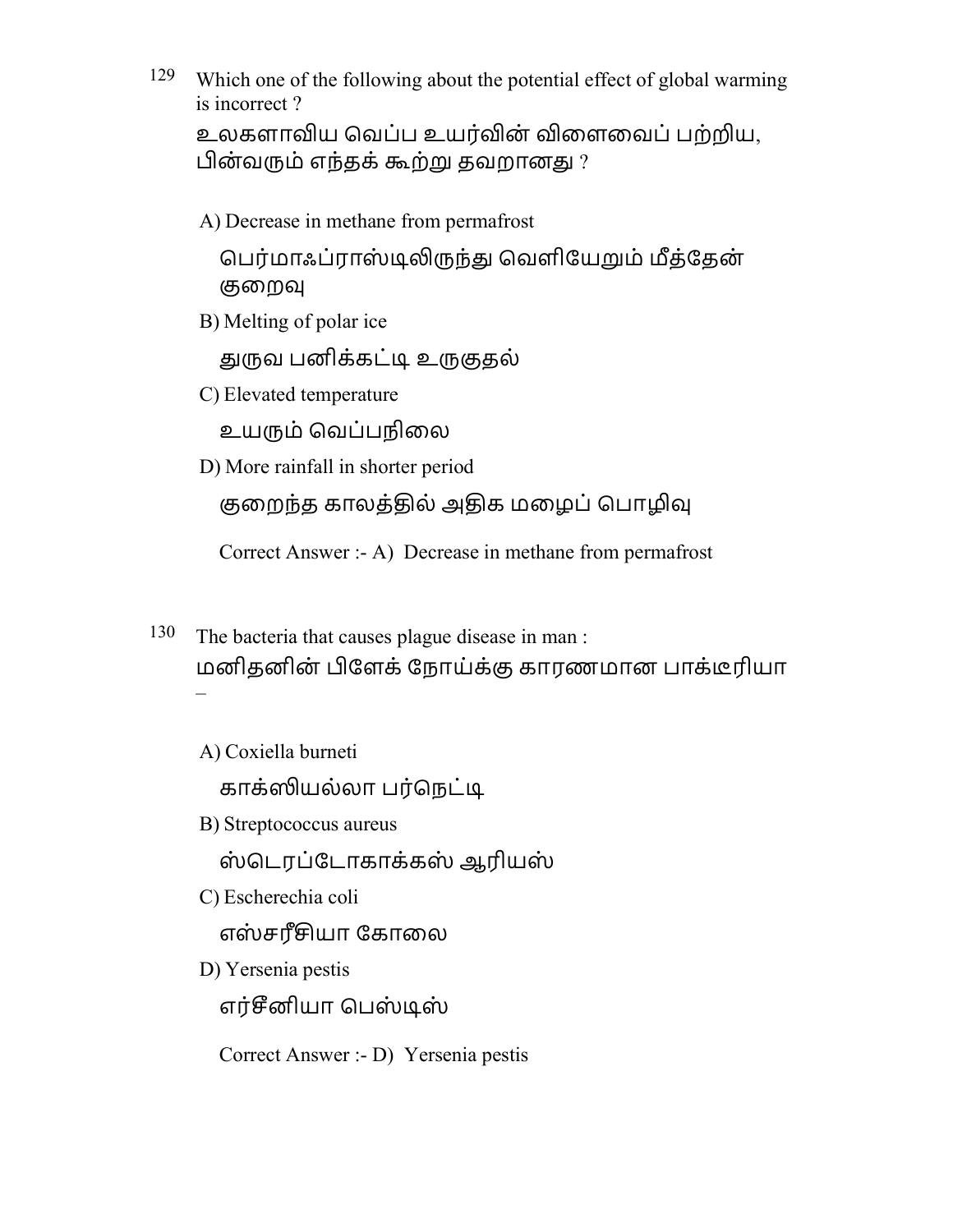- 131 Colour blindness is a genetic trait in which a person is unable to differentiate colours between : நிறக் குருடு எனும் மரபணு குறைபாட்டில் ஒரு மனிதனால் எந்த இரு நிறங்களை வேறுபடுத்த முடியாது ?
	- A) Red and blue

சிவப்பு மற்றும் நீலம்

B) Red and green

சிவப்பு மற்றும் பச்சை

C) Red and violet

சிவப்பு மற்றும் ஊதா

D) Red and yellow

சிவப்பு மற்றும் மஞ்சள்

Correct Answer :- B) Red and green

- 132 Name the chemical which has the shortest atmospheric Life span : மிகக் குறைந்த வளிமண்டல வாழ்நாளுடைய வேதிப்பொருள் எது ?
	- A) Halon 1211

ஹாலன் 1211

B) CFC 11

<u>சி.எப்.சி. 11</u>

C) Methyl chloroform

த்ைதல் ஶேளாேராஃபாரம் ்

D) Carbon tetra chloride

கார்பன் டெட்ரா குளோரைடு

Correct Answer :- A) Halon 1211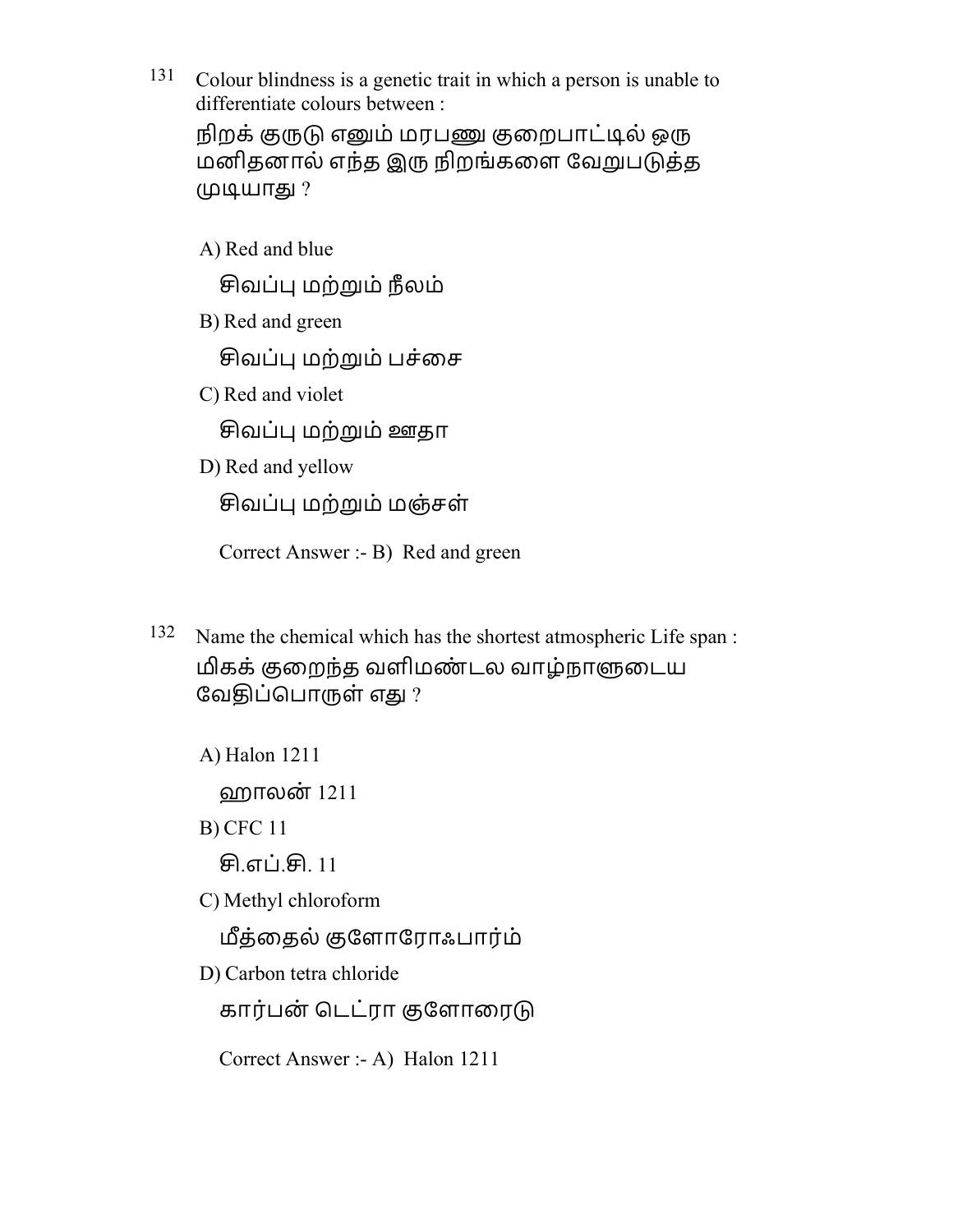- 133 The chemical name of Vitamin B6 is : வைட்டமின்  $B6 -$ ன் வேதிப் பெயர் :
	- A) Riboflavin ரிபோஃபிளேவின் B) Pyridoxin ைபரிடாக்ன்
	- C) Thiamin

தையமின்

D) Biotin

பயாூன்

Correct Answer :- B) Pyridoxin

<sup>134</sup> Name the fish variety in which a female guards the eggs by keeping them in the mouth :

முட்டைகளை தன் வாயினுள் வைத்து பாதுகாக்கும் பெண் மீன் வகை எது ?

A) Tilapia

கெண்டை

B) Anguilla

விலாங்கு மீன்

C) Ophiocephalus

ரல்

D) Clarius

கெளுத்தி

Correct Answer :- A) Tilapia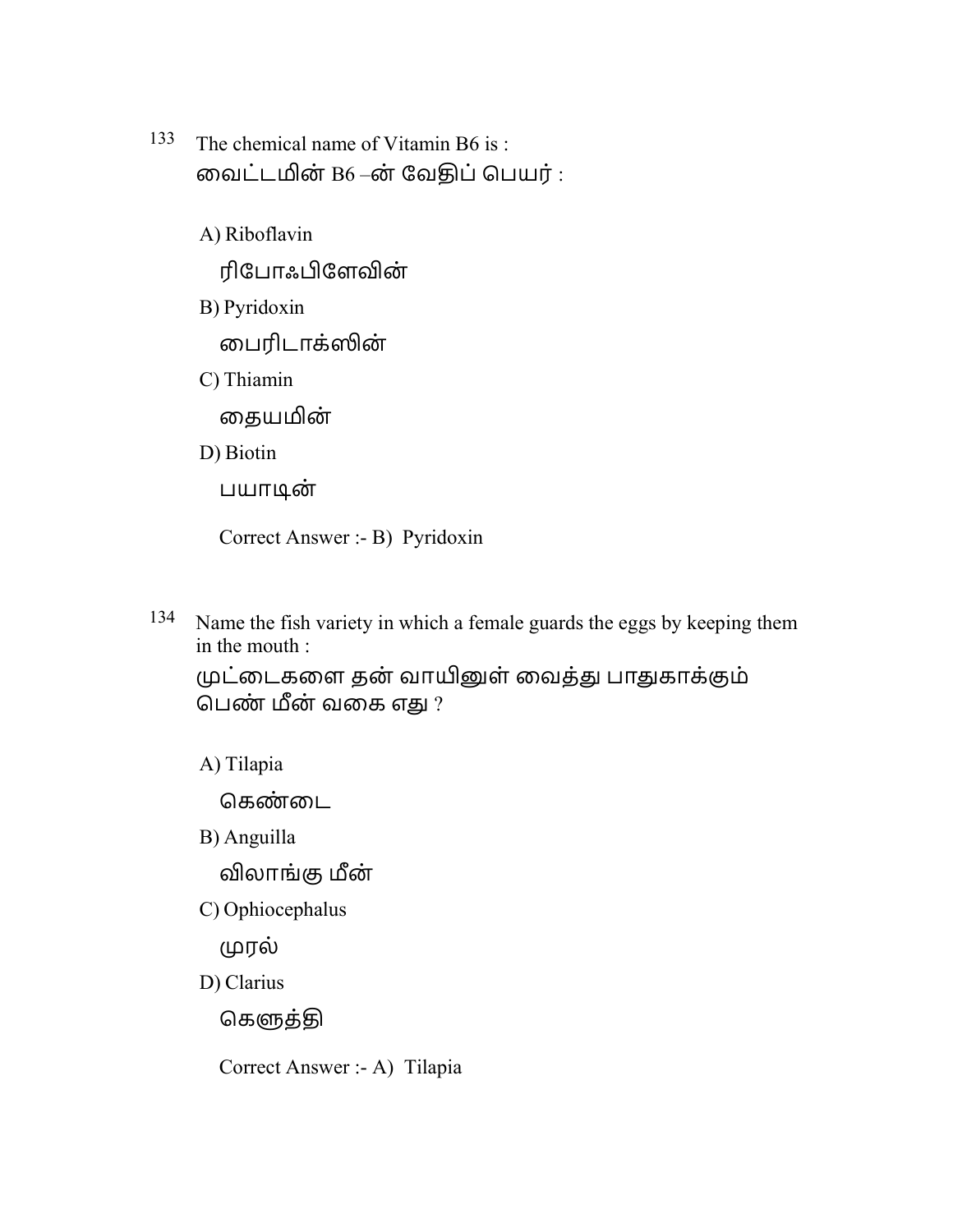$^{135}$  சௌமியன், பரதன் என்கின்ற புனைபெயரில் எழுதியவர் :

A) அறிஞர் அண்ணா

 $B$ ) புதுமைப்பித்தன்

C) கல்ழ

 $D$ ) ஜெயகாந்தன்

Correct Answer :- A) அறிஞர் அண்ணா

 $136$ யானை புக்க புலம் போல .... (184) இப்புறநானூற்று வரிகள் எதனை விளக்க உவமையாக்கப்பட்டது ?

 $A$ ) வரிவிதிப்பு

 $B$ ) வீரம்

 $C$ ) அரசர் இயல்பு

 $D)$  செழிப்பு

 $Correct$  Answer :- A) வரிவிதிப்பு

 $^{137}$ பதிற்றுப்பத்து எட்டாம் பத்தில் பெருஞ்சேரன் இரும்பொறையைப் பாடியவர் யார் ?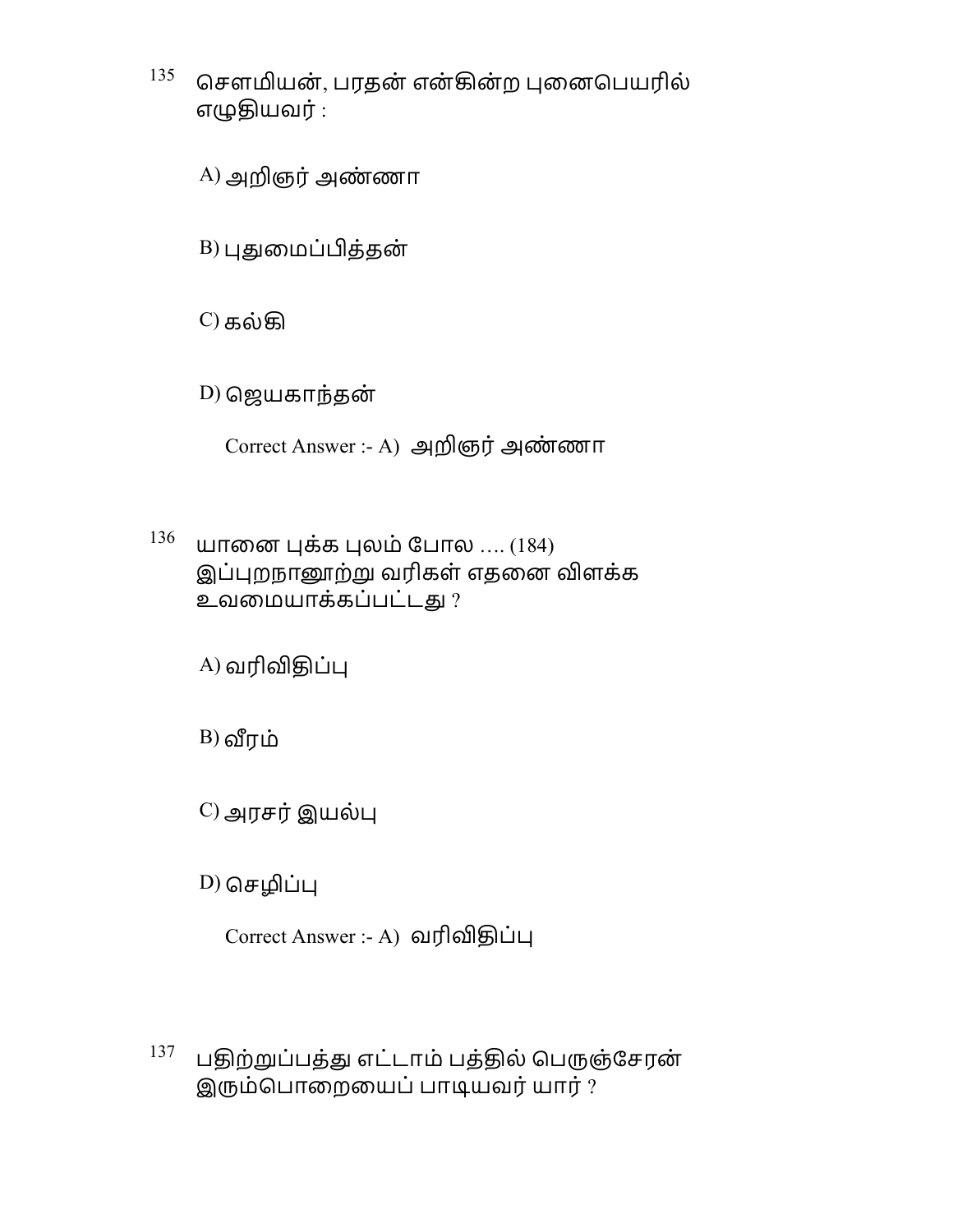$A)$  பரணர்

B) கலர்

C) காக்கைப் பாடினியார்

D) அரில் ழழார்

Correct Answer :- D) அரில் ழழார்

 $^{138}$  வான் கலந்த மாணிக்கவாசக நின் வாசகத்தை நான் கலந்து பாடுங்கால் … உவட்டாமல் இனிப்பதுவே!

எனப்பாூயவர்.

A) ேசக்ழழார்

 $B$ ) இராமலிங்க அடிகள்

 $\mathbf{C}$ ) தாயுமானவர்

 $D$ ) அருணகிரிநாதர்

Correct Answer :- B) இராமலிங்க அடிகள்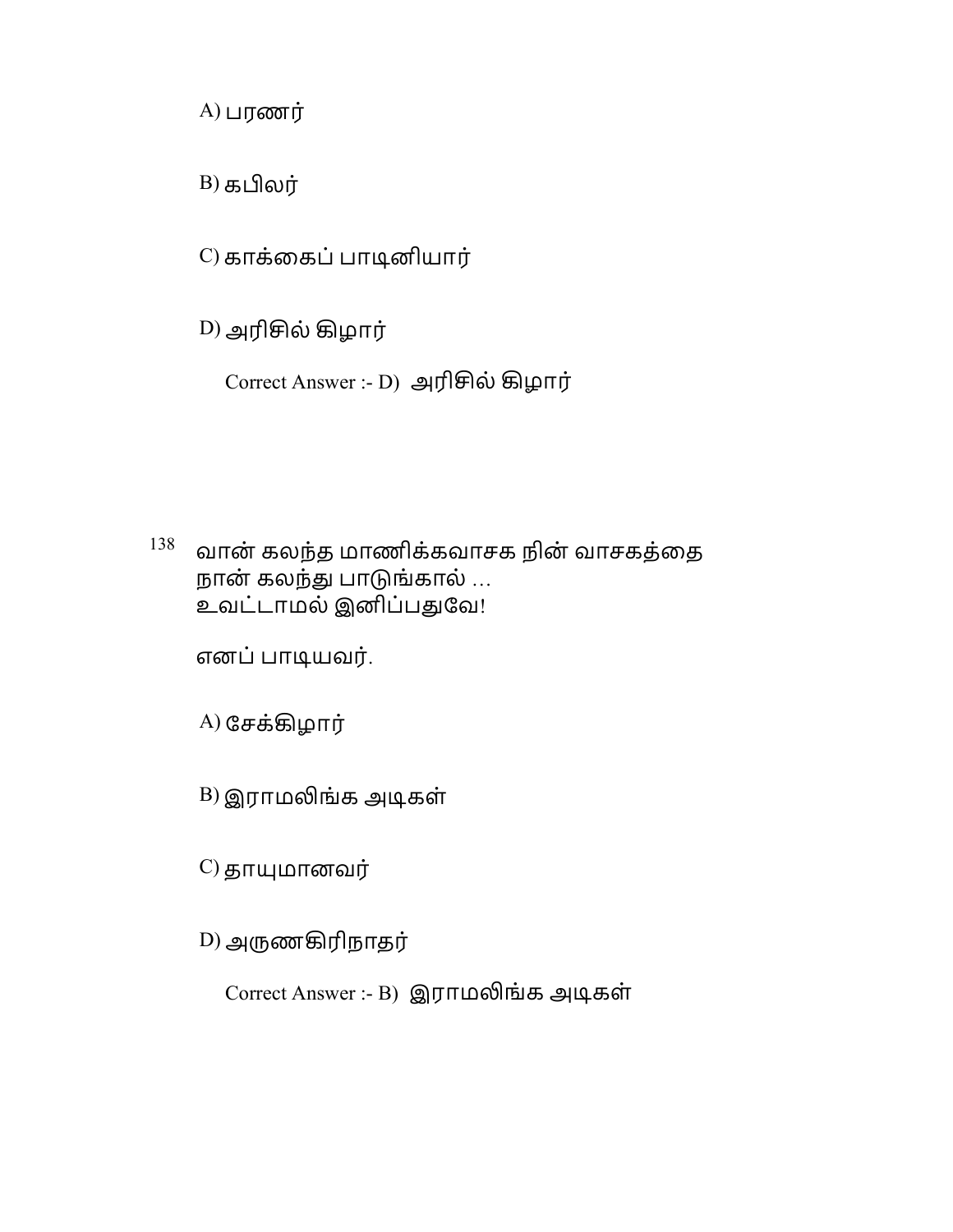$^{139}$  உச்சிமேற் புலவர் கொள்' என்ற அடைமொழியால் சிறப்பிக்கப்படும் பழந்தமிழ் உைரயாரியர்.

 $(A)$  இளம்பூரணர்

 $B)$  சேனாவரையர்

 $C$ ) நச்சினார்க்கினியர்

 $D$ ) அடியார்க்கு நல்லார்

Correct Answer :- C) நச்சினார்க்கினியர்

 $140$  மயில் விருத்தம் என்னும் பாடலைப் பாடியவர் :

A) அணழரிநாதர்

 $B)$  குமரகுருபரர்

 $C$ ) பட்டினத்தார்

D) தண்டபாணி சுவாமிகள்

Correct Answer :- A) அணழரிநாதர்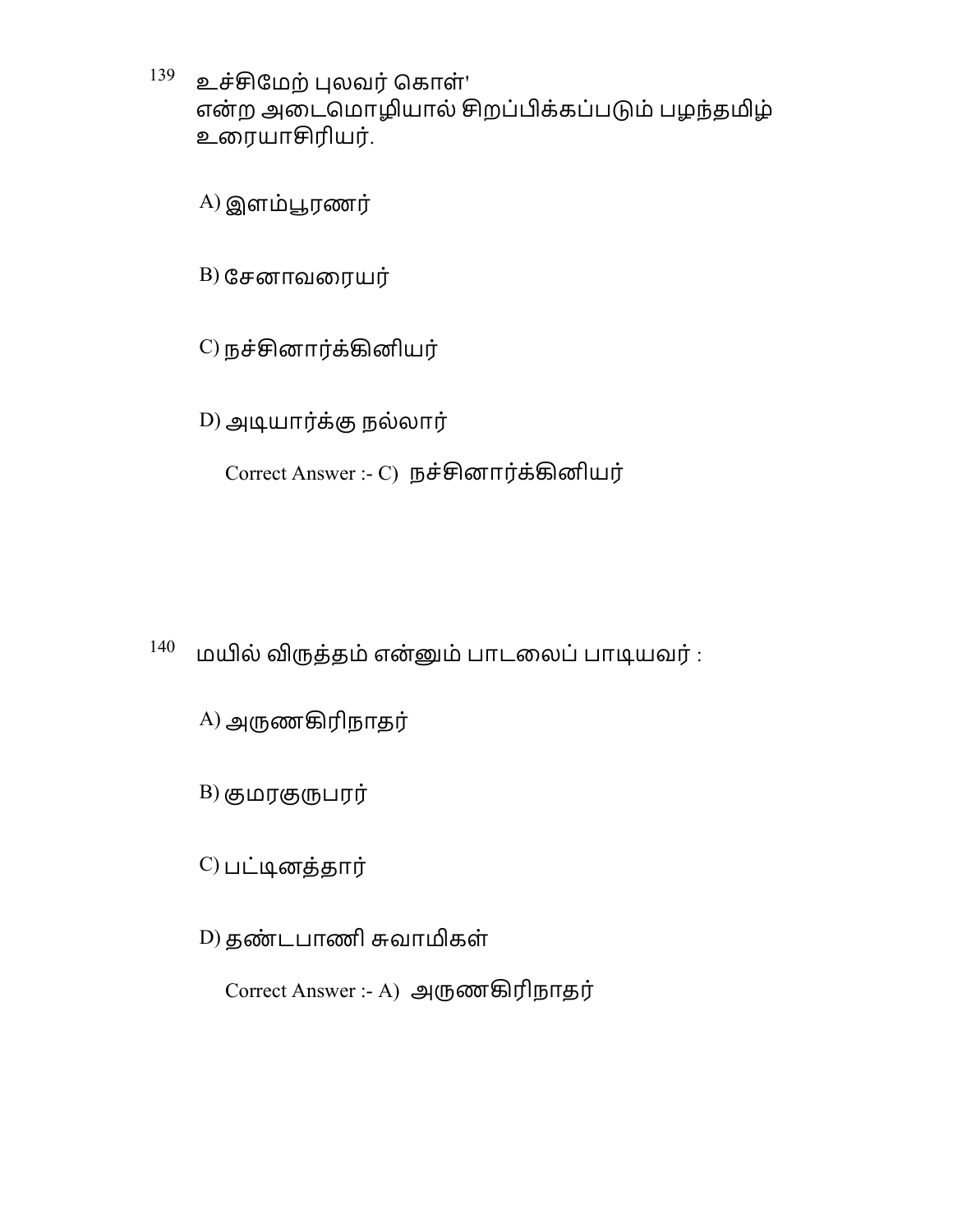$141$  இருத்தக்கதேவர் பாடியதாகக் கருதப்படும் சிறுநூல் :

A) கலி விருத்தம்

 $B$ ) நரி விருத்தம்

 $C$ ) வேல் விருத்தம்

D) மயில் விருத்தம்

Correct Answer :- B) நரி விருத்தம்

 $142$ தமிழ் இலக்கணப் பகுப்பில் விடை எத்தனை வைகப்பம் ?

 $A)$  எட்டு

 $B)$ பத்து

 $C$ ) ஆறு

 $D)$  ஐந்து

Correct Answer :- A) எட்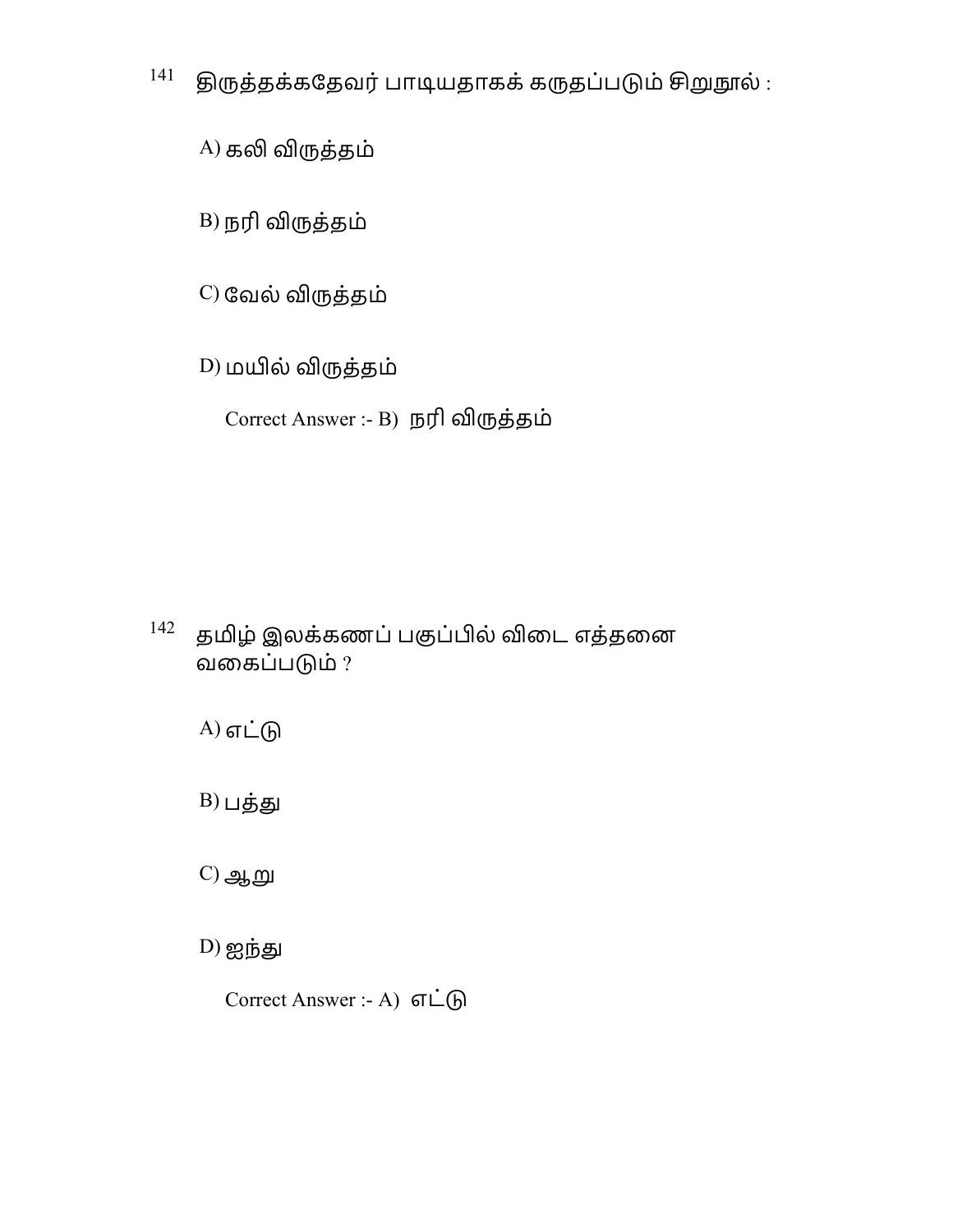$^{143}$  புறப்பொருள் வெண்பாமாலை கூறும் செவியறிவுறூஉ' எந்தப் புறத்திணையில் இடம் பெறுகிறது ?

A) வெட்சித் திணை

 $B$ ) வஞ்சித்திணை

 $(C)$  பாடாண் திணை

 $(D)$  காஞ்சித் திணை

Correct Answer :- C) பாடாண் திணை

## $144$  புகழேந்திப் புலவரை ஆதரித்த வள்ளல் :

 $(A)$ சடையப்ப வள்ளல்

 $B)$  சீதக்காதி

 $(C)$  சந்திரன் சுவர்க்கி

D) சேதுபதி மன்னர்

 $Correct$  Answer :-  $C$ ) சந்திரன் சுவர்க்கி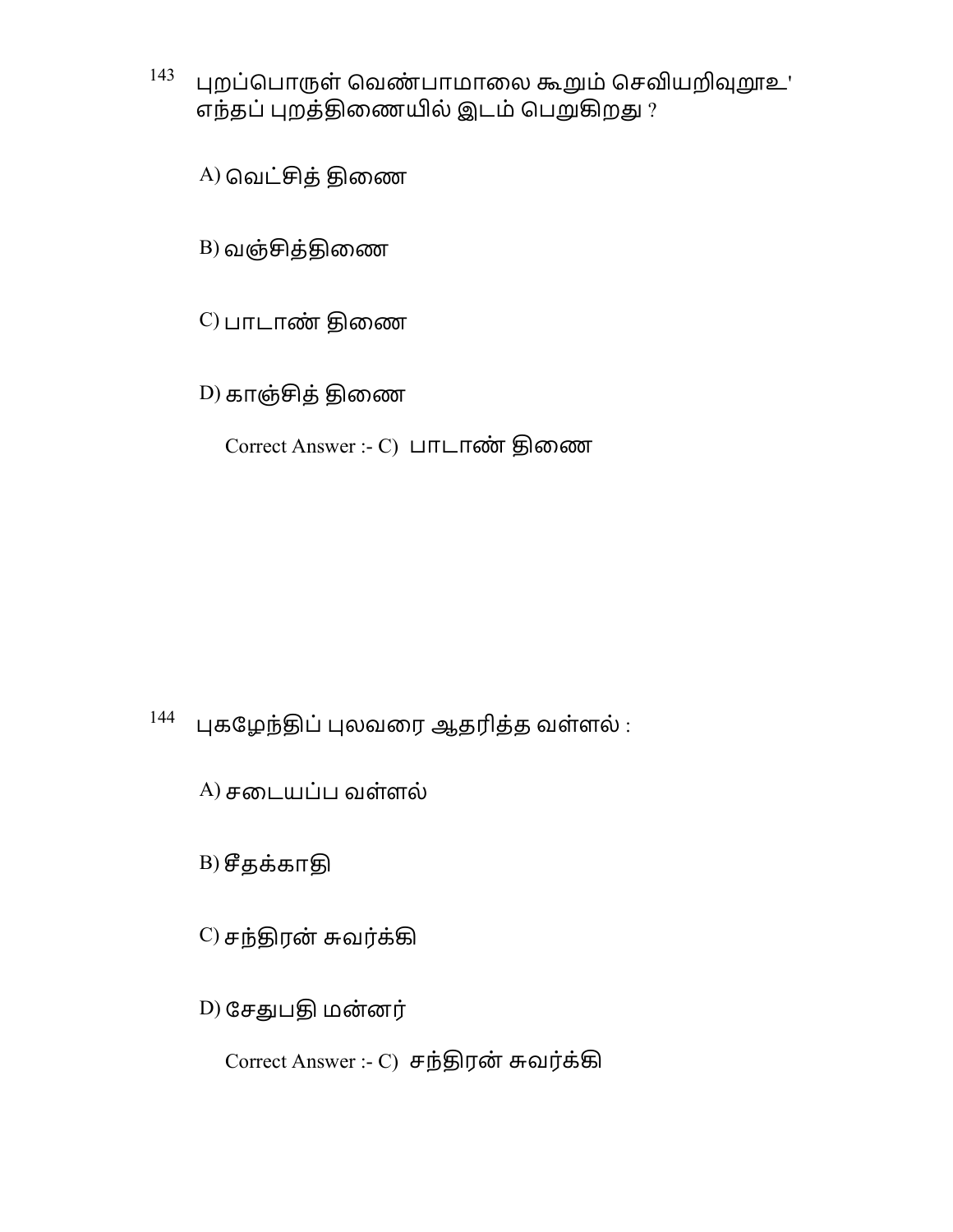$^{145}$  நன்னூல் கூறும் சார்பெழுத்துக்கள் எத்தனை வைகப்பம் ?

 $A)$ பத்து

 $B)$  ஒன்பது

 $C$ ) ஏழு

 $D)$  நான்கு

Correct Answer :- A) பத்து

 $^{146}$  இசை நாடகமாக வந்த நந்தனார் சரித்திரக் கீர்த்தனை பாூயவர் :

A) சுப்பிரமணிய பாரதியார்

 $B$ ) இராமச்சந்திர கவிராயர்

 $(C)$  சோமசுந்தர பாரதியார்

D) கோபாலகிருஷ்ண பாரதியார்

Correct Answer :- D) கோபாலகிருஷ்ண பாரதியார்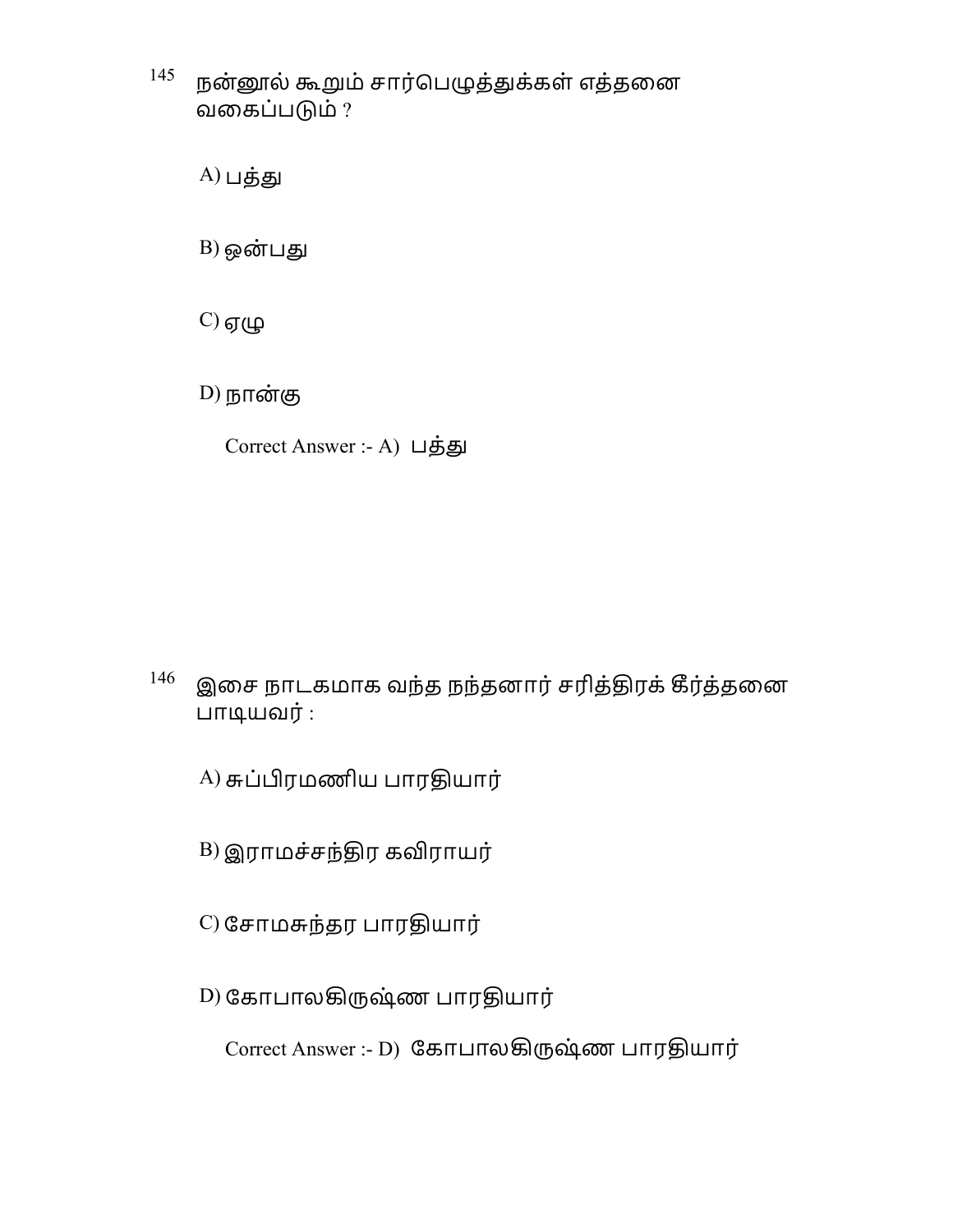- $^{147}$  தென்மொழி, தமிழ்ச்சிட்டு ஆகிய இதழ்களின் ஆரியர் :
	- $A)$ பாரதிதாசன்
	- $B$ ) பெருஞ்சித்திரனார்
	- C) தழ் ஒளி
	- D) அழ. வள்ளியப்பா
		- Correct Answer :- B) பெருஞ்சித்திரனார்

- $148$ சமண சமயத்தைச் சார்ந்த இவர் பிற்சங்க காலத்தில் தமிழ்ச் சங்கம் அமைத்தார் எனக் கூறப்படுகிறது :  $(A)$ வச்சிர நந்தி
	- $B)$  பவணந்தி
	- $C$ ) வச்சணந்தி
	- $D)$  திவாகரர்

Correct Answer :- A) வச்சிர நந்தி